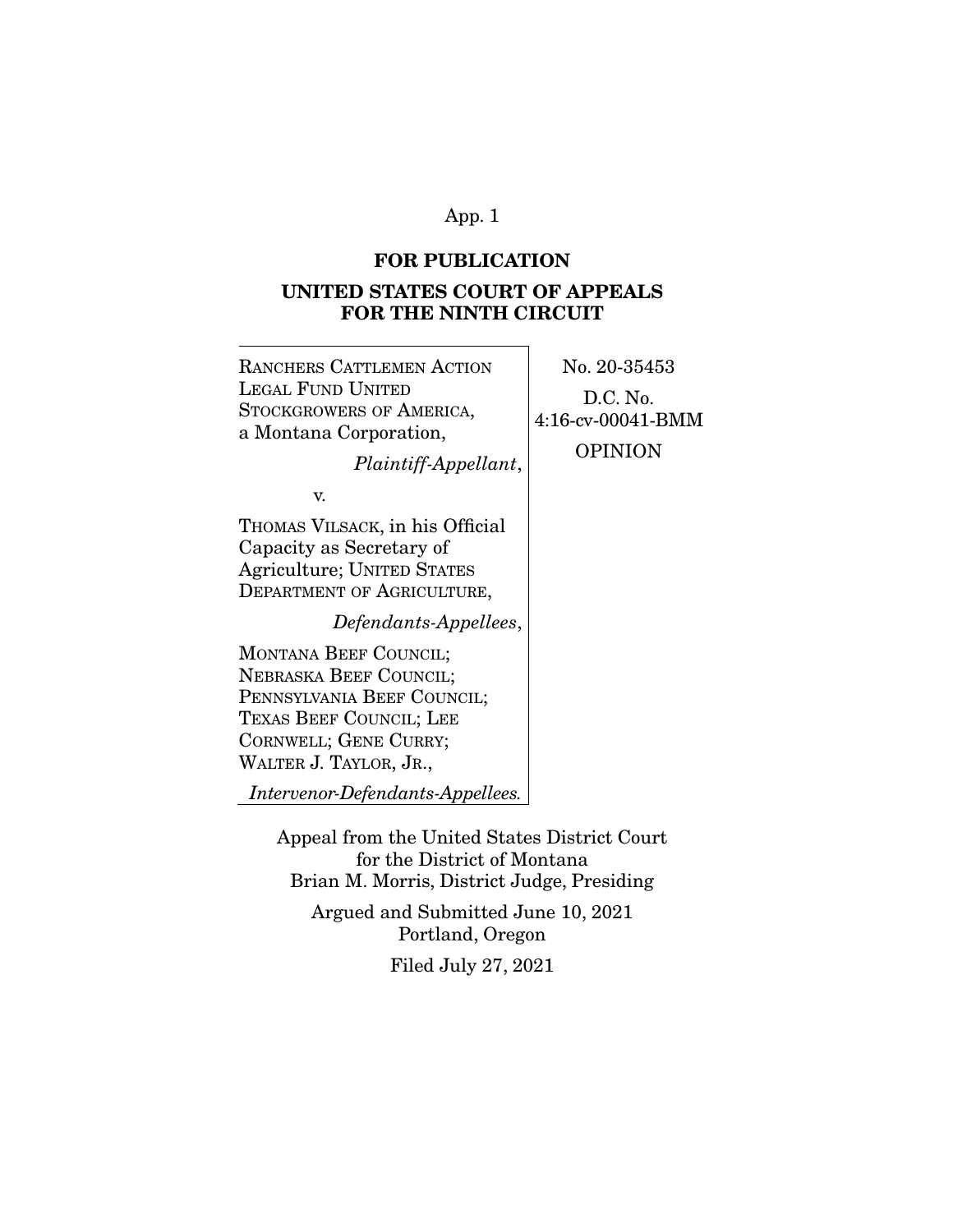# Before: Kim McLane Wardlaw, Richard C. Tallman, and Andrew D. Hurwitz, Circuit Judges.

## Opinion by Judge Hurwitz

## **COUNSEL**

David S. Muraskin (argued), Public Justice P.C., Washington, D.C.; William A. Rossbach, Rossbach Law P.C., Missoula, Montana; J. Dudley Butler, Butler Farm & Ranch Law Group PLLC, Benton, Mississippi; for Plaintiff-Appellant.

Lindsey Powell (argued) and Michael S. Raab, Appellate Staff; Civil Division, United States Department of Justice, Washington, D.C.; Ryan M. Majerus, Senior Counsel; Stephen A. Vaden, General Counsel; United States Department of Agriculture, Washington, D.C.; for Defendants-Appellees.

Jean-Claude André (argued), Bryan Cave Leighton Paisner LLP, Santa Monica, California; Bryan J. Harrison, Bryan Cave Leighton Paisner LLP, Washington, D.C.; Robert M. Thompson and Mollie E. Harmon, Bryan Cave Leighton Paisner LLP, Kansas City, Missouri; Randy J. Cox, Boone Karlberg P.C., Missoula, Montana; for Intervenor-Defendants-Appellees.

Tyler Lobdell and Tarah Heinzen, Food & Water Watch, Washington, D.C., for Amici Curiae Food & Water Watch, Dakota Rural Action, Family Farm Action Alliance, Farm and Ranch Freedom Alliance, Institute for Agriculture and Trade Policy, Iowa Citizens for Community Improvement, Rural Advancement Foundation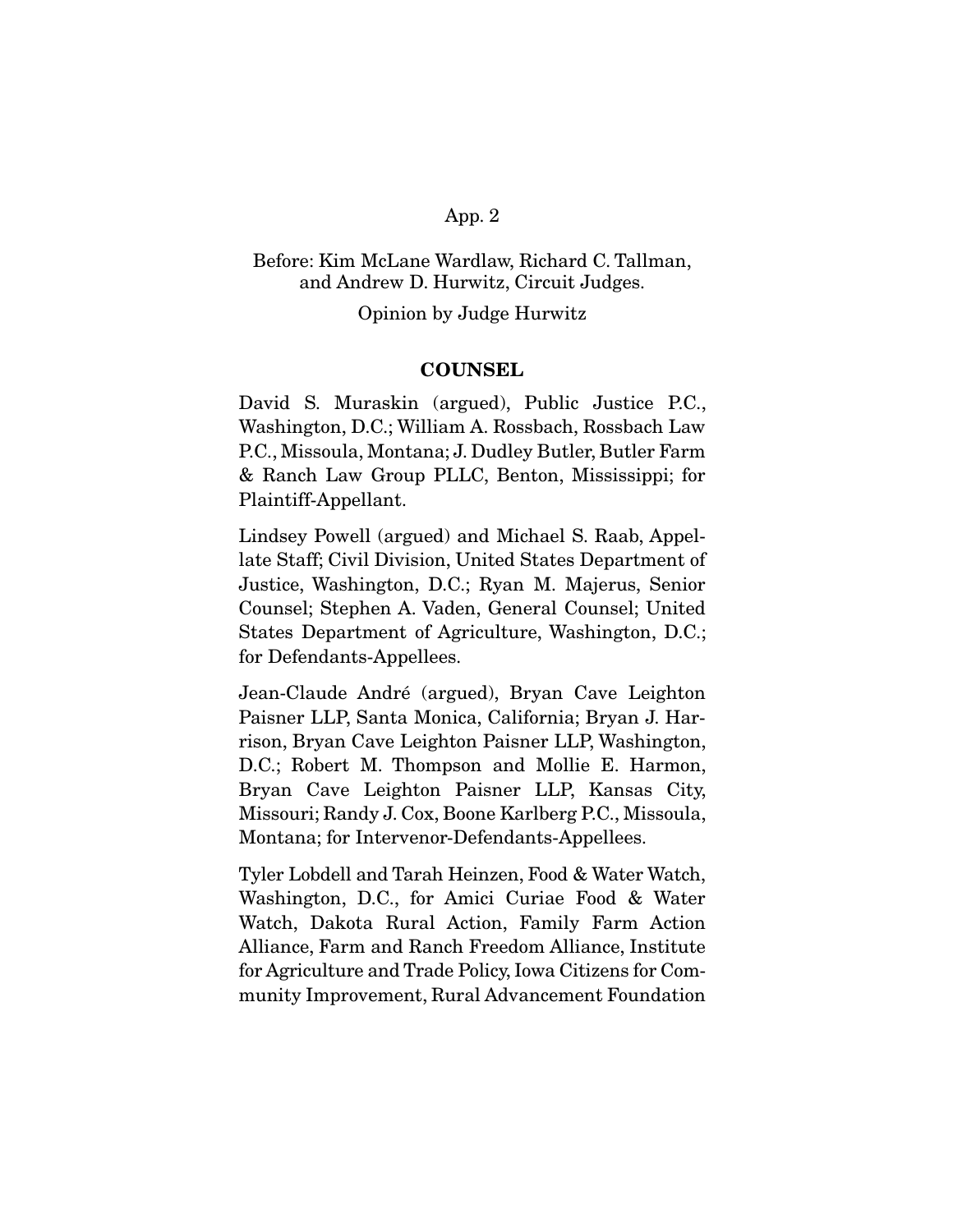International USA, and Western Organization of Resource Councils.

### **OPINION**

HURWITZ, Circuit Judge:

 This case involves a challenge by the Ranchers-Cattlemen Action Legal Fund ("R-CALF") to mandatory assessments on cattle sales imposed by federal law used to fund advertisements for beef products. The Montana Beef Council ("MBC") and other qualified state beef councils ("QSBCs") receive a portion of the assessments to fund promotional activities and some of these QSBCs direct a portion of these funds to third parties. The dispositive question is whether the speech generated by the third parties is government speech and therefore exempt from First Amendment scrutiny. The district court so held and entered summary judgment against R-CALF. We affirm.

I

## A

 The Beef Promotion and Research Act of 1985 ("Beef Act") imposes a \$1 assessment, or "checkoff," on each head of cattle sold in the United States to fund consumption promotions to "maintain and expand domestic and foreign markets and uses for beef and beef products." 7 U.S.C. §§ 2901(b), 2904(8)(C). The Secretary of Agriculture oversees the beef checkoff program through the Cattlemen's Beef Promotion and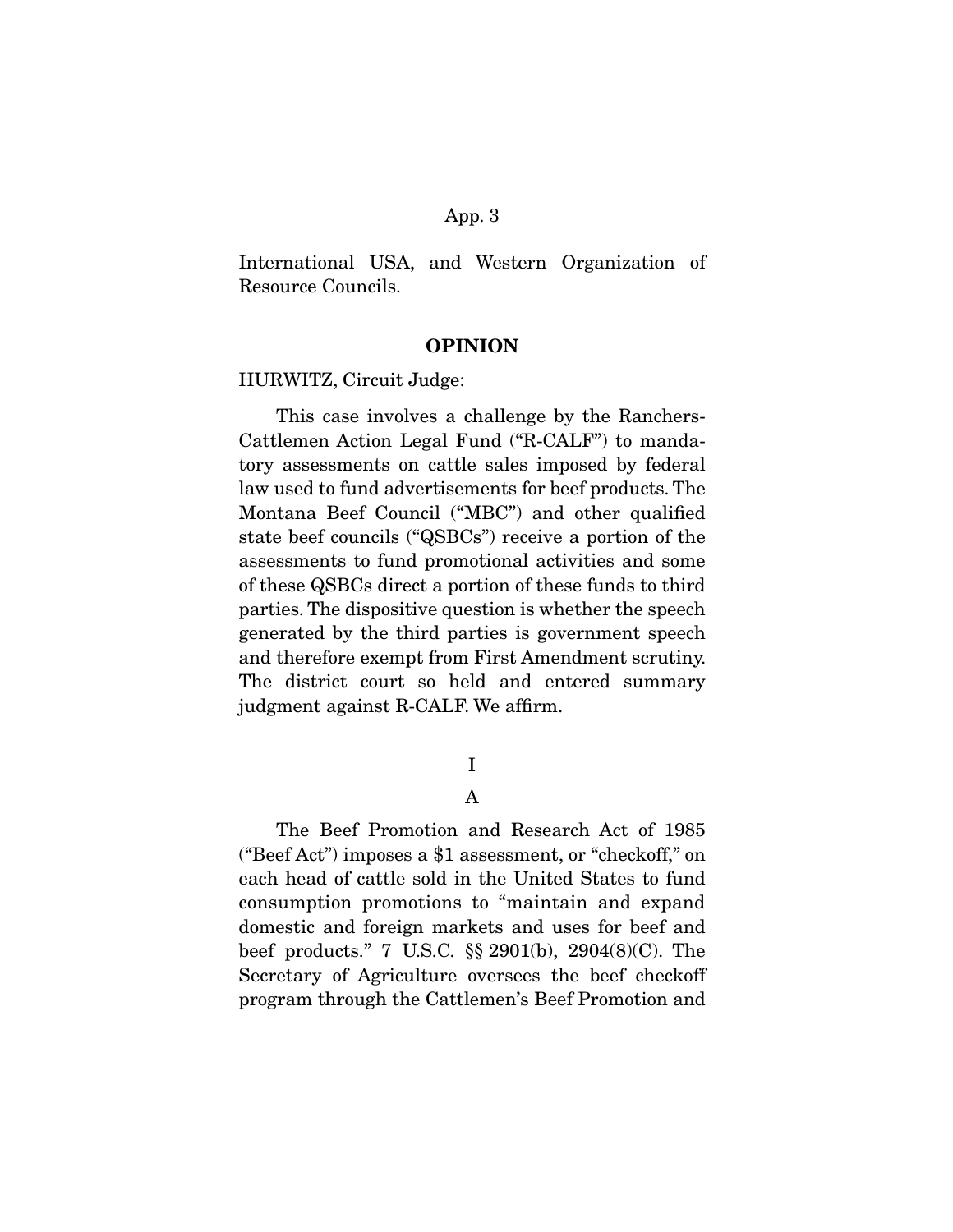Research Board (the "Beef Board"), whose members the Secretary appoints. *Id.*  $\S 2904(1)$ <sup>1</sup> A QSBC typically collects the checkoff, retaining 50 cents to fund state marketing efforts, and forwarding the remainder to the federal program. *Id.*  $\S 2904(8)(C)$ ; 7 C.F.R. § 1260.172(a)(3). Producers may, however, opt out of funding their QSBC and direct the entire assessment to the federal program. *See* Beef Promotion and Research, 84 Fed. Reg. 20,765, 20,766–67 (May 13, 2019).

 Since 2016, the Secretary, through the Agricultural Marketing Service ("AMS"), has entered into memoranda of understanding ("MOUs") with QSBCs. The MOUs grant the Secretary pre-approval authority over "any and all promotion, advertising, research, and consumer information plans and projects." The Secretary also reviews and approves the QSBCs' budgets and marketing plans, which detail their anticipated expenses and disbursements, and government officials can participate in QSBC board meetings at which promotional and funding decisions are made. The MOUs allow the Secretary to decertify a noncompliant QSBC, thereby terminating its access to checkoff funds.

 Using checkoff funds, QSBCs can hire private third parties to produce advertisements and other

<sup>&</sup>lt;sup>1</sup> The Beef Board elects ten members to the Beef Promotion Operating Committee; a federation of QSBCs elects the other ten members. 7 U.S.C. § 2904(4)(A). The Operating Committee develops promotional campaigns for the Beef Board. *See* 7 U.S.C.  $§$  2904(4)(B).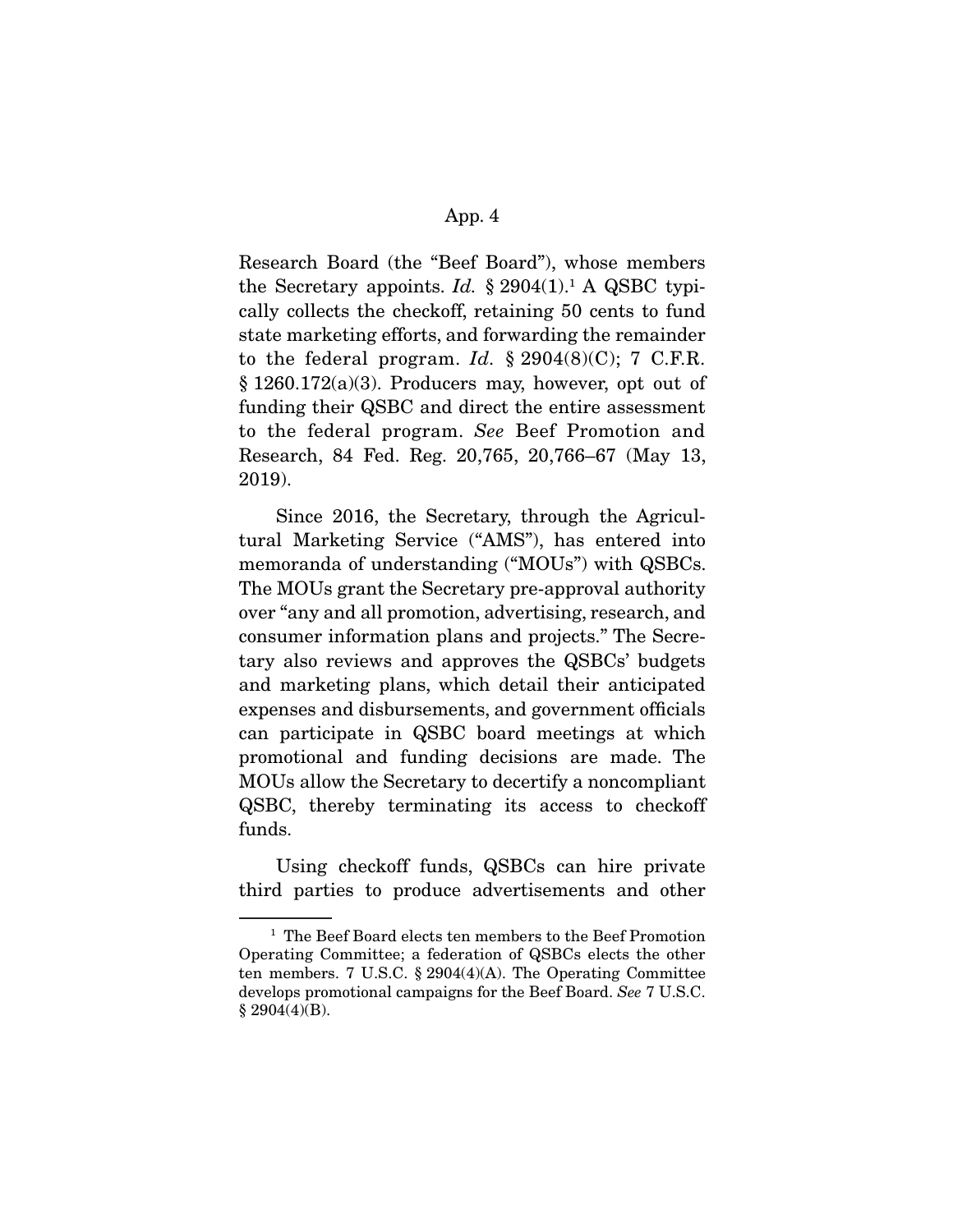promotional materials. Some engagements involve contracts. Under the MOUs, the Secretary must preapprove all contracts and any plans or projects developed under them. The parties agree that third-party speech generated pursuant to these contracts is government speech.

 But QSBCs can also make noncontractual transfers of checkoff funds to third parties to produce promotional materials. Materials produced by this funding method need not be pre-approved. Recipients of these transfers must identify their expenditures in an "annual accounting" and abide by the principles of the Beef Act—promoting beef without being unfair, deceptive, or political. The primary issue on appeal is whether speech made by third parties under these arrangements is effectively government speech.

B

 R-CALF's members include cattle producers who object to their QSBCs' advertising campaigns. R-CALF first challenged the checkoff program in 2016, alleging that the distribution of funds to the MBC under the federal program is an unconstitutional compelled subsidy of private speech. While that litigation was pending, the MBC entered into an MOU with the Secretary. Without considering the MOU, the district court entered a preliminary injunction preventing the use of checkoff funds for promotional campaigns absent the producers' consent. A divided panel affirmed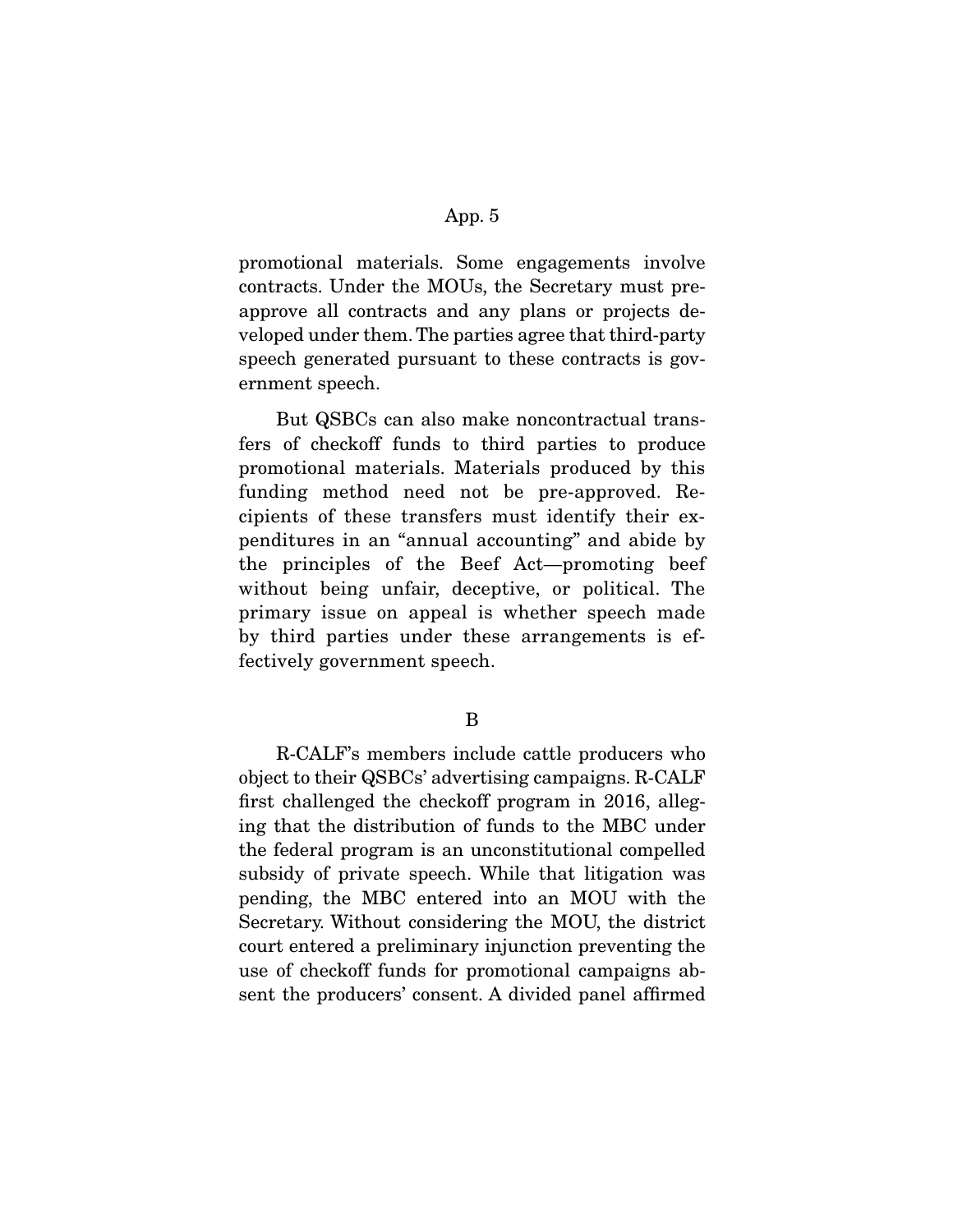the preliminary injunction; the majority expressly declined to consider the effect of the MOU. *R-CALF v. Perdue*, 718 F. App'x 541, 542 n.1 (9th Cir. 2018). The dissent opined that the MOU "plainly grants the Secretary complete pre-approval authority over 'any and all promotion, advertising, research, and consumer information plans and projects' of the MBC," and therefore would have vacated the preliminary injunction. *Id.* at 543 (Hurwitz, J., dissenting) (quoting *Johanns v. Livestock Mktg. Ass'n*, 544 U.S. 550, 560 (2005)).

 On remand, R-CALF amended its complaint to seek relief against fourteen additional QSBCs, all of which had MOUs with the Secretary. Four QSBCs and three producers intervened to defend the program. The district court granted summary judgment to the Secretary and intervenors, adopting a magistrate judge's proposed findings of fact and conclusions of law.

 The district court found that R-CALF had standing to sue. But it concluded that the MOUs gave the Secretary sufficient control over the promotional program to make the QSBCs' speech—and the speech of third parties they paid—effectively government speech. It also rejected R-CALF's request for an injunction to ensure the Secretary continues to enforce the terms of the MOUs. R-CALF timely appealed.

# II

 We agree with the district court that R-CALF has associational standing to sue the twelve QSBCs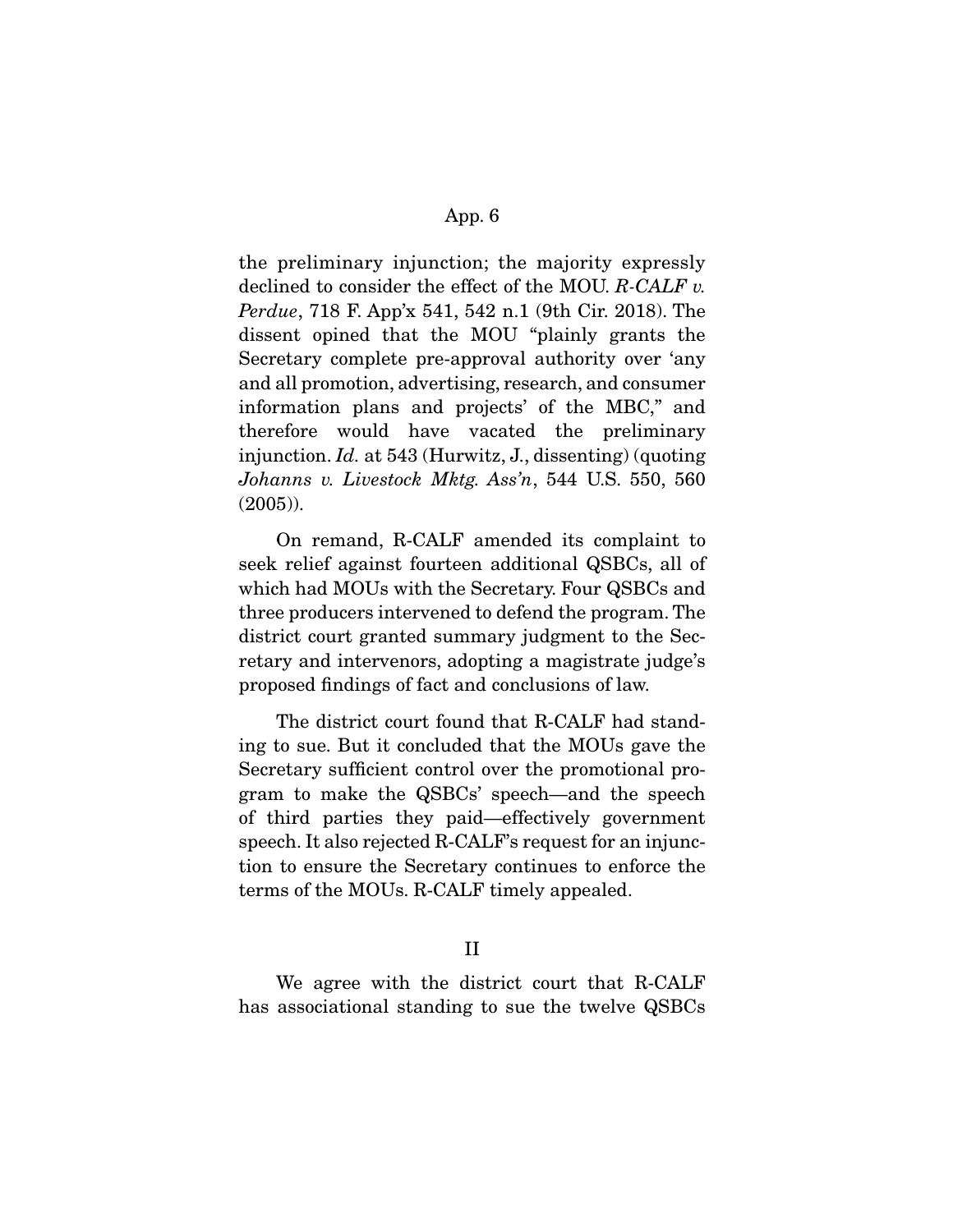to which its members pay checkoffs. But R-CALF concedes that it lacks such standing to challenge the use of checkoff funds by QSBCs in states where none of its members pay checkoffs—Hawaii, South Carolina, and Vermont. Thus, R-CALF must establish direct standing to sue those three QSBCs.

 "[A]n organization has direct standing to sue where it establishes that the defendant's behavior has frustrated its mission and caused it to divert resources in response to that frustration of purpose." *E. Bay Sanctuary Covenant v. Biden*, 993 F.3d 640, 663 (9th Cir. 2021). "Of course, organizations cannot manufacture the injury by incurring litigation costs or simply choosing to spend money fixing a problem that otherwise would not affect the organization at all, but they can show they would have suffered some other injury had they not diverted resources to counteracting the problem." *Id.* (cleaned up); *see also Am. Diabetes Ass'n v. U.S. Dep't of the Army*, 938 F.3d 1147, 1154–55 (9th Cir. 2019) (collecting cases).

 R-CALF's mission includes "protecting domestic, independent cattle producers." R-CALF uses some 60% of its resources to educate producers on the use of checkoff funds by QSBCs. The beef checkoff program affects that mission and R-CALF has devoted (and continues to devote) resources, independent of expenses for this litigation, to deal with the program that might otherwise be used in support of that mission. *See Comite de Jornaleros de Redondo Beach v. City of Redondo Beach*, 657 F.3d 936, 943 (9th Cir. 2011) (en banc) (spending "time and resources" to "meet"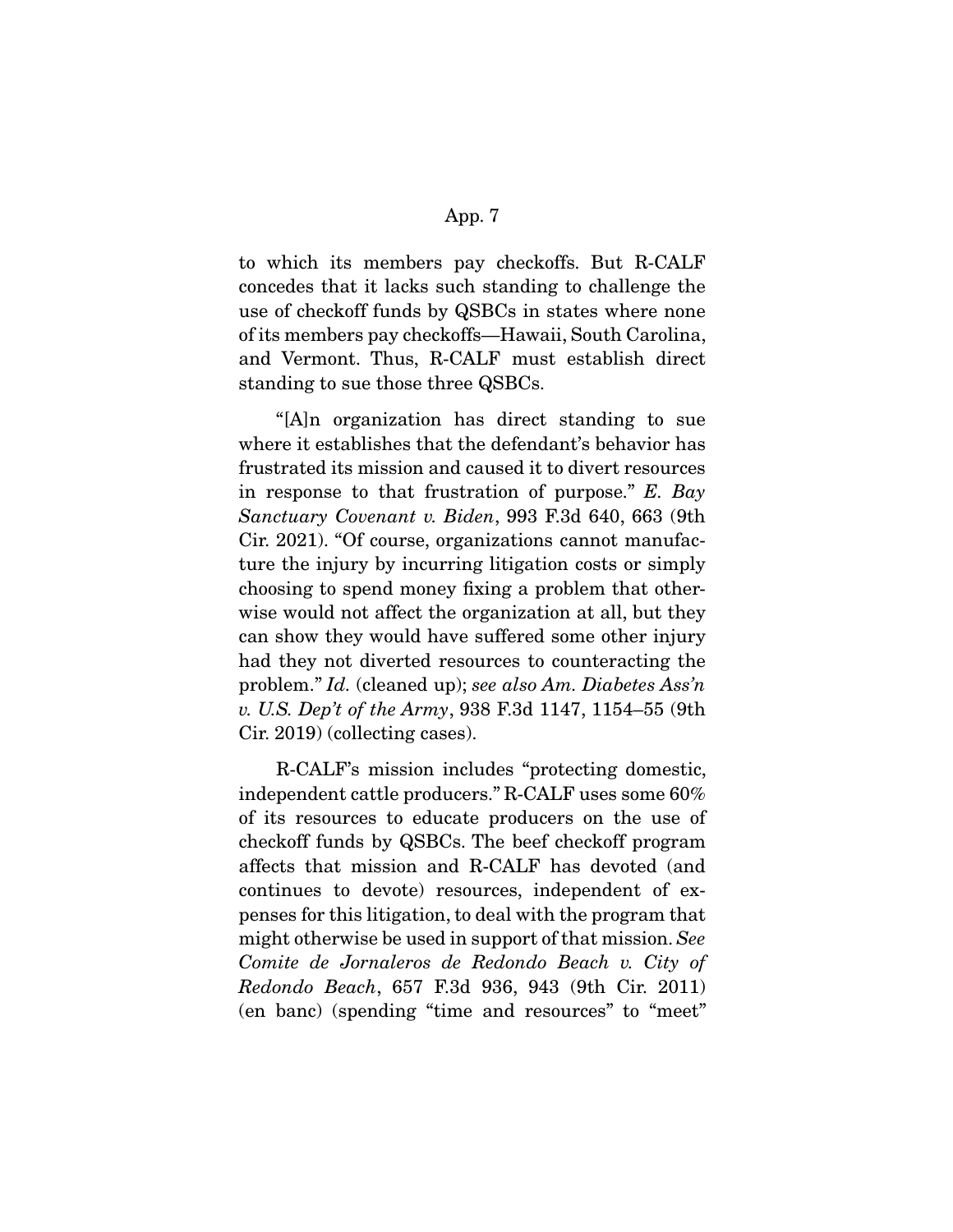with impacted individuals that kept from other "core organizing activities" established standing); *see also Valle del Sol Inc. v. Whiting*, 732 F.3d 1006, 1018 (9th Cir. 2013) ("divert[ing] resources to educational programs" established standing). Moreover, if R-CALF did not pursue this litigation, the QSBCs would have continued to use funds in a way that would frustrate R-CALF's organizational mission by allegedly "promot[ing] corporate consolidation in the beef industry." *See E. Bay Sanctuary*, 993 F.3d at 663. We therefore find that R-CALF has direct standing to pursue this litigation against the three QSBCs to which none of its members pay checkoffs.

#### III

# A

 The critical question in determining whether speech is public or private is whether the speech is "effectively controlled" by the government. *Johanns*, 544 U.S. at 560. In *Johanns*, the Supreme Court upheld the federal portion of the beef checkoff program against a compelled-speech attack because "the government sets the overall message to be communicated and approves every word that is disseminated." *Id.* at 562. *Johanns "*emphasized three overlapping aspects" of the federal program: (1) "Congress directed the establishment of the program itself, including its promotional activities," (2) "Congress and the Secretary specify the general content of the promotional campaigns," and (3) "the Secretary 'exercises final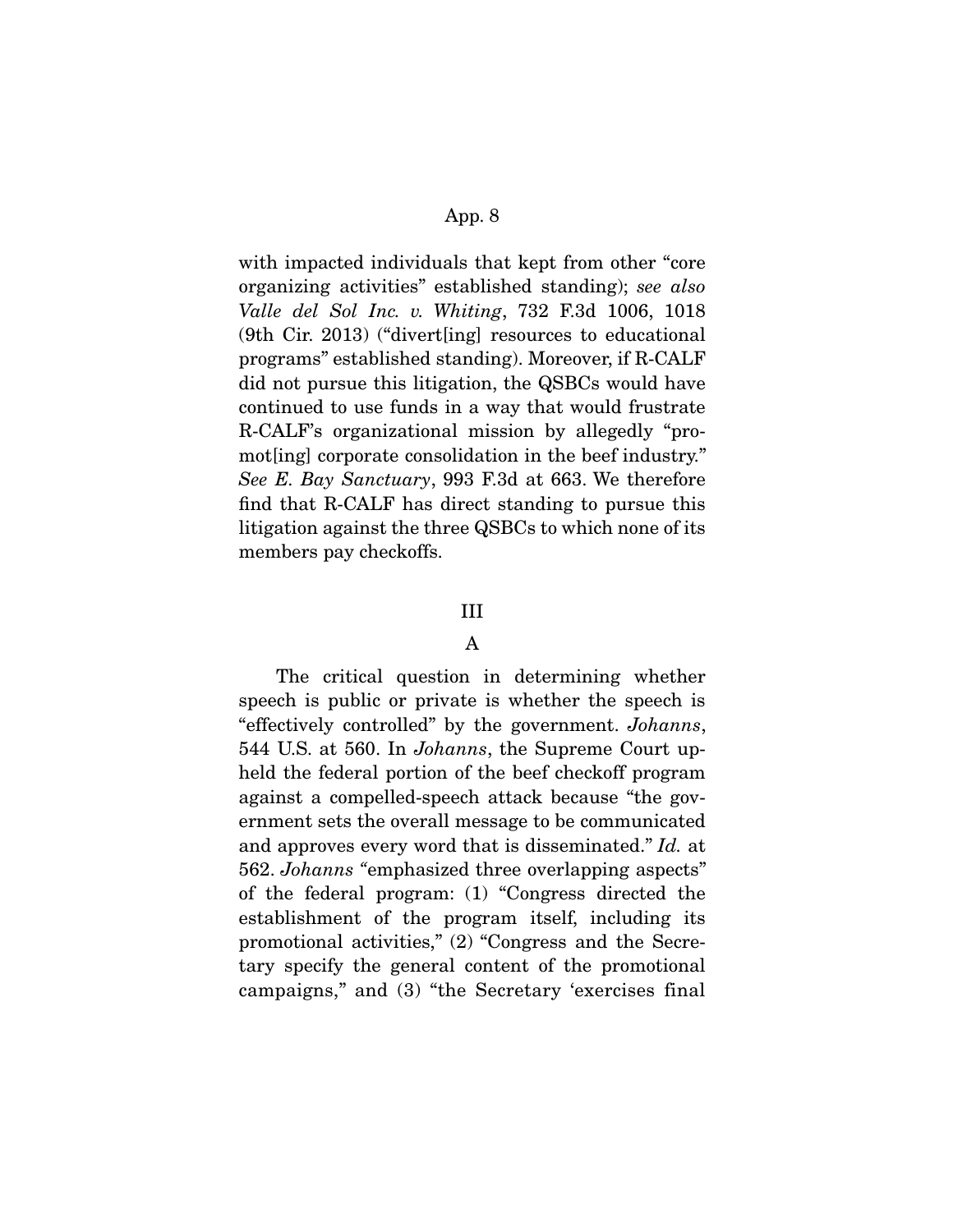approval authority over every word used in every promotional campaign.'" Paramount Land Co. LP v. *Cal. Pistachio Comm'n*, 491 F.3d 1003, 1009–10 (9th Cir. 2007) (quoting *Johanns*, 544 U.S. at 560–61, 563); *see also Delano Farms Co. v. Cal. Table Grape Comm'n*, 586 F.3d 1219, 1226–27 (9th Cir. 2009) (identifying the same factors).

 Applying the *Johanns* factors, this Court has twice issued opinions upholding mandatory assessment programs against First Amendment attacks.2 *Paramount Land* refused to enjoin as unconstitutional a California statute providing subsidies from assessments on pistachio sales to the California Pistachio Commission because the State had specified the overall goal of the program—to promote pistachio sales—and exercised control over messaging. 491 F.3d at 1010–12. The Commission, comprised of nine members, only one of whom was named by the State, was required to submit to the State for concurrence "an annual statement of contemplated activities . . . including advertising, promotion, marketing research, and production research." *Id.* at 1010 (quoting Cal. Food & Agric. Code  $§ 69051(q)$ . Noting that the State had "less control" over the Commission than the Secretary exercised over the Beef Board, the *Paramount* panel nonetheless concluded that "[t]o draw a line between these two approaches to oversight risks micro-managing

<sup>2</sup> In an unpublished decision, this Court also upheld mandatory assessments on rental car transactions. *See In re Tourism Assessment Fee Litig.*, 391 F. App'x 643, 645–46 (9th Cir. 2010).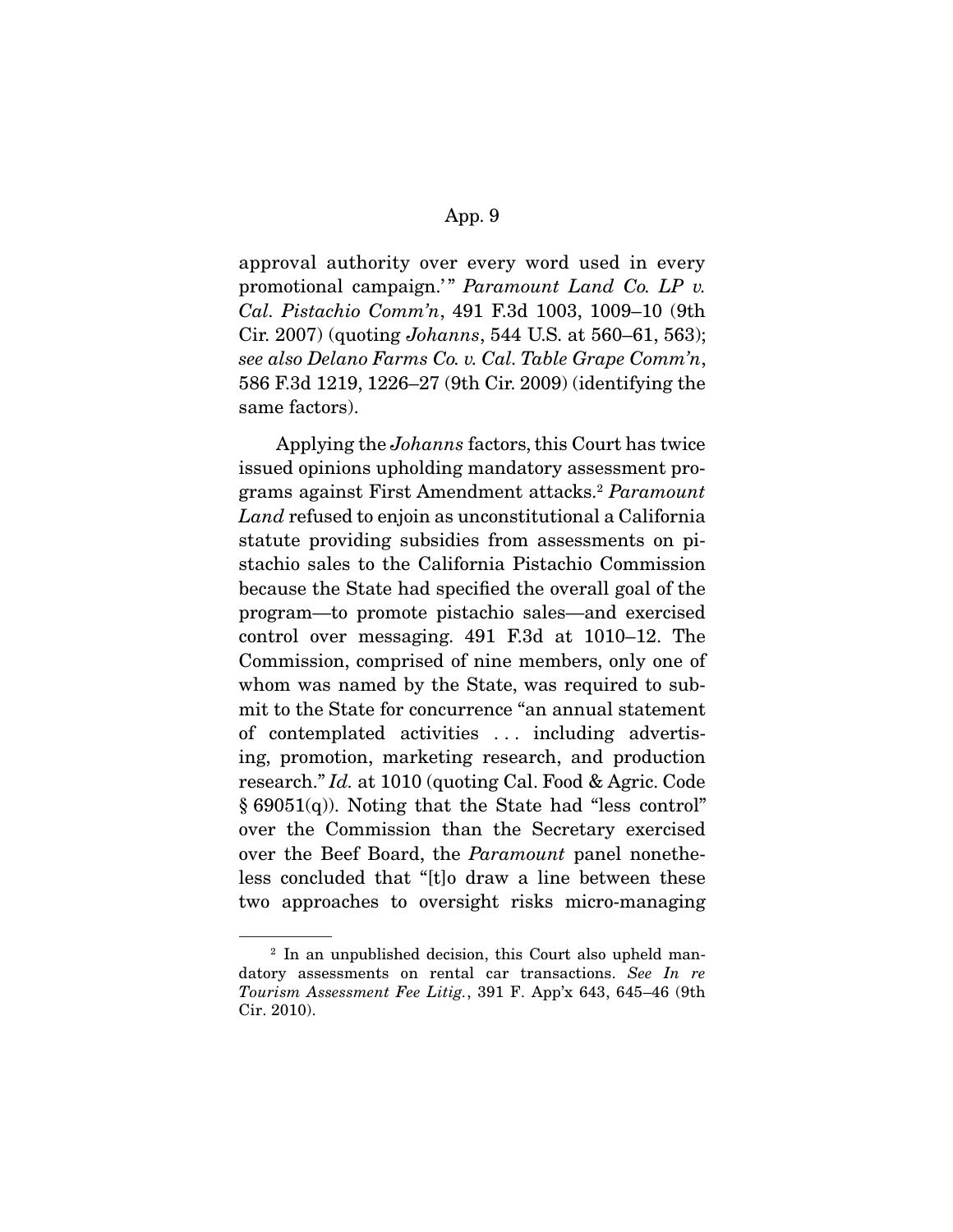legislative and regulatory schemes, a task federal courts are ill-equipped to undertake." *Id.* at 1011–12.

*Delano Farms* upheld similar compulsory assessments on California table grape growers, citing a state legislative directive that went "much further in defining the Commission's message than the Beef Act" along with the State's power to appoint and remove all California Table Grape Commissioners. 586 F.3d at 1225, 1228, 1230. The Court reached this conclusion despite recognizing that the statute did "not *require* any type of review by the [State] over the actual messages promulgated by the Commission." *Id.* at 1229.

 This case is similar to *Paramount Land* and *Delano Farms*. Under the MOUs, QSBCs must submit "for pre-approval" by the Secretary "any and all promotion, advertising, research, and consumer information plans and projects"3 and "any and all potential contracts or agreements to be entered into by [QSBCs] for the implementation and conduct of plans or projects funded by checkoff funds."4 QSBCs must also submit "an annual budget outlining and explaining . . . anticipated expenses and disbursements" and a

B

<sup>3</sup> QSBCs have submitted thousands of approval requests to the AMS. For example, the Texas QSBC has made more than 650 submissions, and it may take days or weeks before a final product is approved.

<sup>4</sup> In 2018 and 2019, the AMS reviewed about 155 QSBC contracts.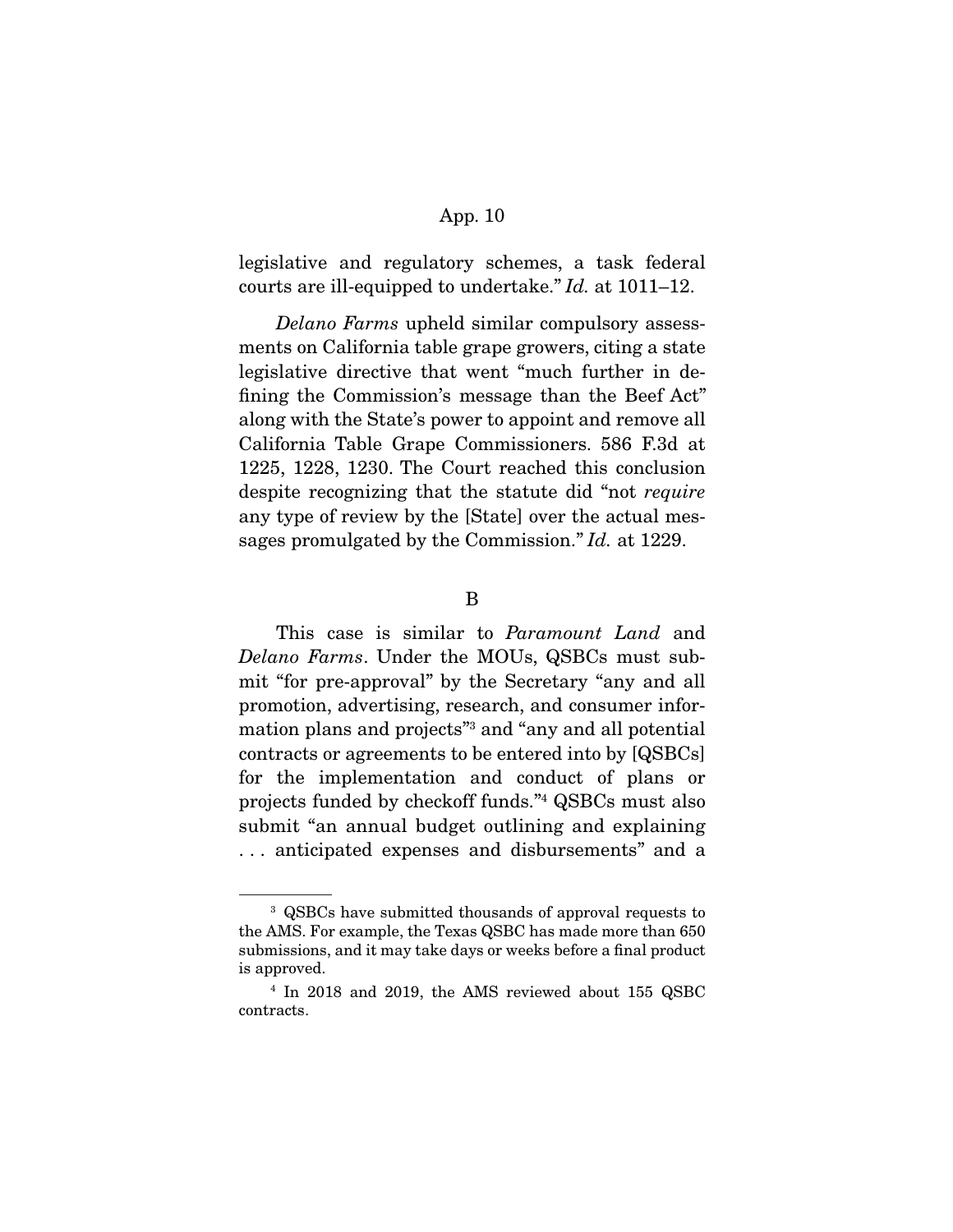"general description of the proposed promotion, research, consumer information, and industry information programs contemplated." *See Paramount Land*, 491 F.3d at 1010 (noting that the Pistachio Commission must submit "an annual statement of contemplated activities . . . including advertising, promotion, marketing research, and production research" (quoting Cal. Food & Agric. Code  $§ 69051(q))$ . Failure to comply can lead to de-certification of the QSBCs by the Secretary. This establishes, as in the federal program, "final approval authority over every word used in every promotional campaign." *Johanns*, 544 U.S. at 561. Promotional campaigns by QSBCs and contracted third parties subject to the Secretary's pre-approval are therefore plainly government speech.

 Third-party speech not subject to pre-approval is also "effectively controlled" by the government. Congress expressly contemplated the participation of third parties in the beef checkoff program, designating several "established national nonprofit industry-governed organizations" with whom the Operating Committee could contract to "implement programs of promotion." 7 U.S.C. § 2904(6).5 The Supreme Court upheld that

<sup>&</sup>lt;sup>5</sup> Most of the third-party funding goes to two advocacy organizations—the Federation Division of the National Cattleman's Beef Association ("Federation") and the United States Meat Export Federation ("USMEF")—with established relationships with the Beef Board. Congress gave the Federation an express role in the beef checkoff program, authorizing it to elect members of the Operating Committee, 7 U.S.C. § 2904(4)(A), and directing the Operating Committee to "enter into contracts or agreements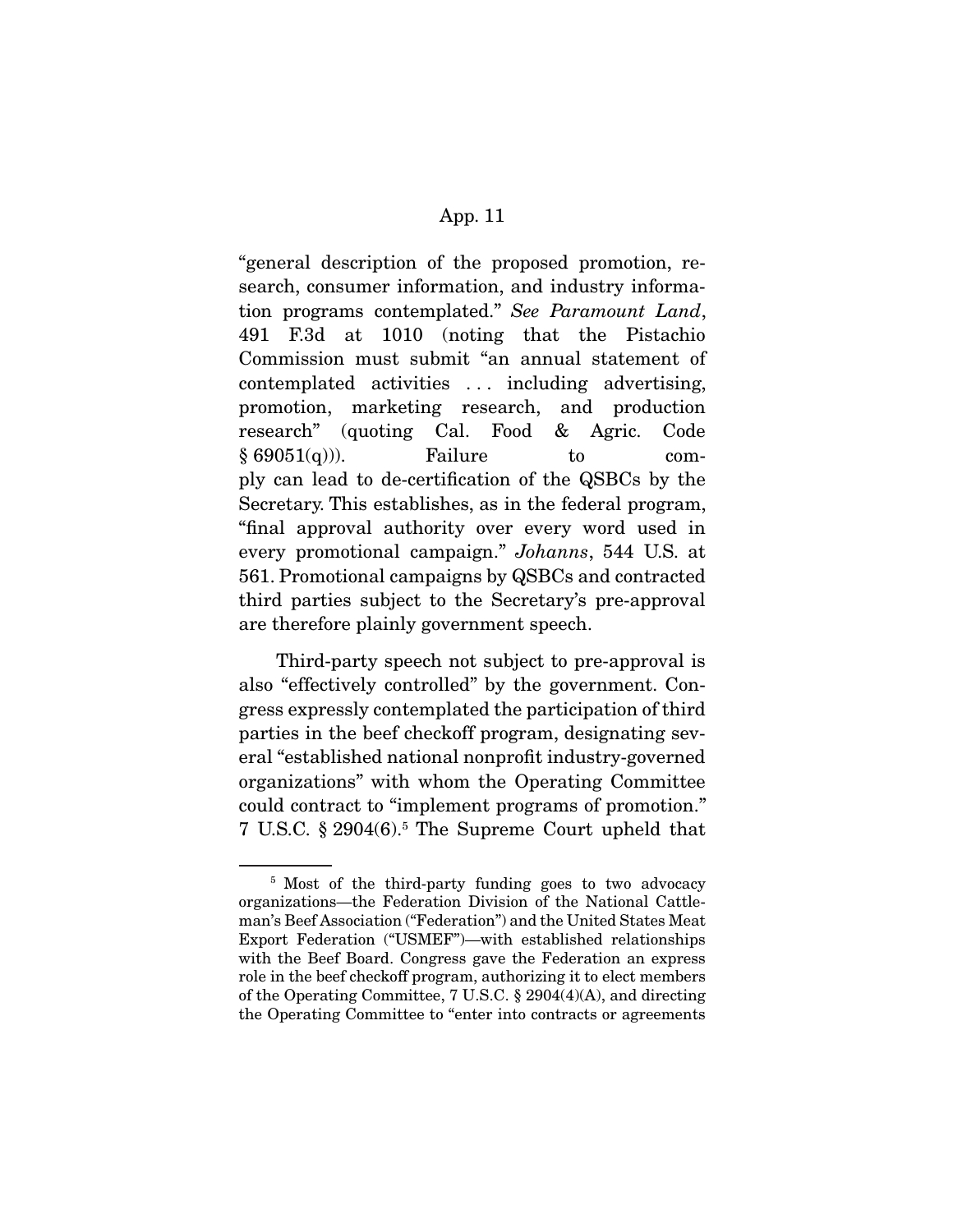program despite recognizing the presence of "assistance from nongovernmental sources in developing" advertising. *Johanns*, 544 U.S. at 562.

*Paramount Land* vacated a preliminary injunction in a similar program despite the Pistachio Commission's use of funds from assessments to pay "a political consultant who hires lawyers to represent the industry before the International Trade Commission and the Commerce Department, and to lobby government entities on behalf of the pistachio industry." 491 F.3d at 1007. We treated the third-party speech as that of the Commission because the "message set out in the pistachio promotions is from beginning to end the message established by the state government." *Id.* at 1012 (cleaned up).

 Here, too, the message is firmly established by the federal government. The Beef Act's implementing regulations require that all third-party speech "strengthen the beef industry's position in the marketplace," and not mention "brand or trade" names, engage in "unfair or deceptive acts or practices," or seek to influence "governmental policy or action." 7 C.F.R. § 1260.169(a), (d), (e). QSBCs must submit annual budget and marketing proposals for the Secretary's approval that contain "anticipated expenses and disbursements" and "a general description of the

<sup>. . .</sup> with established national nonprofit industry-governed organizations, including the federation . . . to implement programs of promotion, research, consumer information, and industry information," 7 U.S.C. § 2904(6).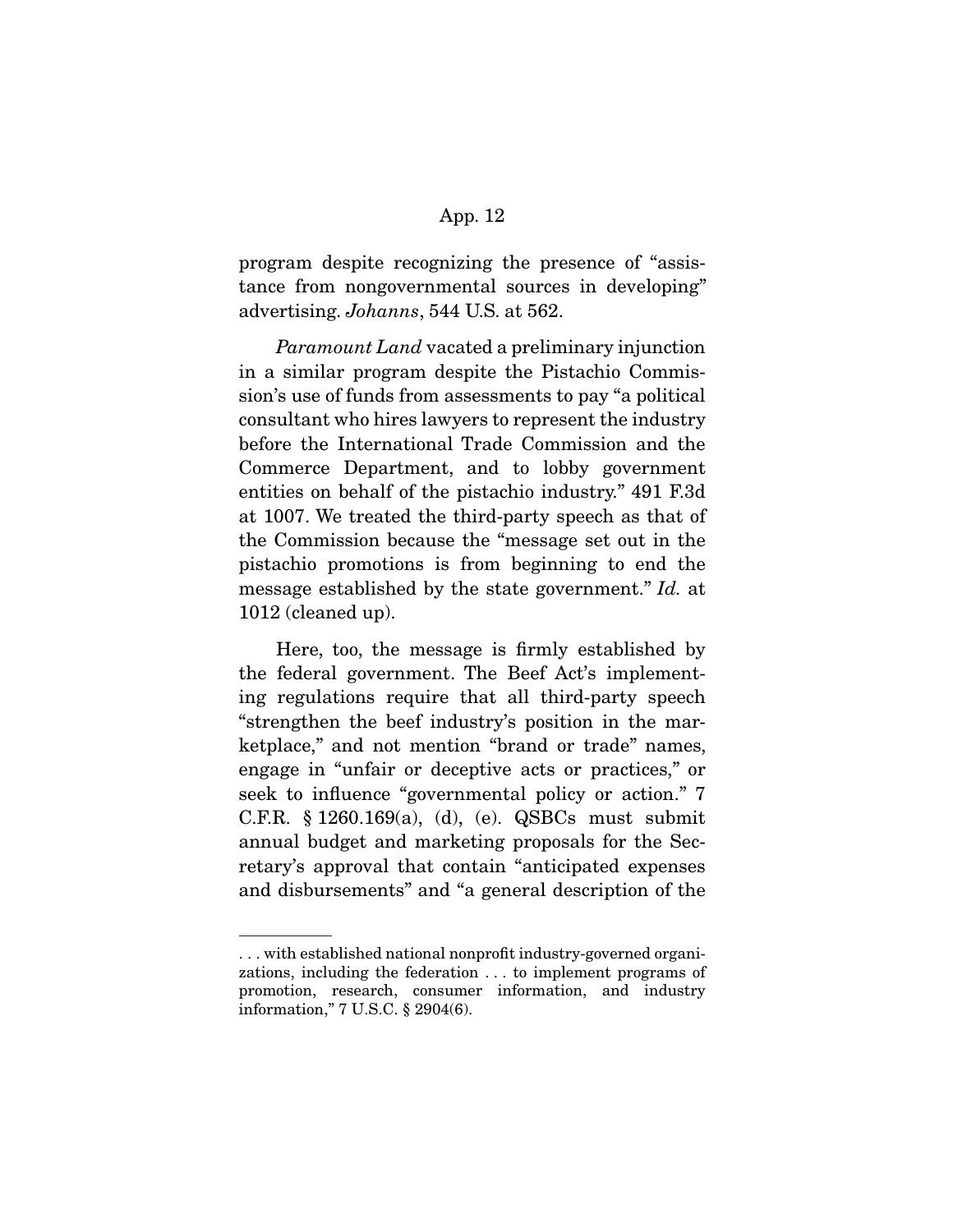proposed promotion . . . programs contemplated." In addition, the QSBCs must give the Secretary advance notice of all board meetings, allowing participation by the Secretary or his designees in any discussions about payments to third parties.6

 R-CALF argues that such safeguards are insufficient because the government does not exercise final pre-approval authority over some third-party speech. But in *Paramount Land*, we found dispositive the government's *ability* to control speech, even when it declined to do so. *See* 491 F.3d at 1011–12. Here, the Secretary clearly has that authority. In addition to the oversight previously mentioned, the Secretary has unquestioned control of the flow of assessment funds to the QSBCs—and the threat of decertification under the MOUs and the regulations if he disapproves of the use of those funds. *See* 7 C.F.R. § 1260.181(a) (providing for certification, and, impliedly, decertification of QSBCs by the Beef Board); *see also id.* § 1260.213 (providing for the removal of Beef Board members by the Secretary). "Just as 'the Secretary of Agriculture does not write the copy of the beef advertisements himself' for the Beef Board, neither should such oversight be required for the [] scheme to pass constitutional muster." *Paramount Land*, 491 F.3d at 1012 (quoting *Johanns*, 544 U. S. at 560) (cleaned up). A contrary holding here "risks micro-managing

<sup>6</sup> Defendants also argue that the opt-out scheme cures any First Amendment concern. Because we hold that the government effectively controls the speech at issue, we do not reach this issue.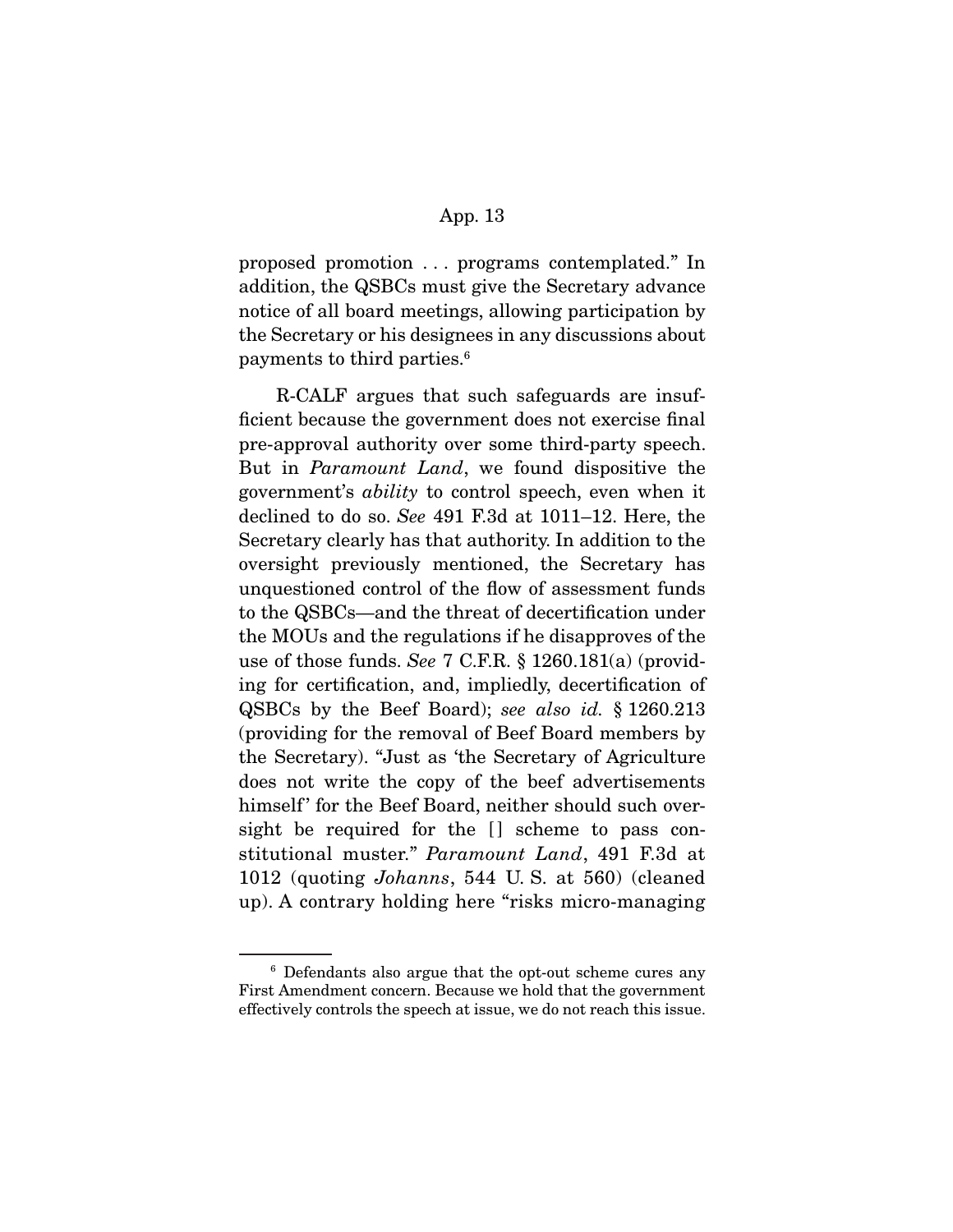legislative and regulatory schemes, a task federal courts are ill-equipped to undertake." *Id.* at 1012.7

 We therefore affirm the summary judgment of the district court.

### IV

 Even if the underlying summary judgment is affirmed, R-CALF nonetheless argues that the district court should have entered a permanent injunction requiring the continuation of the MOUs to prevent the risk that the current policy will be undone. The district court determined that no injunction was needed because the MOUs mooted R-CALF's entitlement to relief and no exception to mootness applied.

 "It is well-established . . . that 'voluntary cessation of allegedly illegal conduct does not deprive the

<sup>7</sup> R-CALF also argues that the QSBCs must have at least some members appointed and removable by the Secretary for the speech to constitute government speech. But the Secretary's ability to decertify a QSBC—which has been previously exercised—provides even greater oversight than the limited removal authority this Court has cited in other cases. *See Delano Farms*, 586 F.3d at 1229 (noting the State's power to remove individual members of the Table Grape Commission and to recommend that producers suspend the Commission's operation); *Paramount Land*, 491 F.3d at 1011 (noting that while the Secretary cannot remove members of the Pistachio Commission, she may "suspend or discharge the Commission's president if he has engaged in any conduct that the Secretary determines is not in the public interest," or "correct or cease any existing activity or function that is determined by the [S]ecretary not to be in the public interest or in violation of the Pistachio Act") (cleaned up).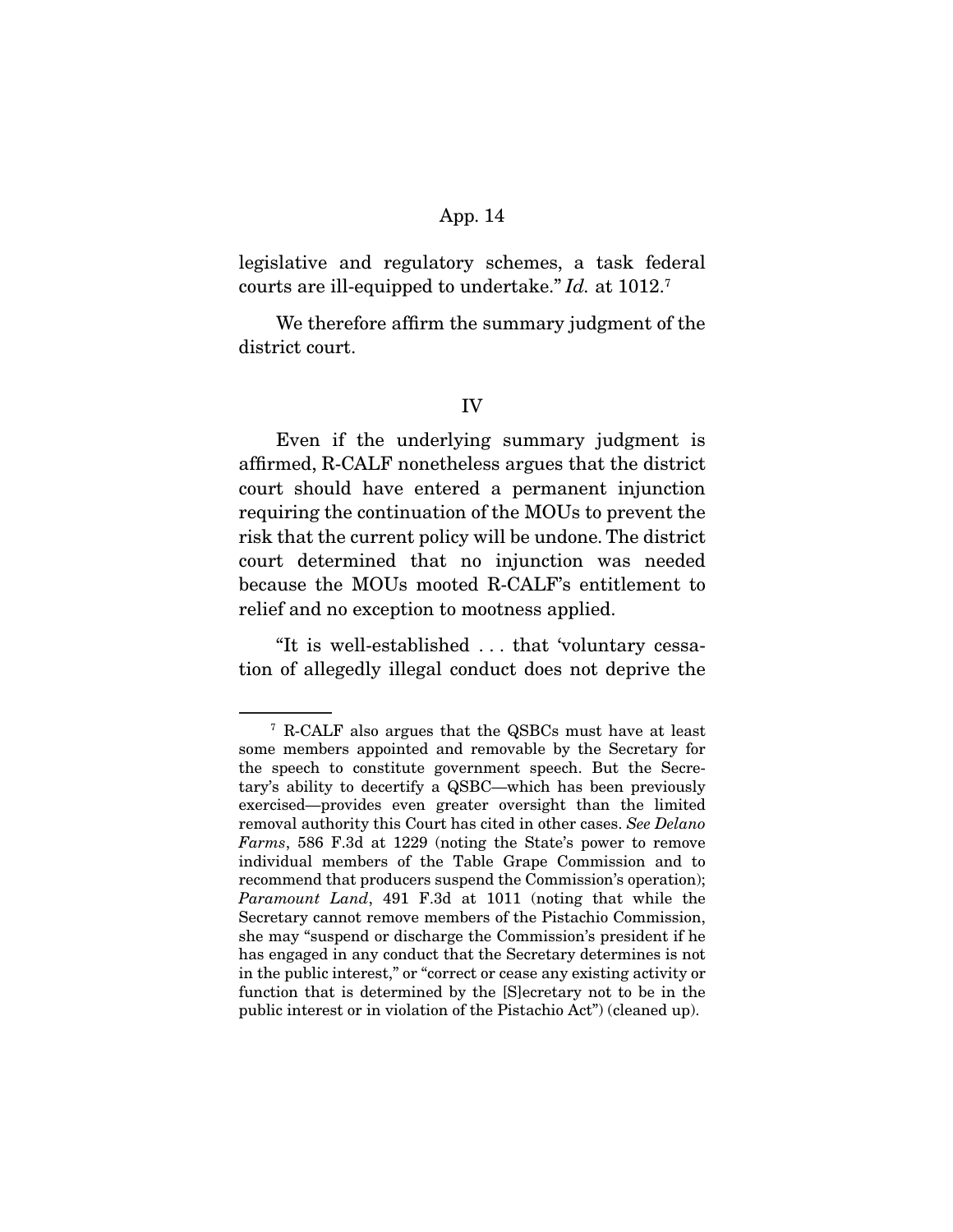tribunal of power to hear and determine the case' unless 'it can be said with assurance that there is no reasonable expectation that the alleged violation will recur' and 'interim relief or events have completely and irrevocably eradicated the effects of the alleged violation.'" *Fikre v. FBI*, 904 F.3d 1033, 1037 (9th Cir. 2018) (cleaned up) (quoting *Cnty. of Los Angeles v. Davis*, 440 U.S. 625, 631 (1979)). The government receives greater deference than private parties when courts analyze voluntary cessation. *See Am. Cargo Transp., Inc. v. United States*, 625 F.3d 1176, 1180 (9th Cir. 2010) (collecting cases). But the government "must still demonstrate that the change in its behavior is entrenched or permanent." *Fikre*, 904 F.3d at 1037 (cleaned up). It must be "absolutely clear to the court, considering the procedural safeguards insulating the new state of affairs from arbitrary reversal and the government's rationale for its changed practices, that the activity complained of will not reoccur." *Id*. at 1039 (cleaned up).

 The government has met that burden here. To be sure, the MOUs are revocable. And, the Secretary entered into the first MOU only after the magistrate judge recommended a preliminarily injunction in this case. But, over five years have now passed since the Secretary first entered into the MOUs to document the Department's control of the use of checkoff funds including with QSBCs not named in this litigation. *See Am. Diabetes Ass'n*, 938 F.3d at 1153 (finding two years of policy weighs in favor of mootness). And the MOUs remain binding unless both parties agree to rescind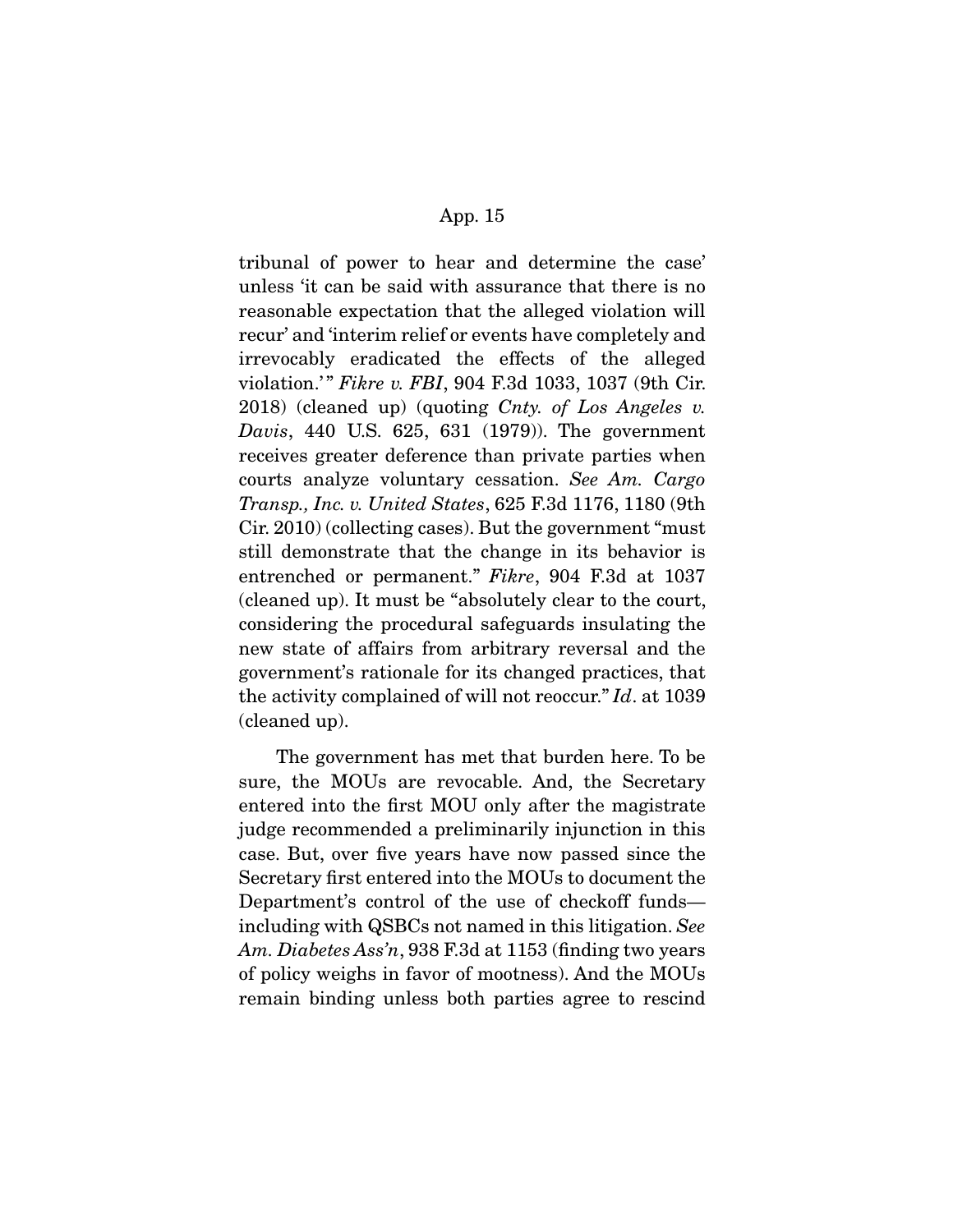them, providing safeguard from arbitrary reversal. *See Fikre*, 904 F.3d at 1039. Under these circumstances, the MOUs are an "entrenched" change in the prior status quo, and the district court did not err, in the absence of any evidence that the Secretary intends to withdraw from the MOUs, in declining to enter a permanent injunction requiring him not to.8

# **AFFIRMED.**

<sup>8</sup> We also reject R-CALF's cursory argument that the MOUs are unlikely to remain in place because they did not go through notice and comment. Even assuming that R-CALF preserved this argument by raising it below, an MOU is not a legislative rule for which notice and comment is required. *See*, *e.g.*, *Perez v. Mortg. Bankers Ass'n*, 575 U.S. 92, 102 (2015); *Hemp Indus. Ass'n v. Drug Enf 't Admin*., 333 F.3d 1082, 1087 (9th Cir. 2003).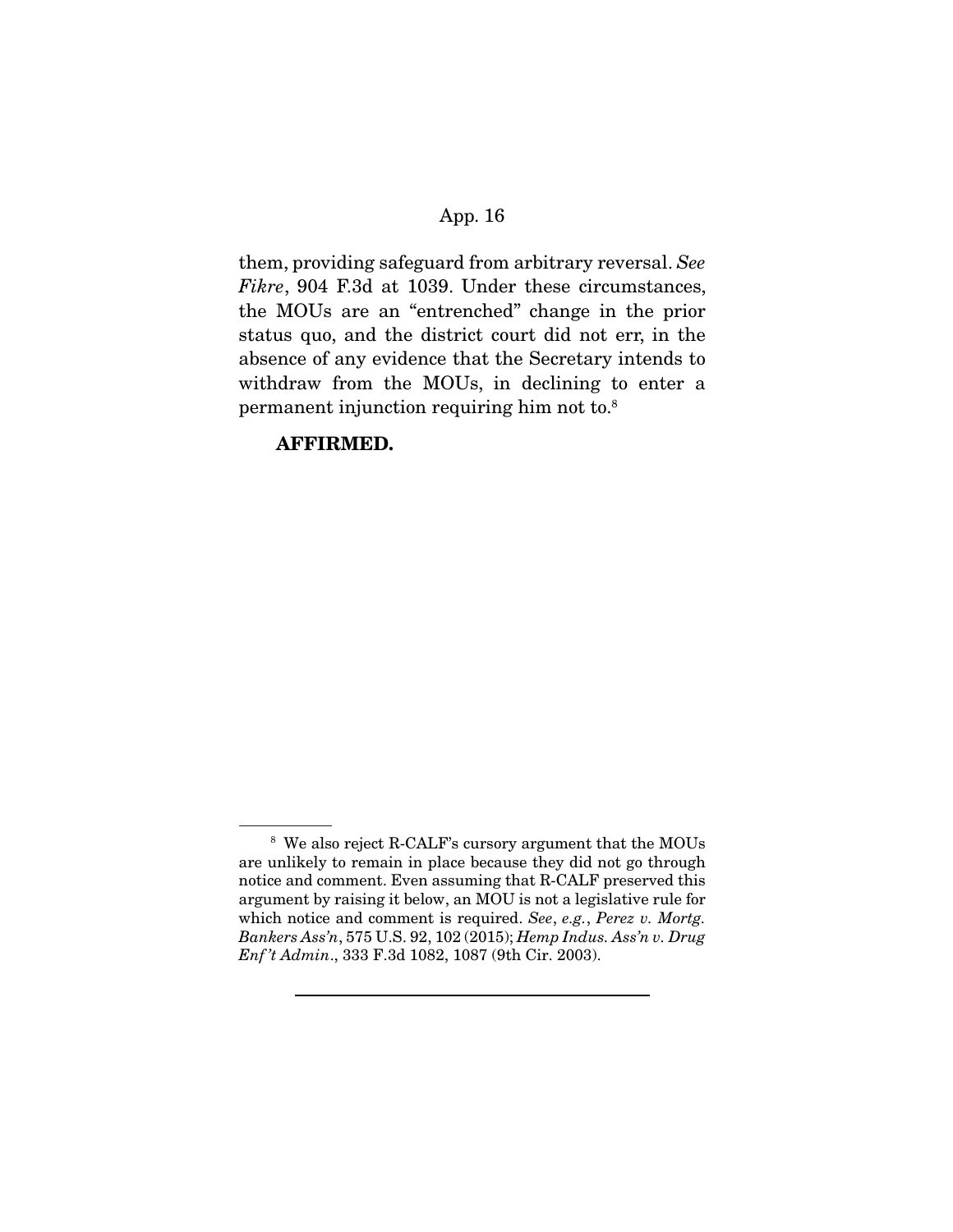# **IN THE UNITED STATES DISTRICT COURT FOR THE DISTRICT OF MONTANA GREAT FALLS DIVISION**

| RANCHERS-CATTLEMEN<br>ACTION LEGAL FUND,<br><b>UNITED STOCKGROWERS</b><br>OF AMERICA,<br>Plaintiff,                                               | $CV-16-4$<br><b>ORDER</b><br>FINDI<br><b>RECOMM</b> |
|---------------------------------------------------------------------------------------------------------------------------------------------------|-----------------------------------------------------|
| VS.                                                                                                                                               | (Filed Ma                                           |
| <b>SONNY PERDUE, in his</b><br>official capacity as Secretary<br>of Agriculture, and the<br><b>UNITED STATES</b><br>DEPARTMENT OF<br>AGRICULTURE, |                                                     |
| Defendants,                                                                                                                                       |                                                     |
| 17 C                                                                                                                                              |                                                     |

**1-GF-BMM** 

**ADOPTING FINDINGS AND RENDATIONS** 

ar. 27, 2020)

vs.

MONTANA BEEF COUNCIL, et al.

Defendant-Intervenors.

# **Introduction**

 This Court answered the exact question now before it nearly three years ago when it adopted Magistrate Judge John Johnston's findings and recommendations to grant a preliminary injunction in favor of Plaintiffs on the basis that the federal Beef Checkoff Program violated the First Amendment. This Court adopted Magistrate Judge Johnston's findings in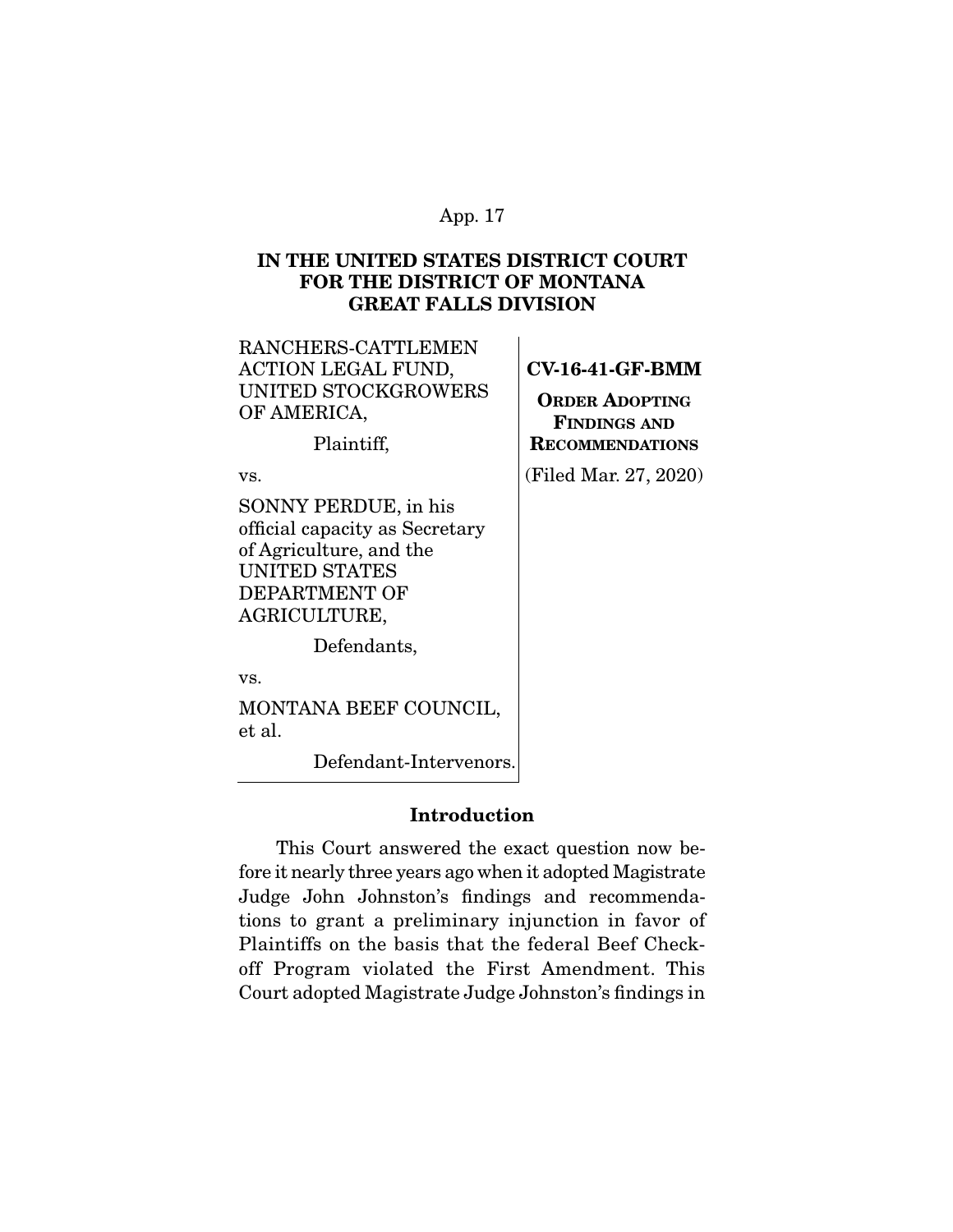full. The Ninth Circuit affirmed. As this litigation wound its way from the Magistrate Judge to the Ninth Circuit, the United States Department of Agriculture ("USDA") began entering into memorandums of understanding with a number of qualified state beef councils that remain parties to this litigation. These memorandums gave USDA broad new authority over any potential speech that the beef councils might produce. The parties all filed motions and cross motions for summary judgment.

 Magistrate Judge Johnston reversed course and now recommended granting summary judgment in favor of Defendants and Defendant-Intervenors. He outlined why the memorandums of understanding which no beef council had entered until after Magistrate Judge Johnston had issued his first findings and recommendations—provided sufficient control of qualified state beef councils' speech for that speech to qualify as government speech and thus not run afoul of the First Amendment. All parties objected in full, or in part, to Magistrate Judge Johnston's Findings and Recommendations. And so, three years after having answered this question once before, this Court faces the questions of whether the federal Beef Checkoff Program violates the First Amendment.

## **Standard of Review**

 The Court reviews de novo findings and recommendations to which the parties make objections. 28 U.S.C. § 636(b)(1). No review is required of proposed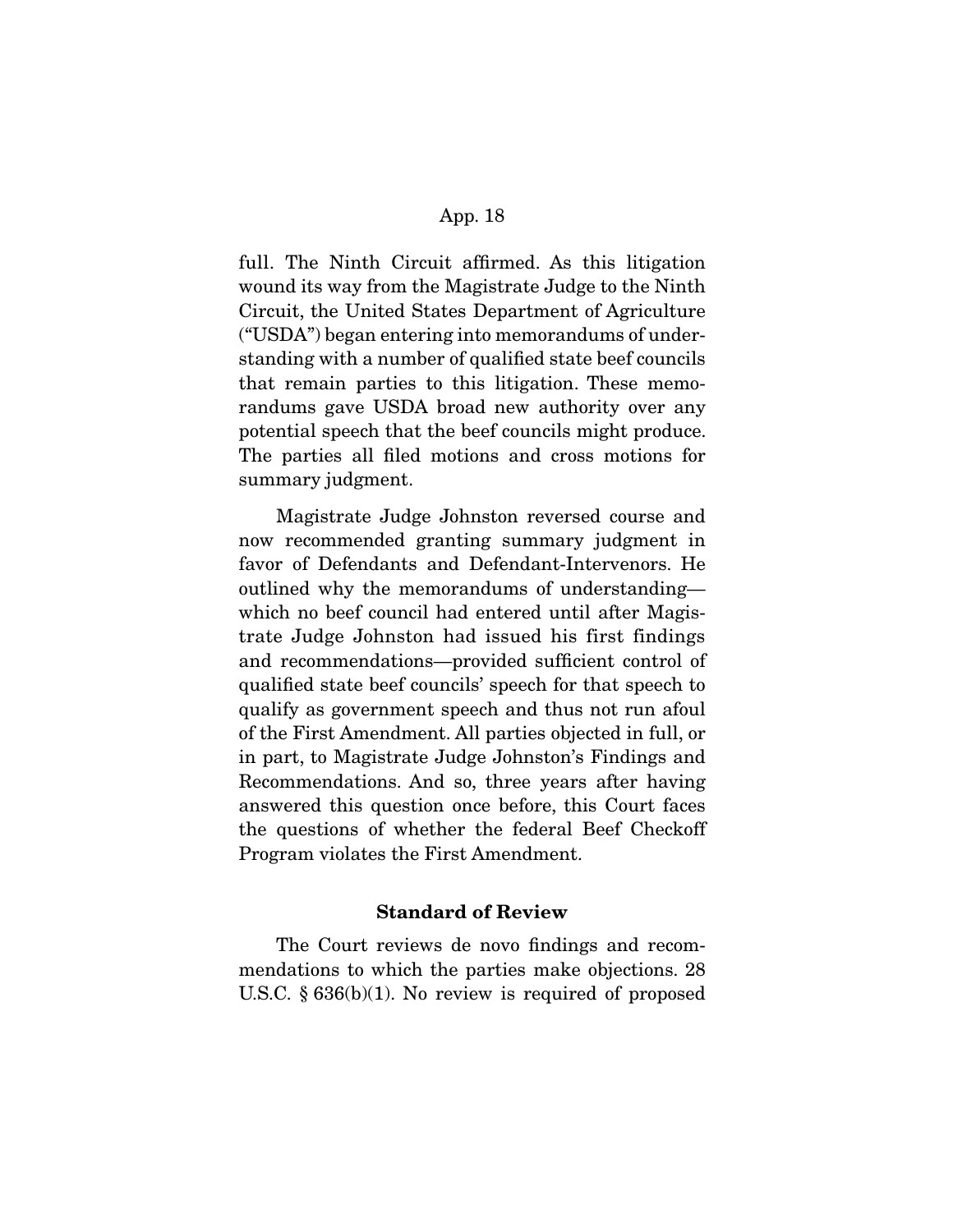findings and recommendations to which no objection has been made. *Thomas v. Arn*, 474 U.S. 140, 149-152 (1986). "The court shall grant summary judgment if the movant shows that there is no genuine dispute as to any material fact and the movant is entitled to judgment as a matter of law." Fed. R. Civ. P. 56(a).

#### **Background**

 Congress passed The Beef Promotion and Research Act of 1985 ("Beef Act") "to strengthen the beef industry's position in the marketplace and to maintain and expand domestic and foreign markets." 7 U.S.C. § 2901(b). To accomplish this goal, Congress imposed a \$1 assessment, or "checkoff," on cattle producers for each head of cattle sold in the United States. See id. The checkoff would fund beef-related promotional campaigns. Congress also created the Beef Board and Beef Promotion Operating Committee to run the checkoff program and assist in crafting the research and promotion plans undertaken with checkoff funds. 7 U.S.C. § 2904(1)-(5); see also 7 C.F.R. §§ 1260.141, 1260.161.

 While Congress created this federal program to strengthen the beef industry, it also recognized that "State and national organizations [already] conduct[ed] beef promotion, research, and consumer education programs that [were] invaluable to the efforts" of maintaining beef markets. 7 U.S.C. § 2901(a)(5). So Congress gave these state entities a role to play in this new beef-market-strengthening regime by allowing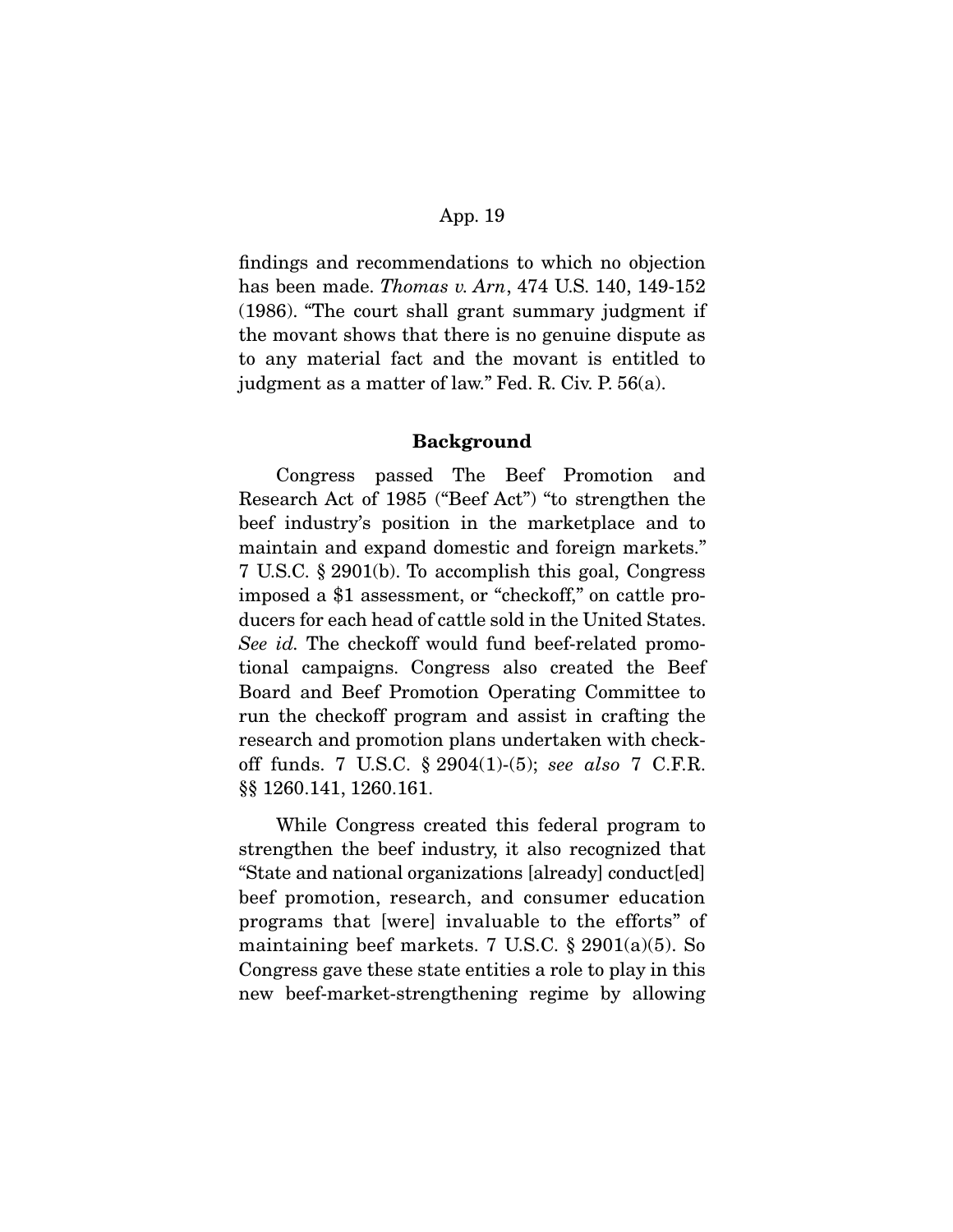qualified state beef councils ("QSBCs") to collect the checkoff assessments on behalf of the Beef Board. See 7 C.F.R. § 1260.172(a)(2). QSBCs must receive certification from the Beef Board before they may collect assessments. See id. § 1260.181(a). In certain limited circumstances, the Beef Board may decertify QSBCs. (See Doc. 40-1 (Payne Declaration) ¶ 29 (citing 7 C.F.R. § 1260.181).)

 QSBCs that collect the checkoff funds may retain \$0.50 to fund its own promotional activities. It must send the remaining \$0.50 to the Beef Board. 7 U.S.C. § 2904(8)(C); 7 C.F.R. § 1260.172(a)(3). This process operates as the default payment for checkoff funds. Producers, if they so choose, can opt-out under the "Redirection Rule" of paying QSBCs any of their assessment. This rule allows producers to "request a redirection of assessments from a Qualified State Beef Council to the Board" by "submitting a redirection request." 7 C.F.R. § 1260.172(a)(7). QSBCs agree that any such requests "will be honored" as a condition of certification.  $Id. \S$  1260.181(b)(8).

 QSBCs may only uses checkoff funds in a limited manner. QSBCs may only engage in promotional activities that "strengthen the beef industry's position in the marketplace." 7 C.F.R. § 1260.181(b)(1); see 7 C.F.R. § 1260.169 (defining activities that QSBCs may conduct under  $\S 1260.181(b)(1)$  to include "projects for promotion" of the beef industry). At the same time, QSBCs must certify that they will not use any of the money that they receive under the Beef Checkoff Program to promote "unfair or deceptive" practices,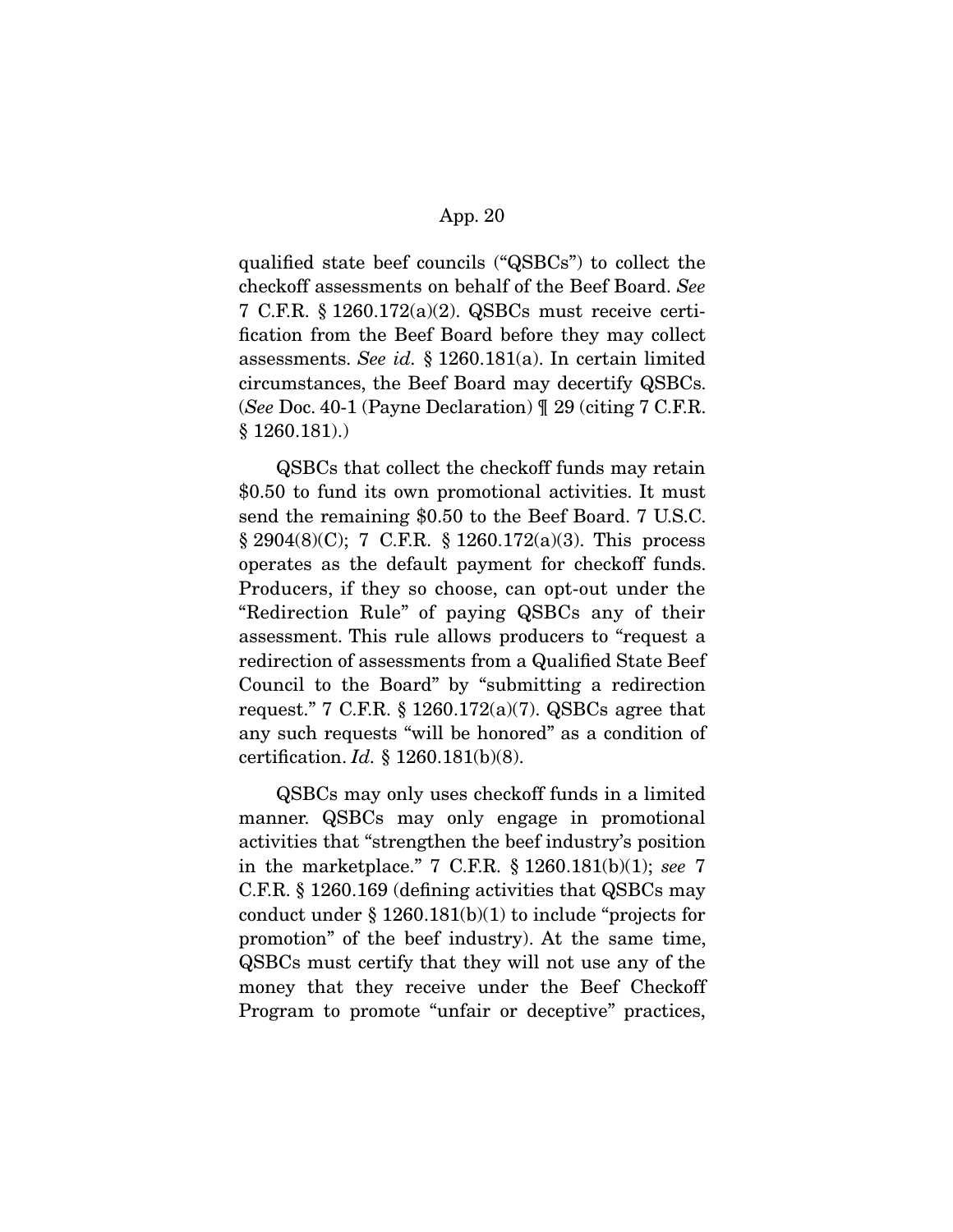or to "influenc[e] governmental policy." 7 C.F.R.  $§ 1260.181(b)(7).$ 

 On top of these limits, QSBCs have begun entering into Memoranda of Understaning ("MOU") that give USDA significant discretion to approve or reject any and all QSBC promotional activities. Under the MOUs, QSBCs agree to submit to USDA "for pre-approval any and all promotion, advertising, research, and consumer information plans and projects." (Ex. 18, Doc. 91-1 at RCALF\_000045.) QSBCs also must provide USDA with advance notice of any QSBC board meetings and allow a USDA official to attend.  $(Id.)$  USDA may "direct the Beef Board to de-certify" the QSBC if the QSBC fails to comply with the MOU. (Id. at RCALF\_000046.) Decertified QSBCs cannot receive checkoff funds. (*Id.*)

### **I. R-CALF Possesses Article III Standing**

 Magistrate Judge Johnston determined that R-CALF had Article III standing to bring this lawsuit. (Doc. 135 at 4-7.) Article III limits courts to deciding "cases" or "controversies." See U.S. Const. art. III. Courts have distilled the case or controversy requirement into a familiar three-part test—injury-in-fact, causation, and redressability. Steel Co. v. Citizens for a Better Env., 523 U.S. 83, 102-03 (1998). As the party invoking the court's jurisdiction, R-CALF bears the burden of proof for each element. Spokeo, Inc. v. Robins, 136 S. Ct. 1540, 1547 (2016).

 Organizations can invoke a court's jurisdiction by demonstrating a few additional elements on top of the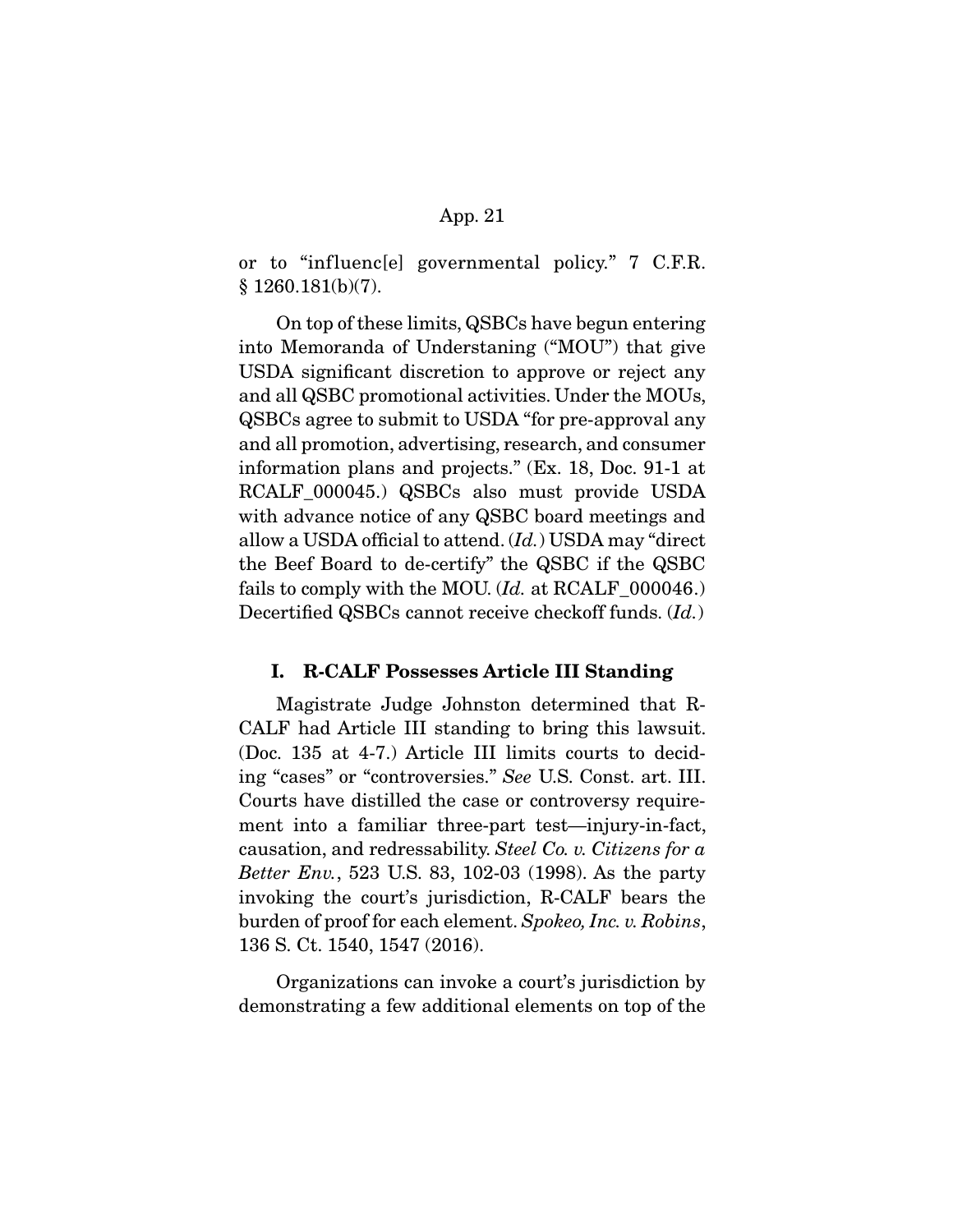typical three. These additional requirements differ depending on whether the organization brings the lawsuit on behalf of itself or its members. To bring a lawsuit on behalf of its members, the organization must demonstrate that "(a) its members would otherwise have standing to sue;" (b) the suit is "germane to the organization's purpose;" and "(c) neither the claim asserted nor the relief requested requires the participation of individual members," as is the case here, where "the association seeks a declaration [or] injunction." Hunt v. Wash. State Apple Advert. Comm'n, 432 U.S. 333, 343 (1977) (quoting Warth v. Seldin, 422 U.S. 490, 515 (1975)). An organization may bring a lawsuit on its own behalf "[when] it show[s] a drain on its resources from both a diversion of its resources and frustration of its mission'" in response to the alleged unlawful act. Valle del Sol Inc. v. Whiting, 732 F.3d 1006, 1018 (9th Cir. 2013) (additions in original) (quoting Fair Hous. Council of San Fernando Valley v. Roommate.com, LLC, 666 F.3d 1216, 1219 (9th Cir. 2012)).

 Magistrate Judge Johnston found that R-CALF had demonstrated associational standing to bring this lawsuit on behalf of itself against all of the QSBCs and on behalf of its members against 12 of the 15 QSBCs. (Doc. 135 at 6-7.) No party objected to this part of Magistrate Judge Johnston's analysis.

 Although they do not object to Magistrate Judge Johnston's findings about organizational standing, Defendant-Intervenors object to whether R-CALF has satisfied the redressability prong of Article III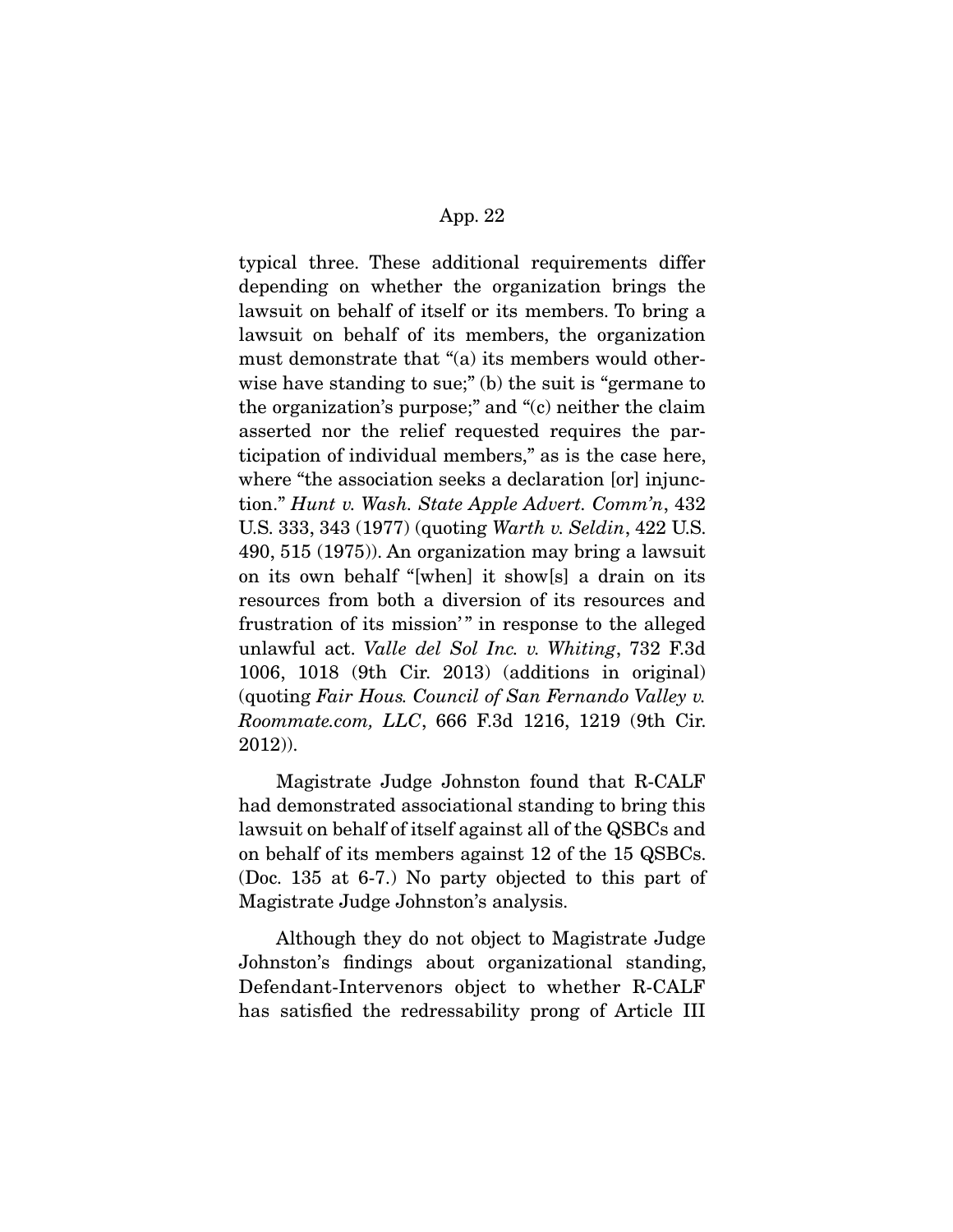standing. (Doc. 138 at 2-8.) Magistrate Judge Johnston rejected Defendant-Intervenors' argument about redressability because this Court had "rejected a nearly identical argument in its opinion in 2016" and nothing since then would have changed Magistrate Judge Johnston's analysis. (Doc. 135 at 7.)

 Defendant-Intervenors object to Magistrate Judge Johnston's findings in five ways. They seem to argue that Magistrate Judge Johnston contradicted himself because he ruled that QSBCs "were engaged in government speech" and thus this Court could not offer any redress. This argument impermissibly collapses the Court's standing analysis with its merits analysis. Plaintiffs only fail to satisfy the redressability prong if they cannot receive a remedy redressing their injury even if they win. Of course this Court cannot offer Plaintiffs a remedy that would redress their injuries when Plaintiffs lose on the merits (i.e. whether QSBCs make government speech). This conclusion does not preclude Plaintiffs from receiving a remedy that would redress their injuries had Plaintiffs prevailed on the merits. See Maya v. Centex Corp., 658 F.3d 1060, 1068 (9th Cir. 2011) (collecting cases that distinguish between standing and the merits).

 Defendant-Intervenors also argue that the Court cannot redress R-CALF's injury because R-CALF wants "the Beef Checkoff program to differentiate between foreign and domestic beef." (Doc. 138 at 2.) This objection fails because it largely ignores—and does not preclude—Magistrate Judge Johnston's finding regarding standing. Magistrate Judge Johnston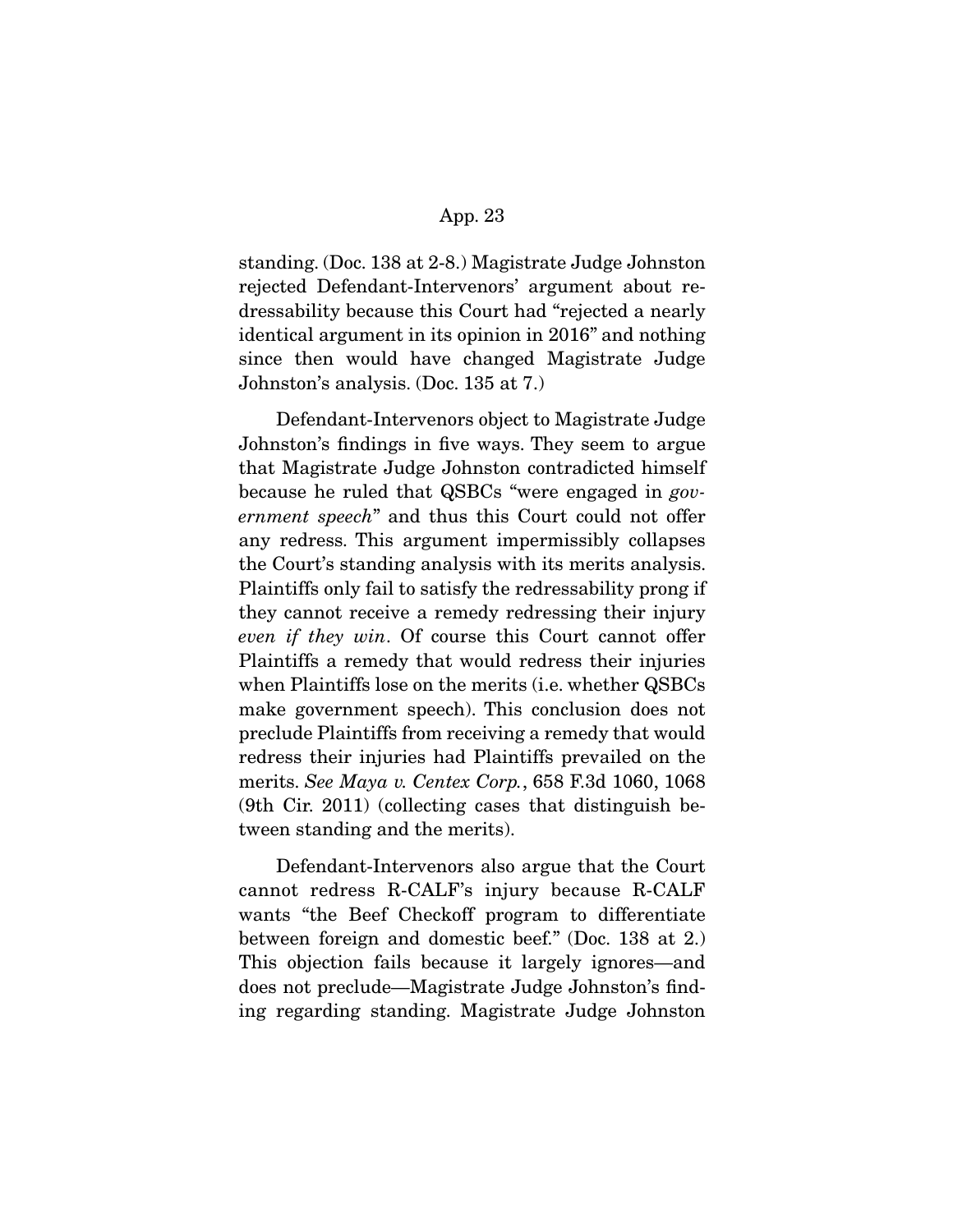found that R-CALF had standing because one of R-CALF's purported purposes was "protecting domestic, independent cattle producers." (Doc. 135 at 6 (quoting Doc. 111 at 7).) R-CALF has been injured by diverting resources from protecting domestic, independent cattle producers to fighting this alleged First Amendment violation. (See id.) The Court could redress R-CALF's injury by an injunction preventing the alleged First Amendment violation.

 Whether R-CALF wants the Beef Checkoff program to differentiate between foreign and domestic beef proves irrelevant to Magistrate Judge Johnston's analysis. Defendant-Intervenors' objection would only preclude R-CALF from showing that it had standing if Magistrate Judge Johnston had found that R-CALF's injury arose from the Beef Checkoff program's failure to differentiate between foreign and domestic beef. His analysis did no such thing.

 Defendant-Intervenors other three objections relate to whether R-CALF has suffered injury by diverting resources. First, they claim that R-CALF cannot have standing because R-CALF has not shown that "its lack of success [lobbying] Congress and the Executive Branch was due to a lack of resources." (Doc. 138 at 5.) This argument would place a requirement on organizations not mandated by Ninth Circuit case law. R-CALF does not need to show that it will lobby Congress and the Executive Branch successfully; it only needs to show that it will be able to undertake more lobbying of Congress and the Executive Branch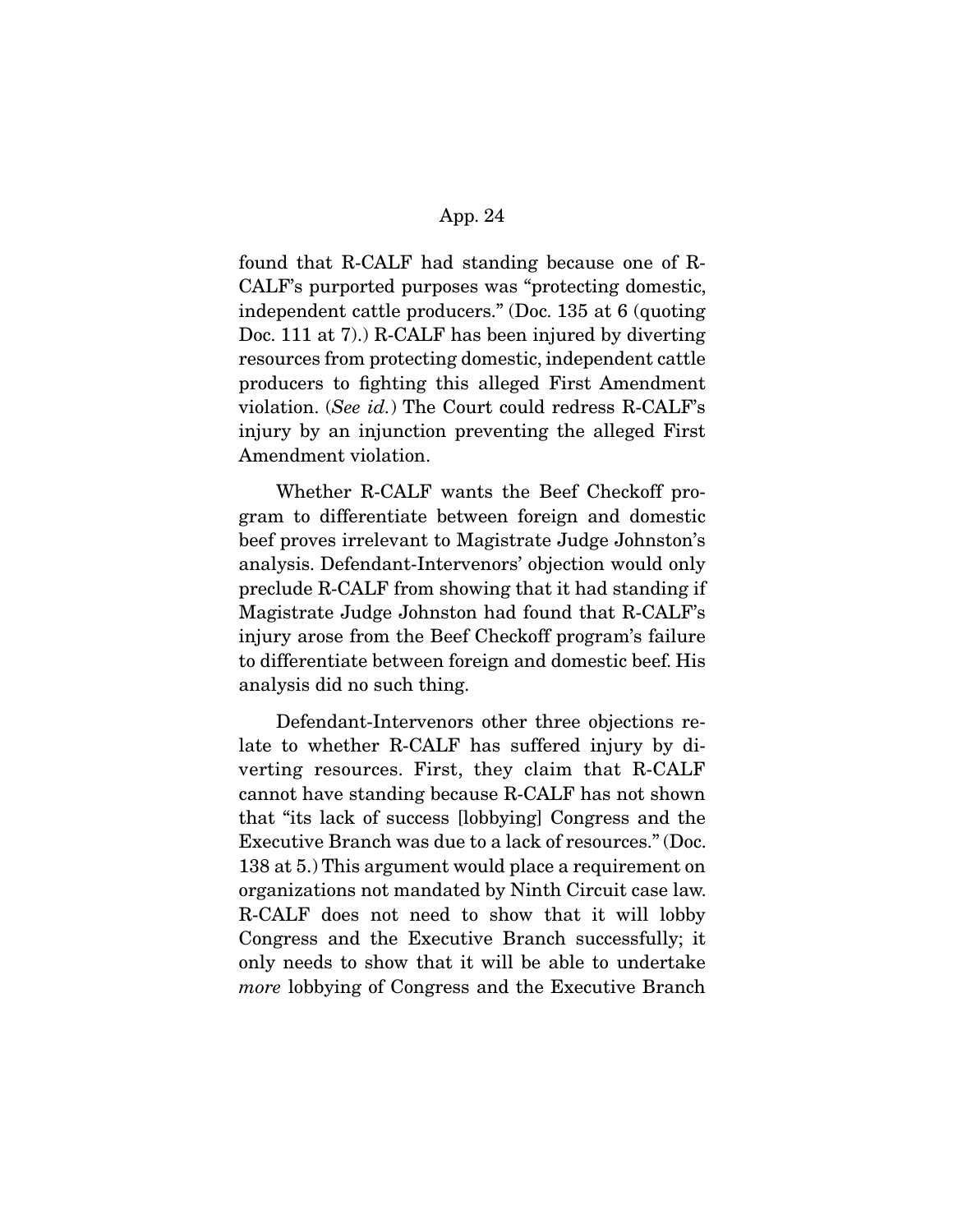in the absence of the alleged First Amendment violation. R-CALF has done so.

 Defendant-Intervenors make two separate, but related arguments, that both suffer from the same flaw: they simply ignore without explanation Magistrate Judge Johnston's findings that R-CALF has diverted resources to fight this alleged First Amendment violation. Defendant-Intervenors maintain that R-CALF "cannot manufacture . . . injury [to itself] by incurring litigation costs or simply choosing to spend money fixing a problem that otherwise would not affect the organization at all."  $Id.$  at 6 (quoting  $La$ Asociacion de Trabajadores de Lake Forest v. City of Lake Forest, 624 F.3d 1083, 1088 (9th Cir. 2010)).) Defendant-Intervenors then argue based on a recent decision, Humane Soc'y v. Perdue, 935 F.3d 598, 601-04 (D.C. Cir. 2019)), that R-CALF must have more than a "mere interest in a problem or an ideological injury."  $(Id.$  at 6 (quoting Humane Soc'y, 935 F.3d at 604 (quoting PETA v. USDA, 797 F.3d 1087, 1094 (D.C. Cir. 2015))).) The thrust of both arguments strikes at a fundamental principle underlying standing doctrine: Plaintiffs must have a "personal stake in the outcome" of a lawsuit. Baker v. Carr, 369 U.S. 186, 205 (1962); see City of Los Angeles v. Lyons, 461 U.S. 95, 101 (1983). Both of Defendant-Intervenors' arguments maintain in different ways that R-CALF lacks a personal stake in this litigation.

 Both of these arguments fail because they ignore Magistrate Judge Johnston's findings regarding the personal stake that R-CALF has in this litigation,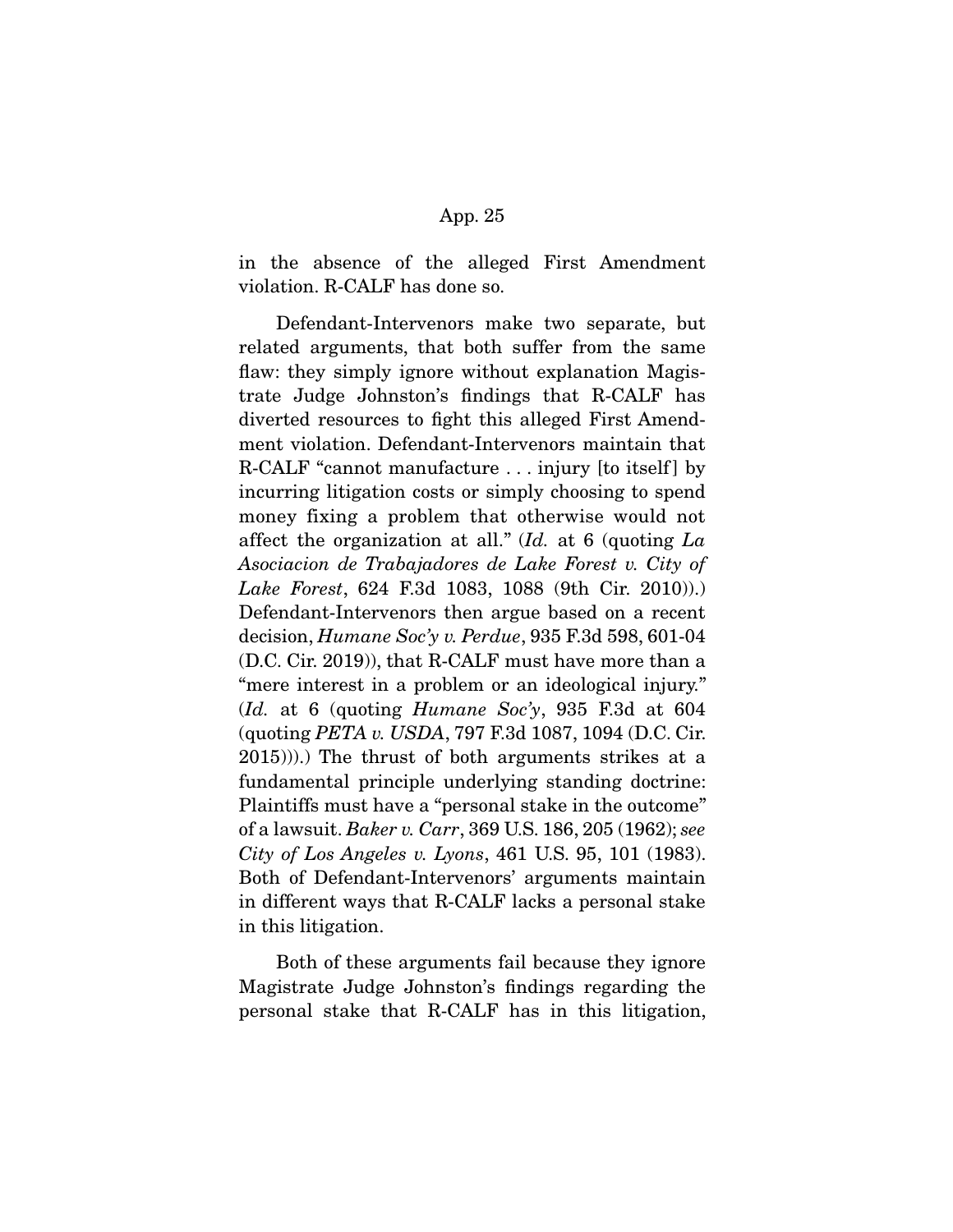namely the diversion of its resources. As Magistrate Judge Johnston correctly pointed out, R-CALF has diverted resources to educate producers on the use of checkoff funds by QSBCS—the alleged problem central to this case that would undercut R-CALF's purpose of protecting domestic, independent cattle producers if let unaddressed. (See Doc. 135 at 6.) Thus, R-CALF is not attempting to solve a problem that would otherwise not affect it, but instead attempting to address a problem that would directly undercut its entire purpose. The diversion of resources also proves that R-CALF has not alleged some "mere interest in a problem," but rather has alleged a problem and the specific way that problem impacts R-CALF. Neither of Defendant-Intervenors arguments proves availing absent some sort of explanation about why R-CALF has not diverted 40 percent of its resources.

# **II. QSBCs Do Not Conduct Government Speech in the Absence of the MOUs**

 Magistrate Judge Johnston noted that "the Government tangentially claims that it had effective control over the QSBCs' advertising campaigns without the MOUs." (Doc. 135 at 14.) Magistrate Judge Johnston endorsed this Court's first ruling, which address the same factual scenario now before the Court with the exception of the MOUs.  $(Id.)$  The Government objects to this finding. This Court has no reason to doubt its analysis from its first decision in this case, as the Ninth Circuit affirmed. See R-CALF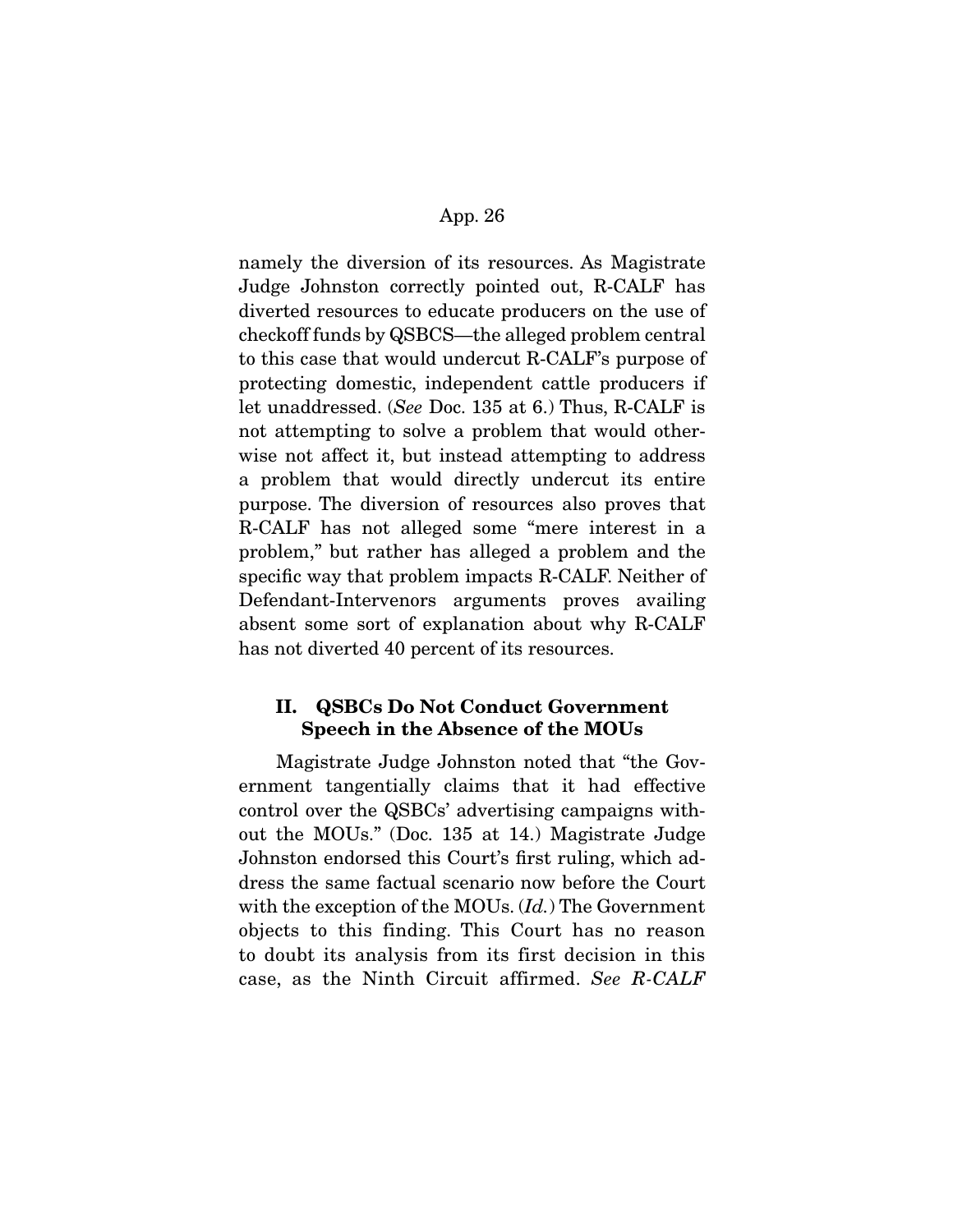v. Perdue, 718 F. App'x 541 (9th Cir. 2018). The Court rejects the Government's objection on this issue.

## **III. QSBCs Conduct Government Speech Under the MOUs**

 The First Amendment protects private parties from subsidizing speech with which the private party disagrees. See Knox, 567 U.S. at 309. No such prohibition applies to government speech, though. See Johanns v. Livestock Mktg. Ass'n, 544 U.S. 550, 559-560 (2005). Government's remain accountable to its constituents for any speech with which those constituents disagree; the same is not true of private speech. See id. at 563.

 That said, private organizations may still make speech that falls within the definition of government speech. See id. at 560 n.4. Private organizations make government speech only when the federal government "effectively control[s]" the message of the nongovernment entity. Id. at 560; see also Delano Farms Co. v. Cal. Table Grape Comm'n, 586 F.3d 1219, 1226 (9th Cir. 2009).

 The Supreme Court has given a general description of what government speech looks like in the context of checkoff funded organizations. The federal government must control the speech "from beginning to end." Johanns, 544 U.S. at 560. The Supreme Court has considered a number of factors when determining if speech by a checkoff funded entity qualifies as government speech. The Court considered whether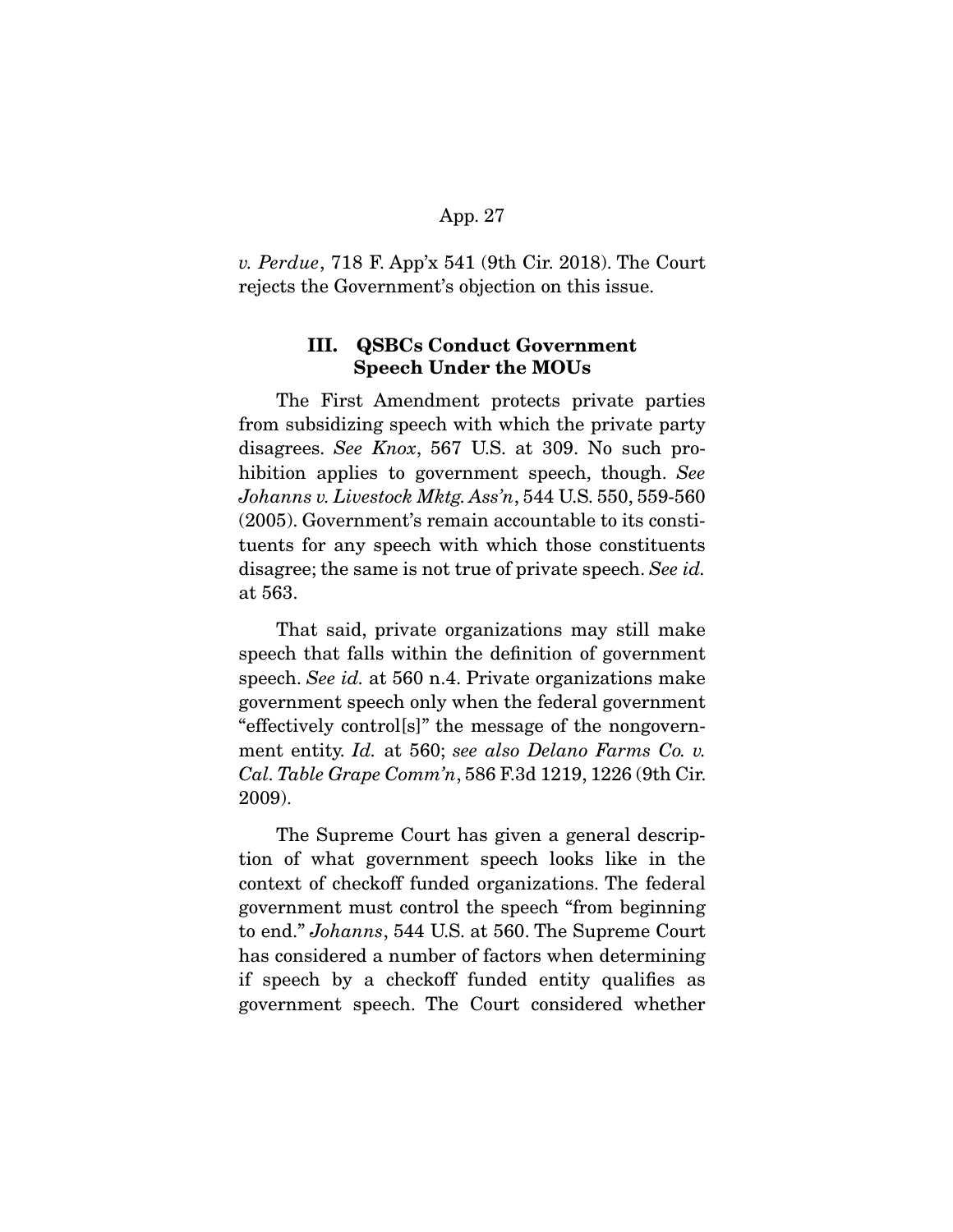statutes and regulations "specified, in general terms, what the promotional campaign shall contain, and what they shall not." Id. at 561. The Government may then delegate "development of the remaining details to an entity whose members are answerable" to the government. Id. Whether government officials may "attend and participate in open meetings at which" that development occurs also proves relevant to the analysis. Id. Finally, the government must retain ultimate veto power over the private organization's advertisements, "right down to the wording." Id. at 563.

 The Ninth Circuit has recognized two critical considerations when applying Johanns. First, the focus in a Johanns analysis must be on potential control, rather than actual control exercised. See Paramount Land Company LP v. California Pistachio Commission, 491 F.3d 1003, 1011 (9th Cir. 2007); see also Johanns, 544 U.S. at 560. Second, "Johanns did not set a floor or define minimum requirements." Paramount Land, 491 F. 3d at 1011.

 Magistrate Judge Johnston made two findings related to the factors outlined in Johanns to which no party has objected. The Court has reviewed Magistrate Judge Johnston's findings regarding the general terms of promotional campaigns and participation in QSBC board meetings. The Court agrees with Magistrate Judge Johnston's findings and will adopt them.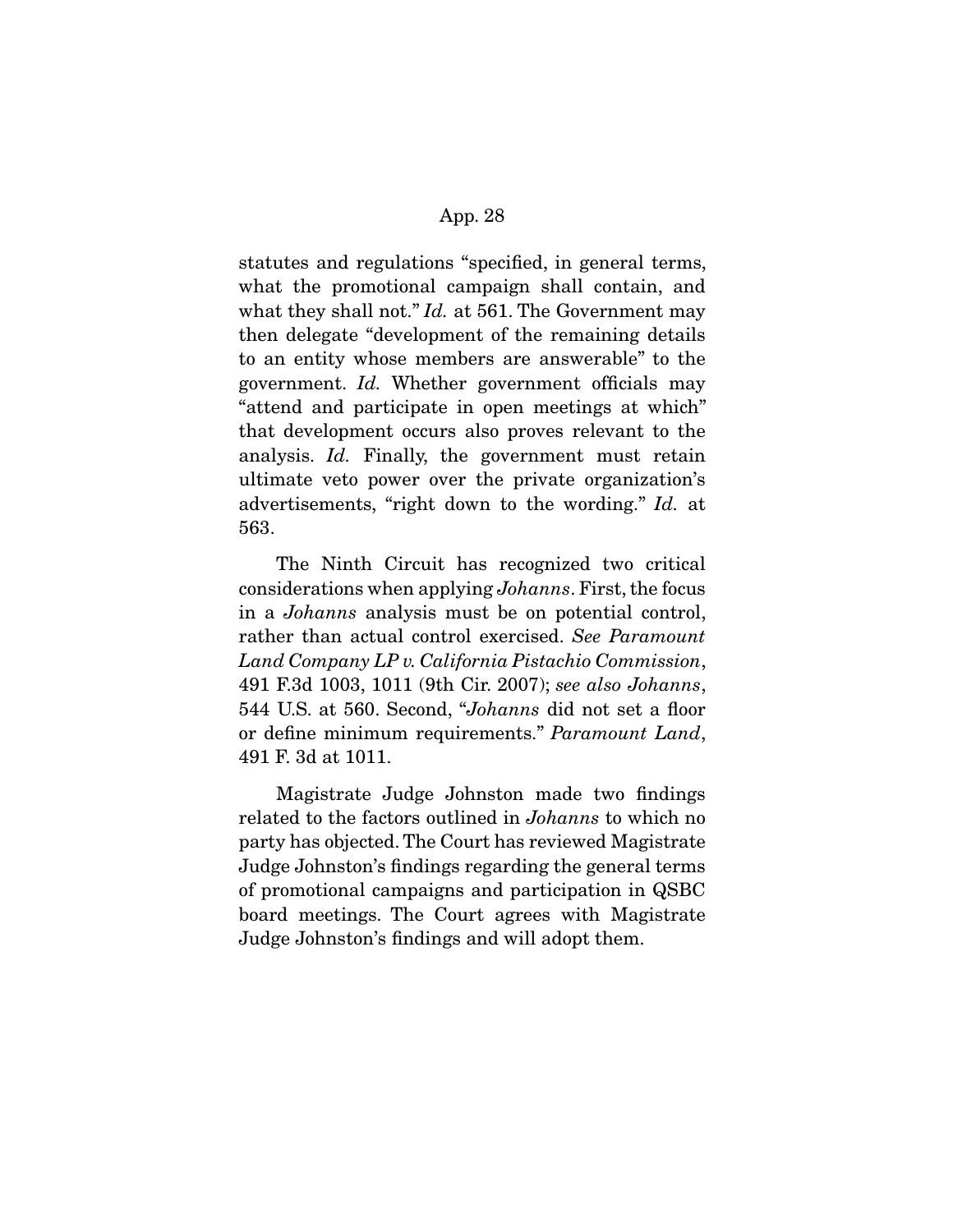### A. Answerability to USDA

 Magistrate Judge Johnston found that QSBC members remain answerable to USDA through the certification and decertification process. 7 C.F.R. § 1260.181. Through that process the Beef Board, in concurrence with USDA, approves all QSBCs. QSBCs may not obtain checkoff funds without certification. Id. The Beef Board similarly can revoke that certification and ability to receive checkoff funding.

 Magistrate Judge Johnston rejected R-CALF's argument that the QSBCs only remain answerable to the Government if the Government appoints some or all of their members. R-CALF noted that every board previously approved by a court as making government speech had one or members who were appointed by the Government. Magistrate Judge Johnston noted that the "presence of appointment and removal powers proves significant, but the absence of those powers proves quite little." (Doc. 135 at 11.) He continued by stating that appointment and removal stand as strong ways to ensure answerability, but hardly the only way. (Id.) Magistrate Judge Johnston emphasized that "under the MOUs . . . , USDA now retains complete final approval over all QSBC ads. This final approval gives USDA the option to exercise its authority to decertify a QSBC before the QSBC ever gets the chance to disseminate advertisements." (Doc. 135 at 13.)

 R-CALF now objects to Magistrate Judge Johnston's findings related to the appointment and removal of QSBC board members. R-CALF does not cite a single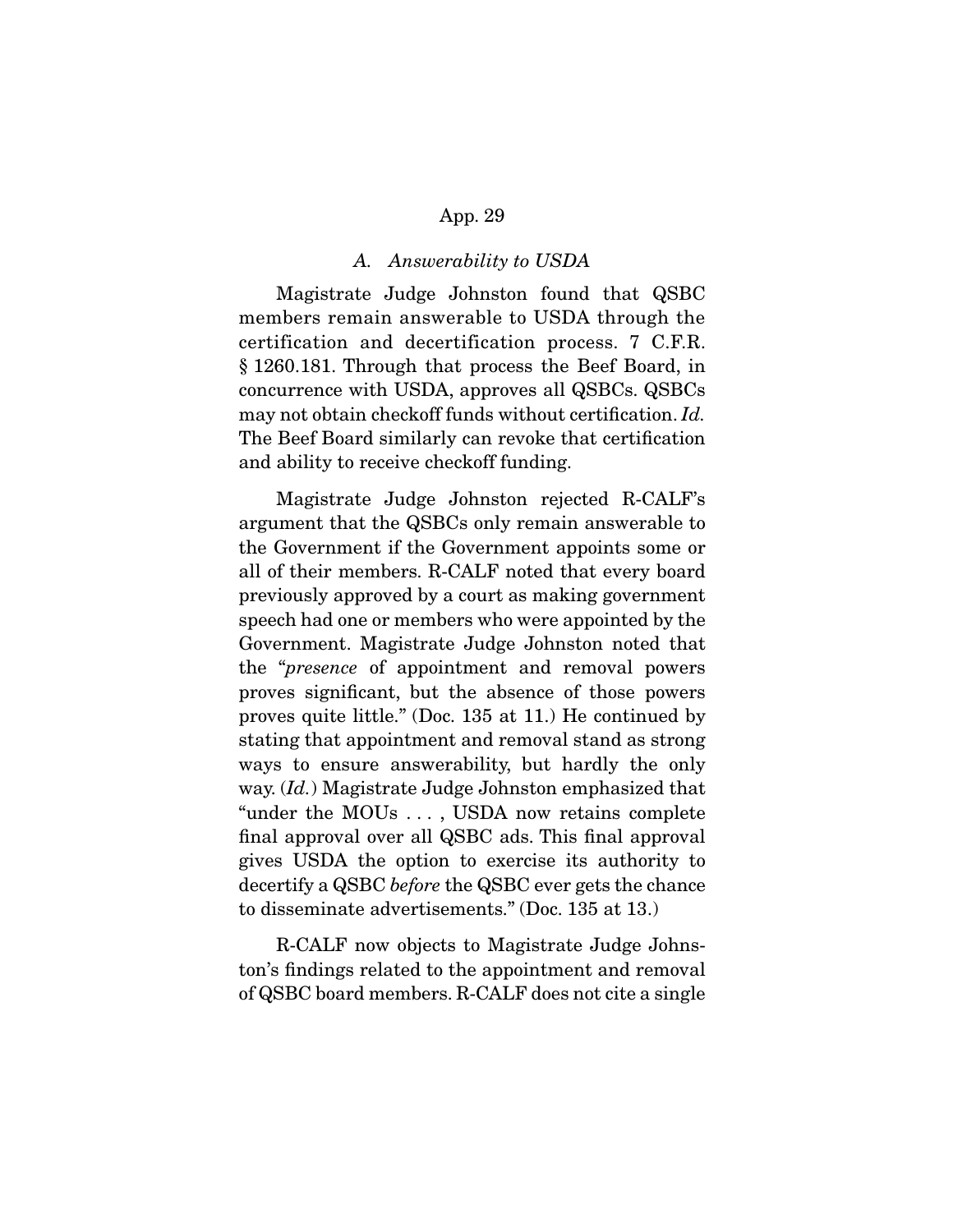case that explicitly states that boards like QSBCs that receive checkoff funds must have at least some members appointed and potentially removed by the Federal Government. R-CALF instead claims that because "any party had some or all of its members appointed and likely subject to remove by the government" in other government speech cases, QSBCs cannot undertake government speech unless at least one of their members is appointed and likely subject to removal by the Government. (Doc. 139 at 20-23.) R-CALF then claims that the absence of appointment and removal of QSBC members makes QSBC speech "inconsistent with the premise of 'government speech': that the First Amendment need not apply because there is 'democratic accountability' for the speech." (Id. at 22 (quoting R-CALF II, 2017 WL 2671072, at  $*5$ ).)

 This argument borders on frivolous as Paramount Land explains. There the government appointed one member of the nine-member board. The government also could suspend or discharge the board's president and must "concur in any nomination and election procedures." Paramount Land, 491 F.3d at 1010. The Court fails to see what practical difference as related to democratic accountability could possibly exist between the board in *Paramount Land* and QSBCs here due to the appointment of one member of a ninemember board. And as R-CALF acknowledges in a different part of its brief, "if a court is sure the speech 'is from beginning to end the message established' by the government[,] it should not 'draw a line between' minor differences in satisfying that requirement."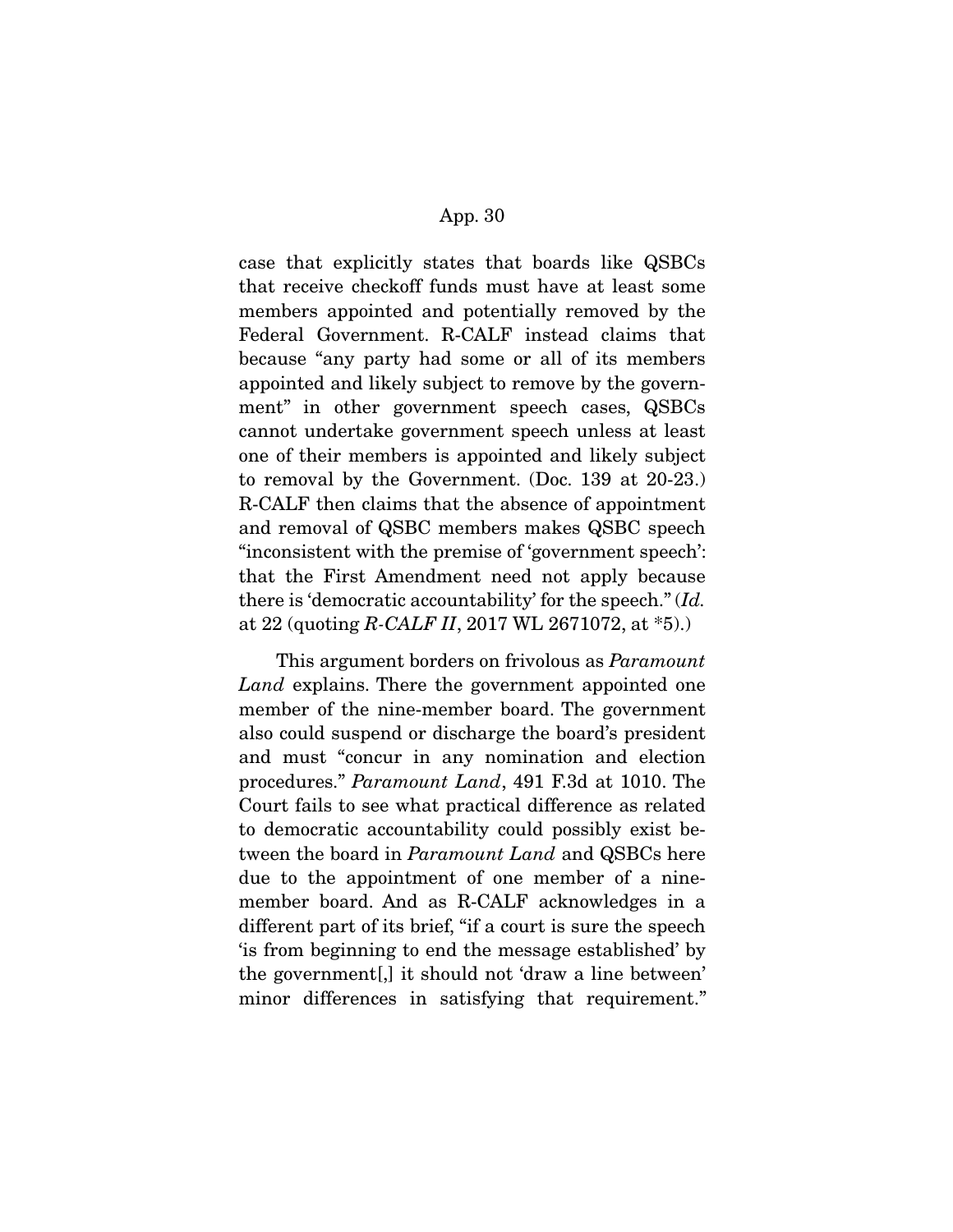(Doc. 139 at 17 (quoting Paramount Land, 491 F.3d at 1011-12).) Certainly, the difference between a board with one out of nine members and a board with zero members appointed by the Government proves minor here.

 What is more, courts have upheld checkoff funded entities' speech as government speech even when the Government possessed limited appointment power. The United States Supreme Court approved the Beef Board even though the Government could only appoint people from a list of candidates nominated by the trade associations. The Government was further limited by the requirement that the members must be a geographically representative group of beef producers and importers. See Johanns, 544 U.S. at 553. As the Ninth Circuit pointed out in Paramount Land, both the Beef Board and the board at issue in Paramount Land were "dominated by industry appointees, not independent third party board members." 491 F.3d at 1010 n.4.

 Given the Ninth Circuit's directive that "Johanns did not set a floor or define minimum requirements," this Court agrees with Magistrate Judge Johnston that the lack of appointment and removal power proves quite insignificant here. Id. at 1011. Rather, the focus must remain on answerability to the government, and Magistrate Judge Johnston's findings and recommendations correctly outline why QSBCs remain answerable to USDA even in the absence of appointment and removal power. The Court rejects R-CALF's objections on this issue.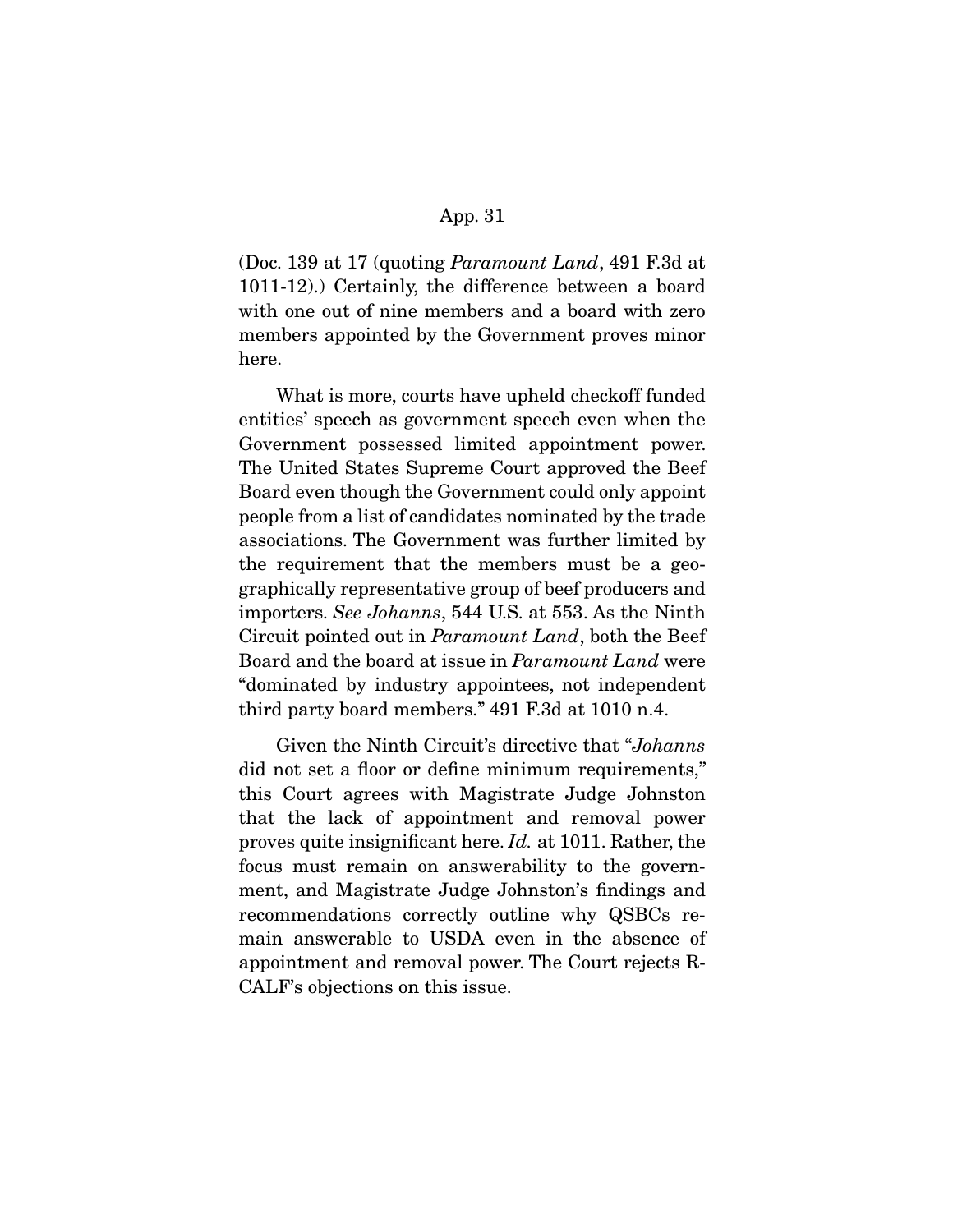### B. Final Approval

 Magistrate Judge Johnston ultimately found that USDA now exercises final approval over all QSBC advertisements. Magistrate Judge Johnston relied on the MOUs between QSBCs and USDA. (Doc. 135 at 14- 15.) Under the MOUs, QSBCs agree to submit to USDA "for pre-approval any and all promotion, advertising, research, and consumer information plans and projects, which [USDA] shall review and approve or reject." (Doc. 133-1 at 3.) The QSBCs also agree "to submit for pre-approval ... any and all potential contracts or agreements to be entered into by [a QSBC] for the implementation and conduct of plans or projects funded by checkoff funds." (Id.) Magistrate Judge Johnston concluded that the "MOUs gives broad preapproval authority, without much, if any, limitation. At bottom, QSBCs face the choice of getting USDA approval or not speaking at all." (Id. at 15.)

 R-CALF objects to Magistrate Judge Johnston's findings and recommendations on the basis that Magistrate Judge Johnston allegedly made both legal and factual error. R-CALF claims that Magistrate Judge Johnston legally erred because under *Matal* private speech cannot "be passed off as government speech by simply affixing a government seal of approval." (Id. (quoting Matal v. Tam, 137 S. Ct. 1744, 1758 (2017)).) R-CALF claims that this quote, and Matal as a whole, show that Magistrate Judge Johnston incorrectly focused on potential, rather than actual, level of control.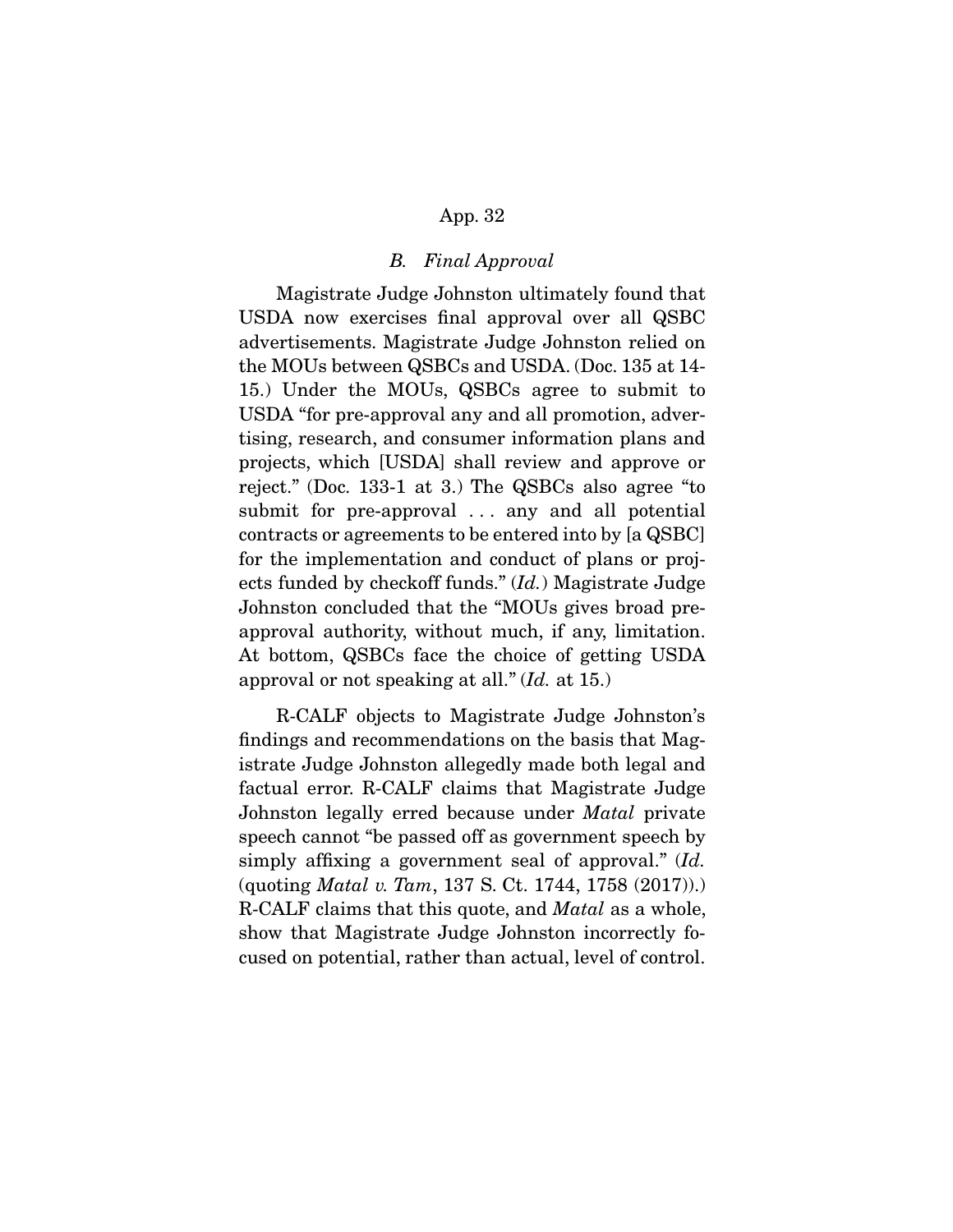Matal hardly undercuts Magistrate Judge Johnston's analysis. There the potential control the Government could exercise amounted to little more than a rubber stamp. The Government could not inquire into whether "any viewpoint conveyed by a mark is consistent with Government policy" and was required to register trademarks if, in essence, a list of requirements had been met. The Government had almost no discretion. See Matal, 137 S. Ct. at 1758.

 In the absence of discretion to approve or reject speech, the hallmark of government speech—political accountability—disappears. If USDA had no discretion under the MOUs to approve or reject QSBC speech, R-CALF would have no political recourse when it saw advertisements with which it disagreed. That would fundamentally make QSBC speech private speech. USDA has significantly more discretion, however, to approve or reject speech than the government agency in Matal.

 Here, as Magistrate Judge Johnston pointed out, USDA enjoys significant discretion to approve or reject QSBC speech. Under the MOUs, USDA will review, and approve or reject, all promotions, advertising, research, and consumer information plans and projects. (See Doc. 133-1 at 2.) Nothing in the MOUs limits USDA's ability to approve QSBC speech as it sees fit. Thus, anytime R-CALF sees a QSBC ad that it dislikes, it may lobby USDA, who has the discretion to approve or reject similar ads in the future.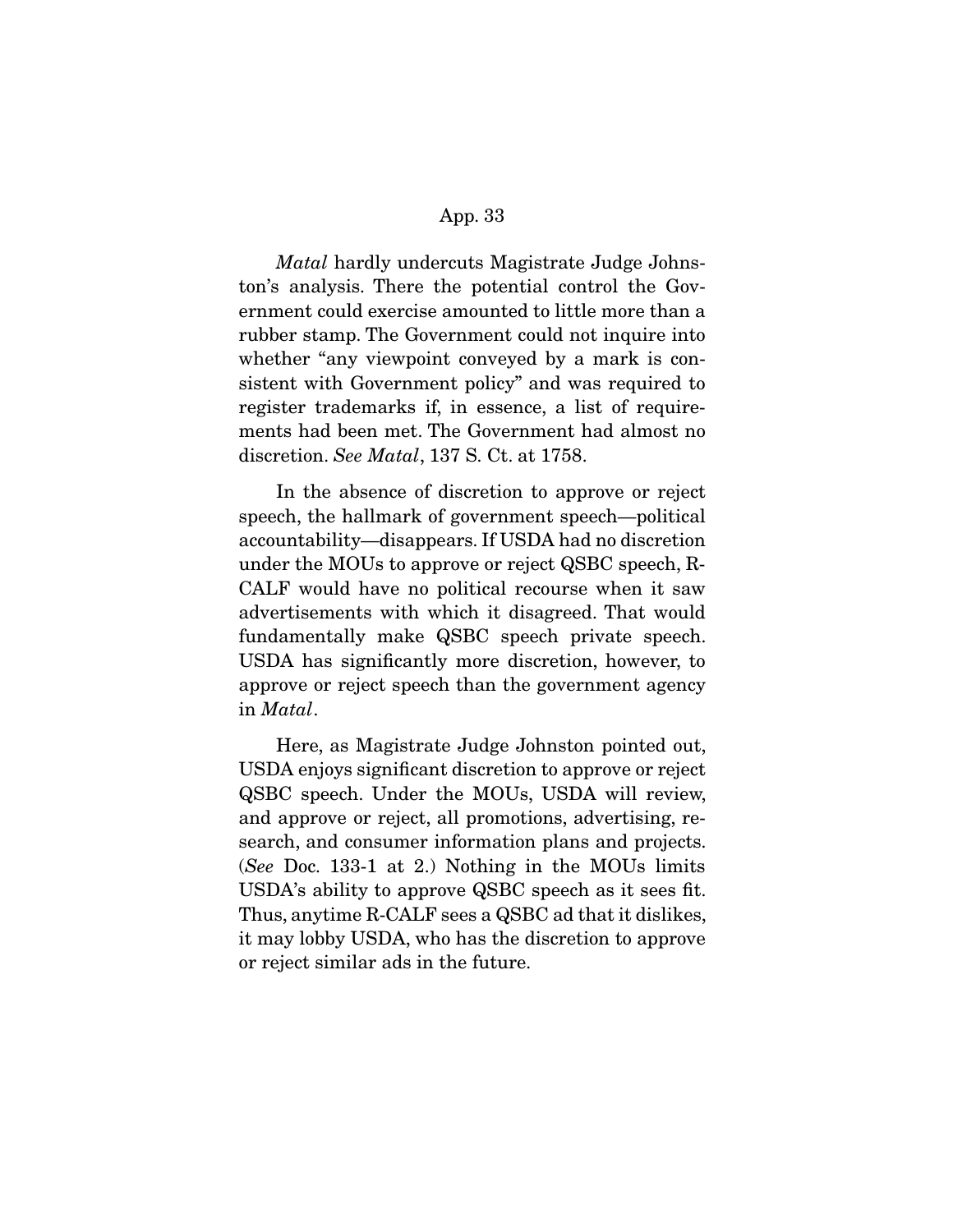This analysis raises the question of R-CALF's alleged factual error. Although unclear in its brief, R-CALF appears to claim that Magistrate Judge Johnston made a factual error by crediting USDA with more authority to review QSBC speech than USDA has under the MOUs. (See id. at 24-26.) R-CALF relies on guidelines provided to QSBCs outlining considerations that USDA will make when evaluating QSBC speech. (Exhibit 19, Doc. 91-1 at RCALF\_000760.) R-CALF paints these guidelines as putting drastic limits on USDA's review of QSBC speech. A closer review of the guidelines proves otherwise.

 The guidelines retain much of the discretion that USDA retains under the plain terms of the MOUs. The guidelines reiterate that QSBCs may not place advertisements "prior to [USDA] approval." (Id.) The guidelines further note that USDA involvement will require "much analysis" and the guidelines only encompass USDA's considerations "[a]s much as possible." (Id.) USDA will consider how and where marketing proposals will be used, how they will be distributed, and who is the target audience. (*Id.* at RCALF\_000763.) Critically, and notably absent from R-CALF's argument, USDA will consider "the overall takeaway or net impression" of any marketing proposal. (*Id.*) USDA identifies the overall takeaway or net impression as a "Key Point[ ]" of its consideration. On top of that, USDA will ensure that "[a]ll statements and depictions [are] appropriate for all audiences and [are] appropriate for the Secretary of Agriculture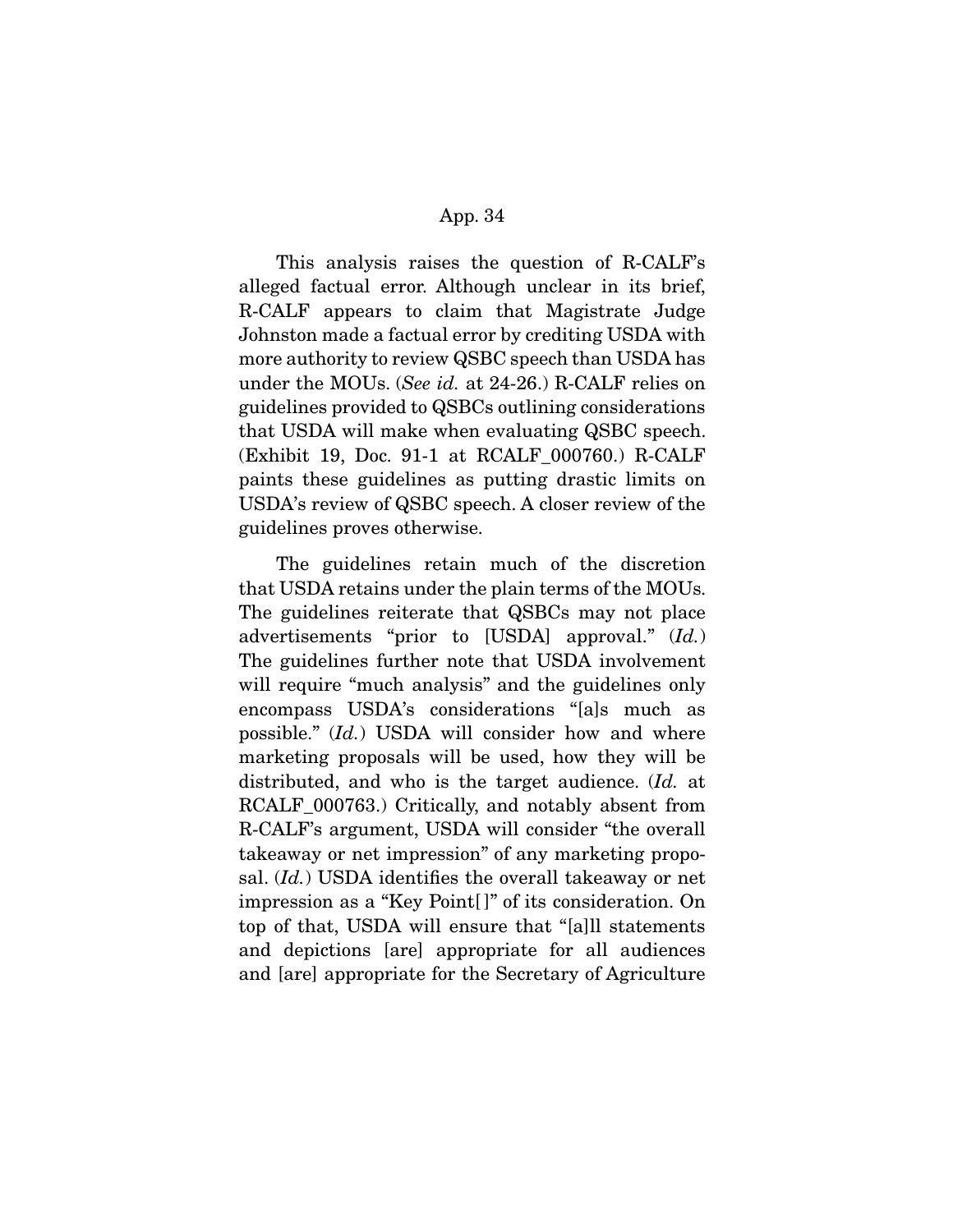and all other USDA employees to make." (Id. at RCALF\_000775.)

 All of these considerations indicate that USDA retains significant discretion to approve or reject QSBC speech, even under the guidelines on which R-CALF relies. R-CALF takes significant liberties with how it characterized these guidelines in its objections. Its objection that Magistrate Judge Johnston made factual error cannot withstand much scrutiny based upon the text of the Guidelines. The Court will adopt Magistrate Judge Johnston's findings regarding whether USDA retains enough authority over QSBC speech such that QSBC speech constitutes government speech.

# **IV. Attribution of the Speech to Private Parties Does Not Per Se Transform Government Speech to Private Speech**

 Relying on Johanns, Magistrate Judge Johnston rejected R-CALF's argument that QSBCs' speech is private speech because QSBCs present it as private speech. (Doc. 135 at 16-17.) Magistrate Judge Johnston noted that Johanns addressed and rejected R-CALF's argument on this front  $Id.$ )

 R-CALF now claims that more recent government speech decisions state that "part of the government speech analysis is whether viewers" believe it is the government doing the speaking. (Doc. 139 at 26.) R-CALF relies on various cases that dealt with government speech issues, although none of those cases dealt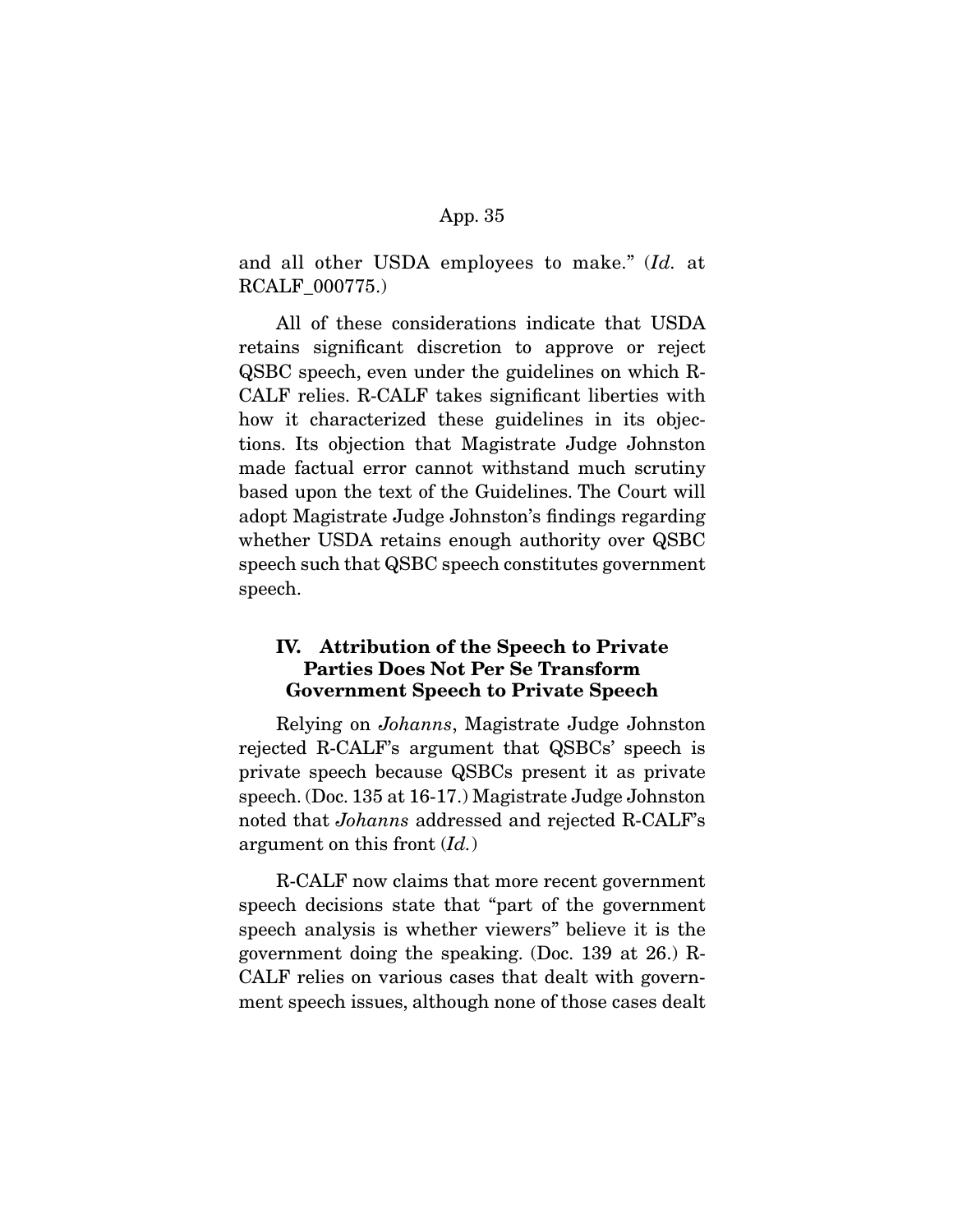with checkoff funds. (Id. (citing Walker v. Texas Div., Sons of Confederate Veterans, Inc., 135 S. Ct. 2239 (2015); Pleasant Grove City v. Summum, 555 U.S. 460  $(2009)$  and In re Tam, 808 F.3d 1321 (Fed. Cir. 2015) (en banc), aff 'd Matal, 137 S. Ct. 1744 (2017)).)

 A number of concerns give this Court pause to adopt R-CALF's proposed reasoning. To start, even R-CALF acknowledges that if this Court adopted the reasoning that R-CALF suggests, then how the speech was attributed would represent only a "part" of the analysis. (Doc. 139 at 26.) Every factor under Johanns weighs in favor of finding that QSBCs conduct government speech. Second, the Court in Johanns expressed concern regarding attribution only if the alleged speech were associated with the parties who are now in R-CALF's position. See Johanns, 544 U.S. at 564 n.7 ("[R]espondents enjoy no right not to fund government speech . . . whether or not the reasonable viewer would identify the speech as the government's. If a viewer would identify the speech as respondents', however, the analysis would be different.") R-CALF does not allege that QSBCs attribute the speech to R-CALF.

 Finally, R-CALF has cherrypicked convenient portions of analyses from cases that did not involve checkoff programs. The Ninth Circuit and United States Supreme Court have spoken when it comes to determining whether a checkoff program constitutes government speech. All of the cases that R-CALF cites, in turn, cite Johanns at various points. None of the cases explicitly discuss, however, amending, overruling, or superseding Johanns. Indeed, Matal discusses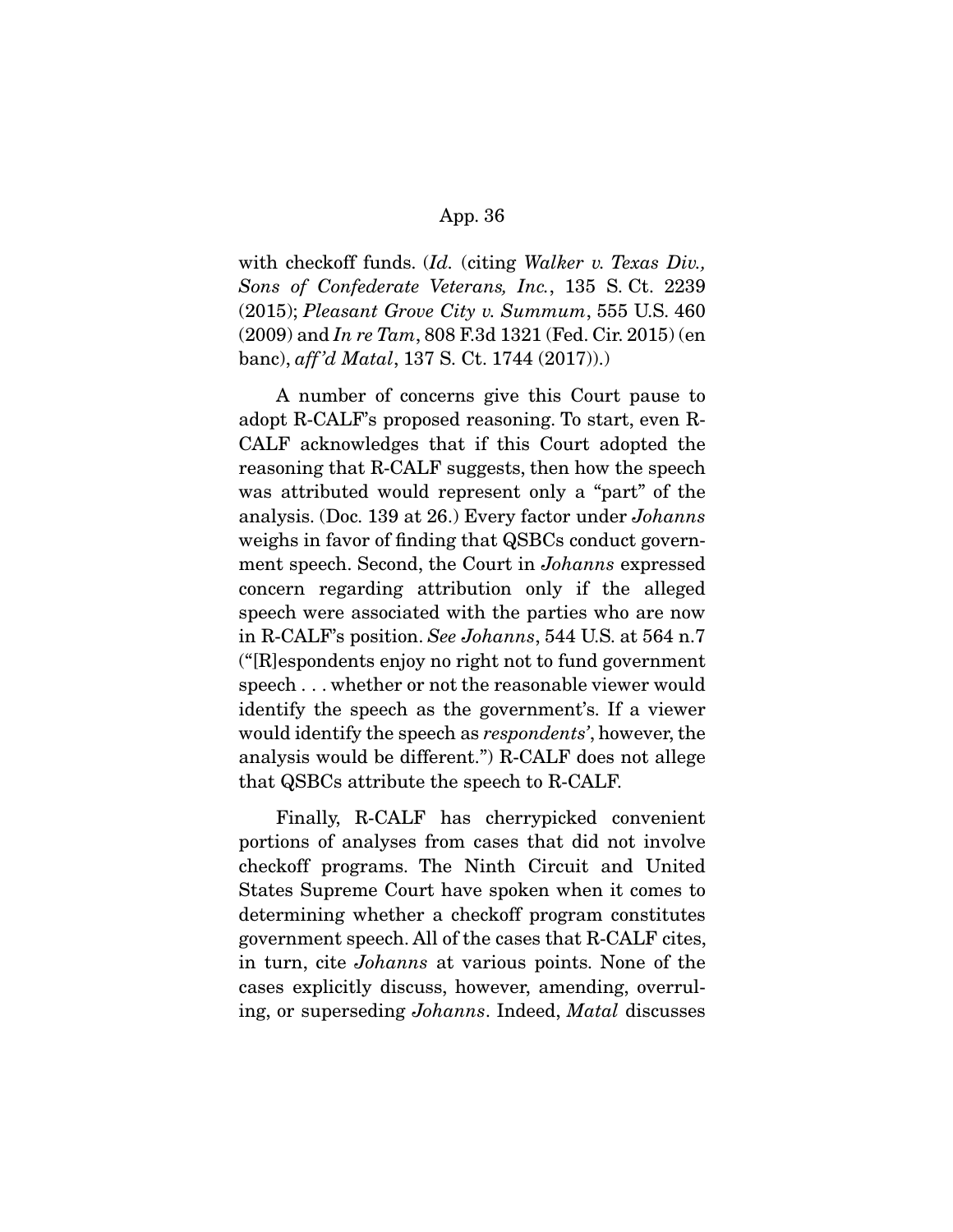Johanns, Summum, and Walker and the different reasonings of each, implicitly acknowledging that the government speech analysis may look different when considering different types of speech. Absent the United States Supreme Court and Ninth Circuit saying otherwise, this Court will continue to determine whether checkoff programs constitute government speech by applying the factors as outlined in Johanns.

# **V. Third-party Organizations**

 Magistrate Judge Johnston also rejected R-CALF's arguments that QSBCs violate the First Amendment by providing funds to third-party entities, who may then use those funds to make advertisements. Magistrate Judge Johnston rejected R-CALF's argument because doing otherwise would run the "risk[ ] [of ] micro-managing legislative and regulatory schemes, a task federal courts are ill-equipped to undertake." (Doc. 135 at 17-18 (quoting Paramount Land, 491 F.3d at 1012).) Magistrate Judge Johnston also noted that USDA would be better suited than a federal district court to "parse budget line items" and remedy any potential abuse of third-party funds by QSBCs. (Id. at 18.)

 R-CALF objects to Magistrate Judge Johnston's findings regarding third-party use of QSBC funds. R-CALF claims that the Government must have complete control over speech from third-parties who receive money from QSBCs just as the Government has complete control of QSBC speech. (Doc. 139 at 16.)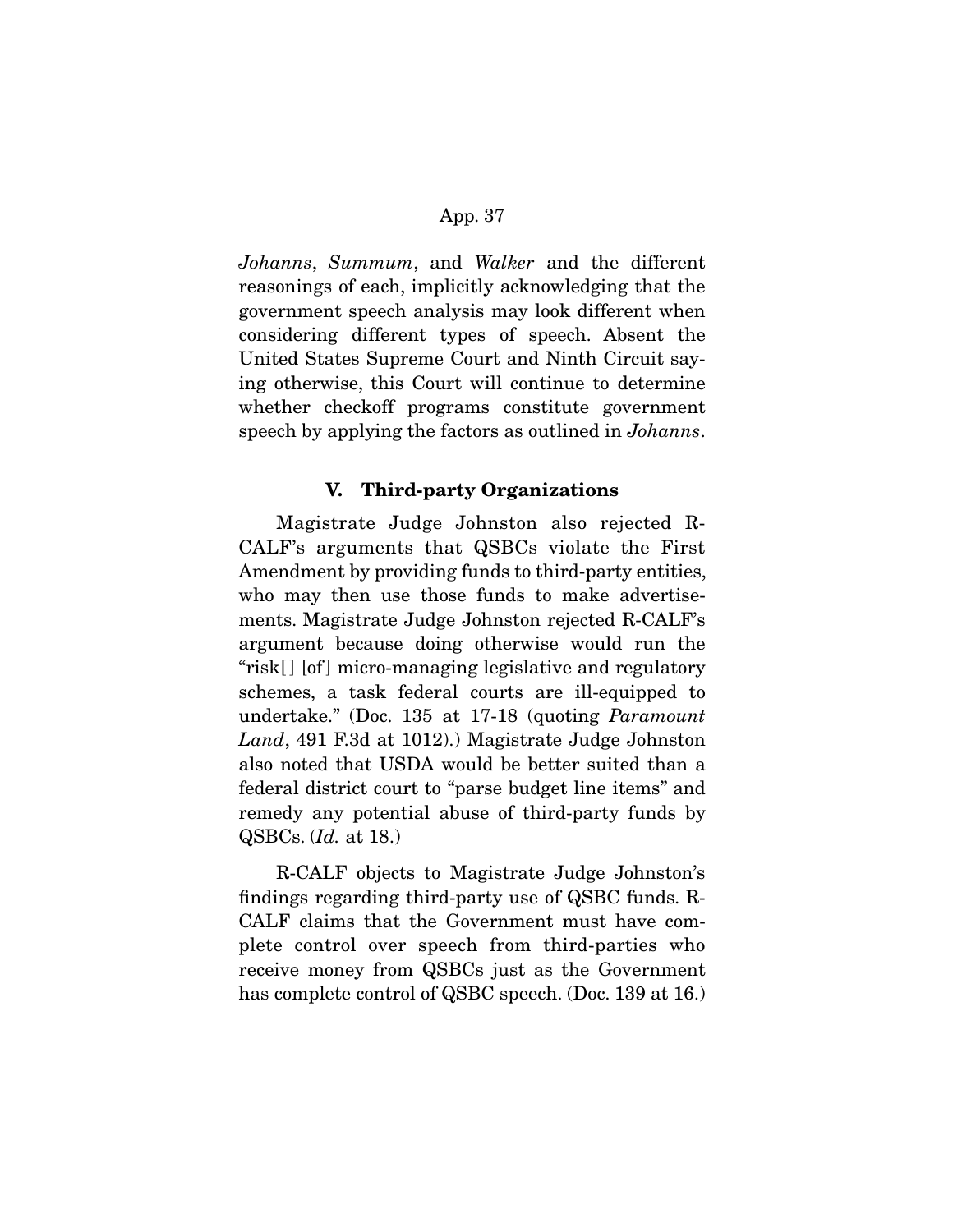According to R-CALF, however, the only limit on thirdparty speech by entities that receive QSBC funds is that they must comply with the Beef Act and Order. (*Id.*) And compliance with the Beef Act and Order" cannot satisfy Johanns' requirements for government speech. (Id. at 16-17.) R-CALF then claims that under "the F&R's logic, a private state council can create another private entity, transfer checkoff money to it to fund its speech, and thereby evade the First Amendment's prohibitions. . . . The Constitution cannot be satisfied through such a shell game of corporate forms."  $Id.$  at 20.)

 R-CALF suggests that this Court can remedy the situation simply by ordering "checkoff money only be spent if the Government can pre-approve the speech." (Id. at 18.) Things do no prove so simple. A slight twist on R-CALF's own hypothetical proves why. Say, for instance, that a QSBC used checkoff funds to pay for a membership in an organization. And that organization used its membership dues to pay for advertisements that complied with the Beef Order and Act. What then? How would R-CALF's proposed remedy solve the problem if the QSBC had no ability to control how this third-party used the QSBC's membership dues? What if this third-party transferred all membership dues to another third-party? How does the QSBC track what happens to its membership due once it pays the thirdparty? How does R-CALF's proposed remedy resolve any of these issues?

 Magistrate Judge Johnston's analysis did not create this shell game but simply acknowledged that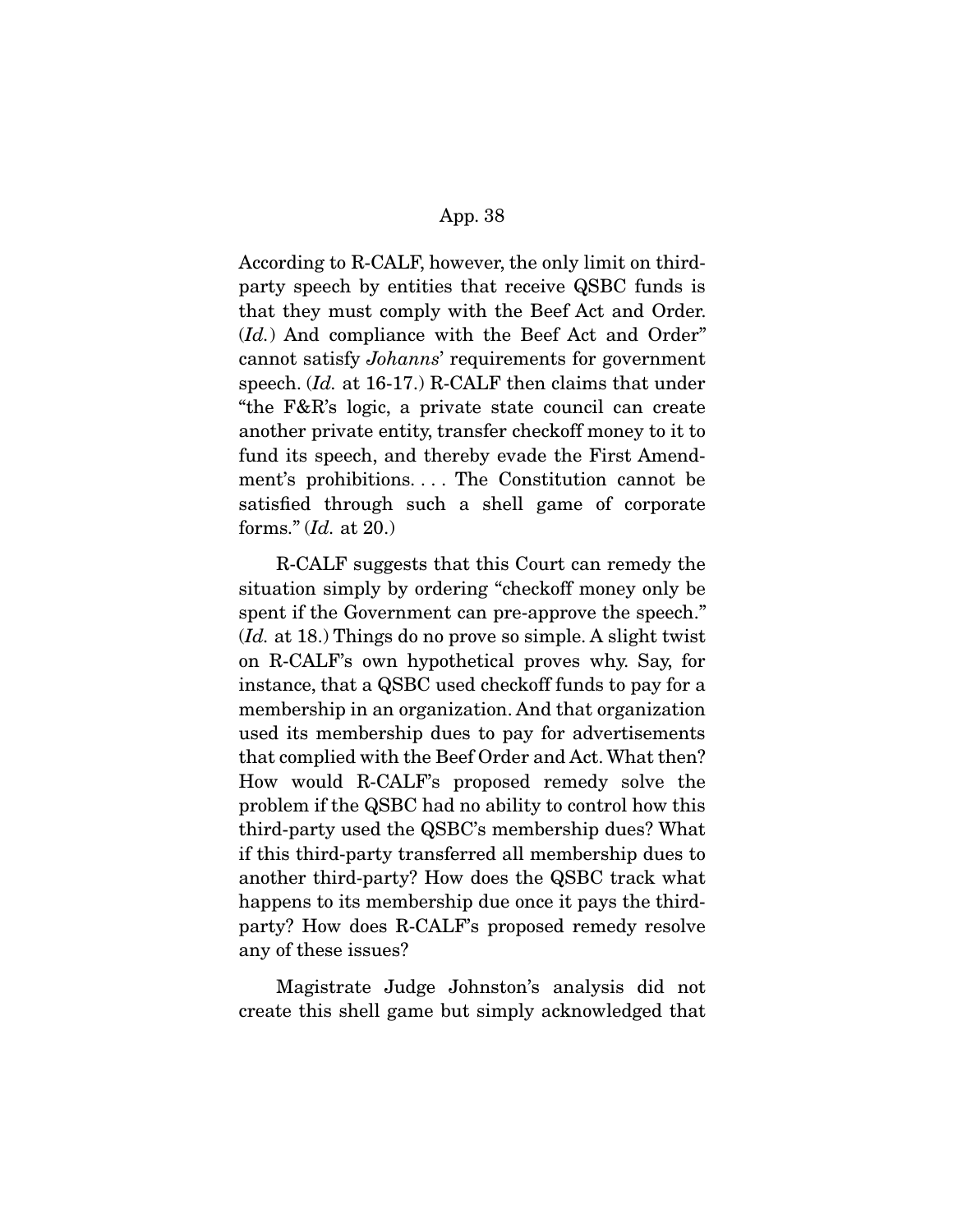USDA stood best suited to remedy any shell game that does exist. USDA possesses experience and expertise in dealing with QSBCs and their budgets that this and all federal district courts lack. Further, as the Government notes, R-CALF continues to offer no authority for the proposition that the government must control all speech by any third-party entity that receives payments for goods and services from a commoditymarketing board." (Doc. 143 at 17.) In the absence of controlling case law saying otherwise, this Court will not impose that requirement on QSBCs.

## **VI. R-CALF Cannot Receive an Injunction**

 R-CALF unsuccessfully claimed before Magistrate Judge Johnston that it should receive an injunction even if QSBCs conducted government speech. In recommending against R-CALF, Magistrate Judge Johnston noted that a party may receive an injunction in a moot case "where there is 'no reasonable . . . expectation that the alleged violation will recur,' and where 'interim relief or events have completely and irrevocably eradicated the effects of the alleged violation.'" Am. Cargo Transp., Inc. v. United States, 625 F. 3d 1176, 1179 (9th Cir. 2010) (quoting Cty. of Los Angeles v. Davis, 440 U.S. 625, 631 (1979)); see Barnes, 980 F.2d at 580 (citing the same standard as outlined in *Davis*). Governments receive greater deference than private parties when it comes to whether events have completely and irrevocably eradicated the effect of the alleged violation. See Am. Cargo Transp., Inc., 625 F.3d at 1180 (collecting cases). Magistrate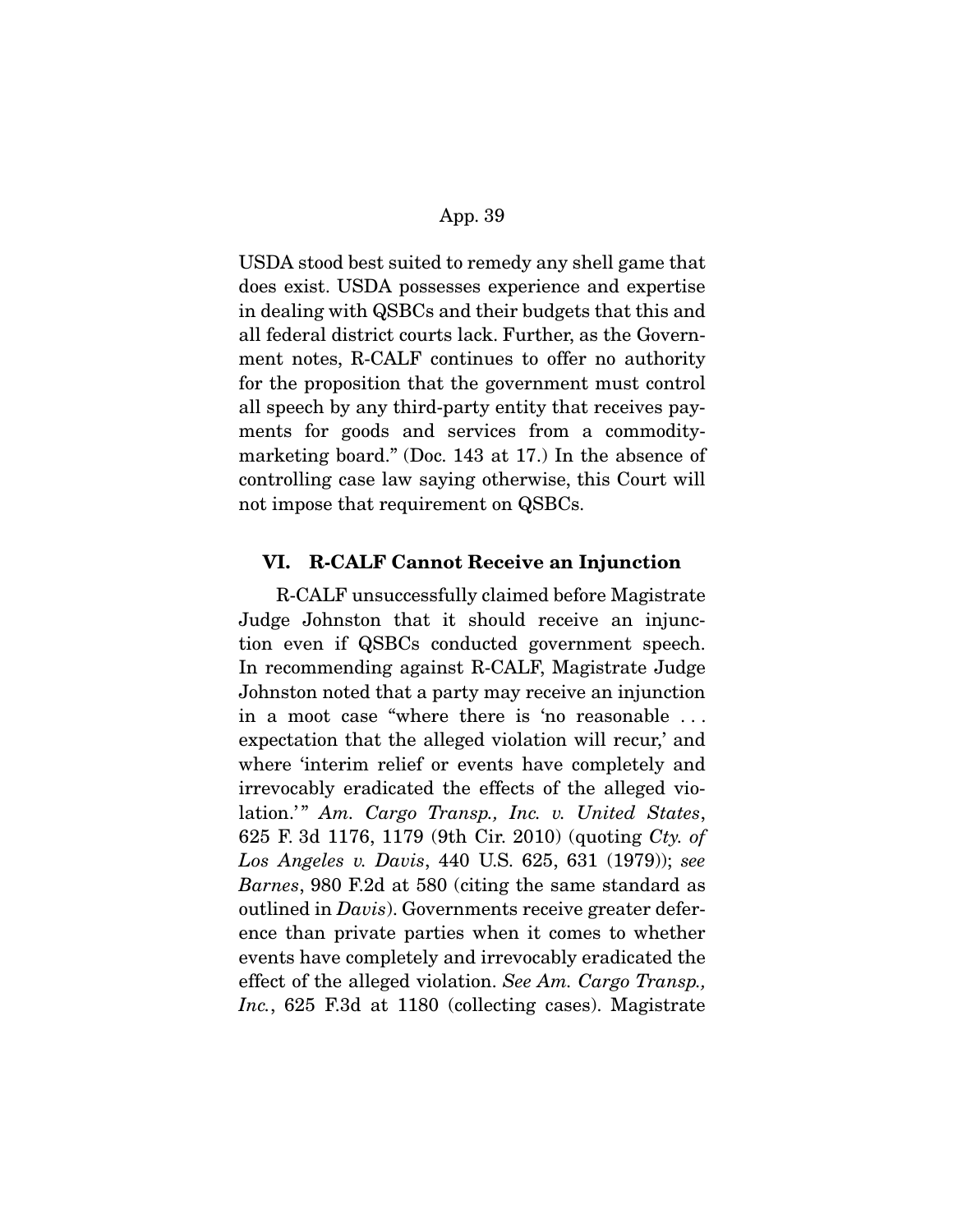Judge Johnston saw no reason to doubt that the Government had completely and irrevocably cured the alleged violation, and neither does this Court.

 R-CALF objects to Magistrate Judge Johnston's recommendation that R-CALF not receive an injunction. R-CALF claims that even though the Government receives greater deference than a private party, the Government still must show that any changes are "entrenched" or "permanent." (Doc. 139 at 28 (quoting Fikre v. FBI, 904 F.3d 1033, 1037-38 (9th Cir. 2018)). R-CALF further claims that the Government fails here because the MOUs here are revocable. (Id.)

 This Court remains unpersuaded by R-CALF's objections for two reasons. First, the Government has entered into MOUs with QSBCs uninvolved in this litigation. (Statement of Undisputed Facts, Doc. 100 ¶ 57.) The involvement of QSBCs not involved in this litigation indicates that the Government has enacted a broader policy change, not a change with the sole aim of ending this litigation. Further, the Government may only revoke the MOUs with the consent of the QSBCs. (See, e.g., Doc. 133-1 at 3.) Given this Court's initial order and the Ninth Circuit's affirmance, the QSBCs face the choice of operating under the MOU or consenting to withdrawal of the MOU and losing their checkoff funding. These considerations prove sufficient to show that the MOUs stand "entrenched" in the way that USDA and QSBCs make use of checkoff funds. See Fikre, 904 F.3d at 1037-38. The Court denies R-CALF's request for an injunction.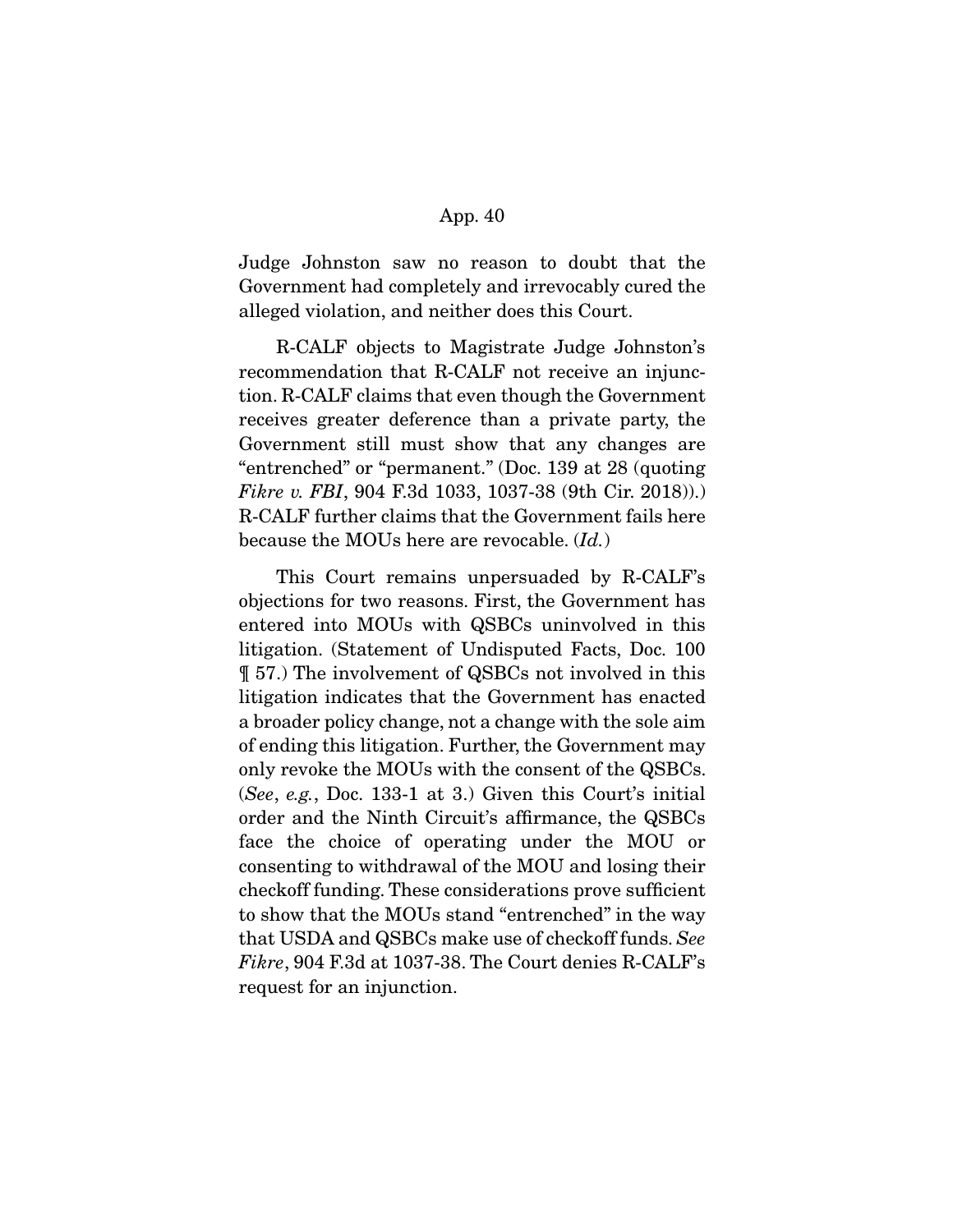#### **VII. Redirection Rule**

 Magistrate Judge Johnston found that the Government's finalization of the Redirection Rule failed to remedy the compelled subsidy problem of which R-CALF complains. (Doc. 135 at 7-8.) Magistrate Judge Johnston relied almost exclusively on this Court's previous analysis rejecting the Redirection Rule when the rule represented only a policy. The Government objects to Magistrate Judge Johnston's findings. Having reviewed de novo, this Court agrees with Magistrate Judge Johnston that nothing has happened since this Court last addressed the Redirection Rule that would change its analysis. The Court rejects the Government's objections.

# **VIII. R-CALF's First Motion to Strike (Doc. 114)**

 No party objected to Magistrate Judge Johnston's recommendation regarding R-CALF's motion to strike (Doc. 114). Reviewing for clear error and finding none, this Court will adopt Magistrate Judge Johnston's recommendation and deny R-CALF's motion to strike as moot.

## **IX. R-CALF's Second Motion to Strike (Doc. 144)**

 R-CALF filed a motion to strike Defendant-Intervenor's Response to R-CALF's objections. The Court generally tends to agree with the idea behind R-CALF's brief that Defendant-Intervenors have on numerous occasions stretched legal principles and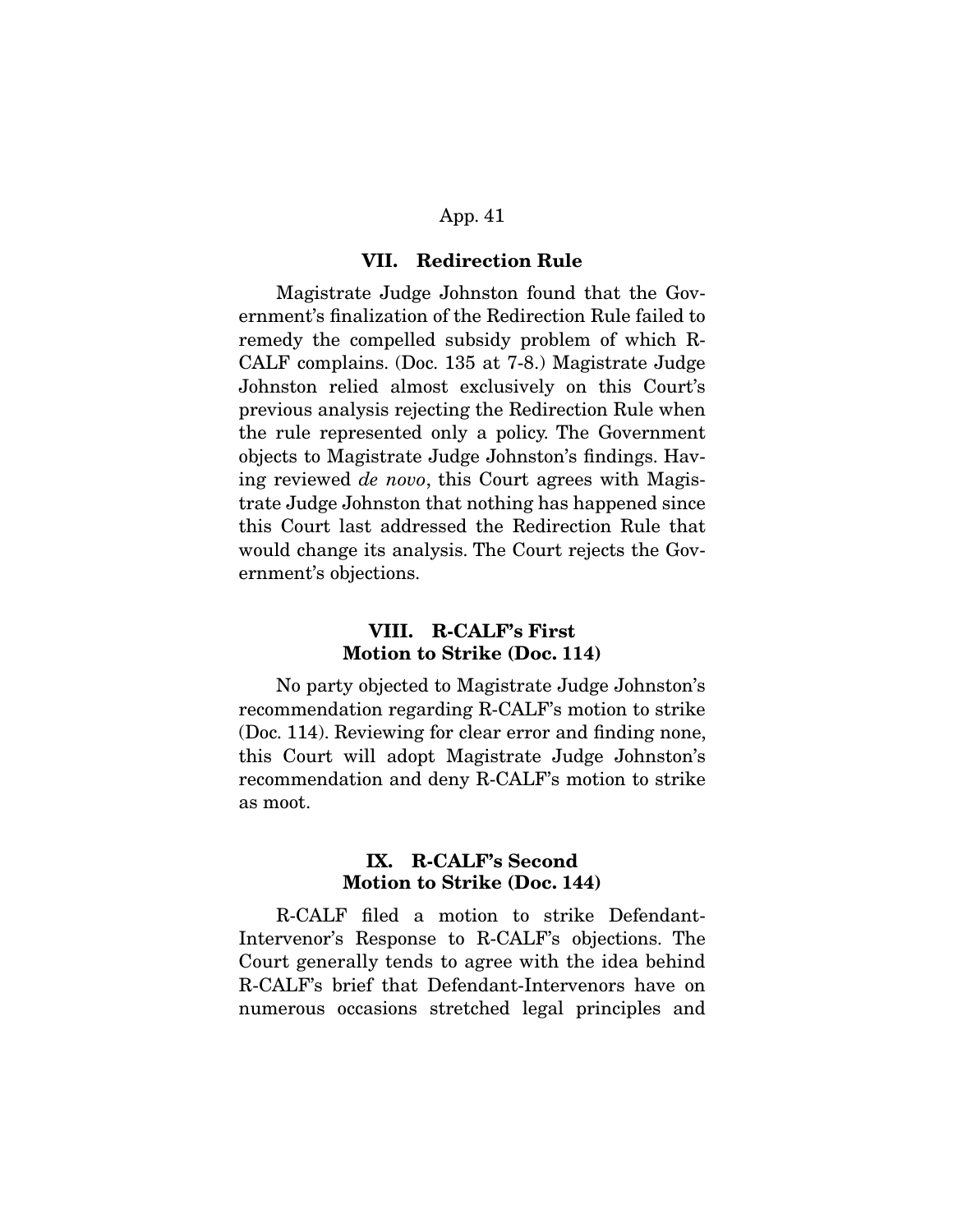factual findings at or near their limits. That said, the Court need not strike their responses; this Court knows when a party mischaracterizes a legal principle or factual finding. R-CALF's motion is denied.

## **ORDER**

 Accordingly, **IT IS ORDERED** that Magistrate Judge John Johnston's Findings and Recommendations (Doc. 135) are **ADOPTED IN FULL**:

- 1. Plaintiff's motion for summary judgment (Doc. 89) is **DENIED**;
- 2. Plaintiff 's motion to strike (Doc. 114) is **DE-NIED**, as moot;
- 3. Defendant Sonny Perdue, in his official capacity as Secretary of Agriculture, and the United States Department of Agriculture's cross motion for summary judgment (Doc. 98) is **GRANTED**;
- 4. Defendant-Intervenors Montana Beef Council, et al.'s cross motion for summary judgment (Doc. 94) is **GRANTED**.

Further, Plaintiff's smotion to strike (Doc. 144) is **DENIED**, as moot.

DATED this 27th day of March, 2020.

/s/ Brian Morris Brian Morris, Chief District Judge United States District Court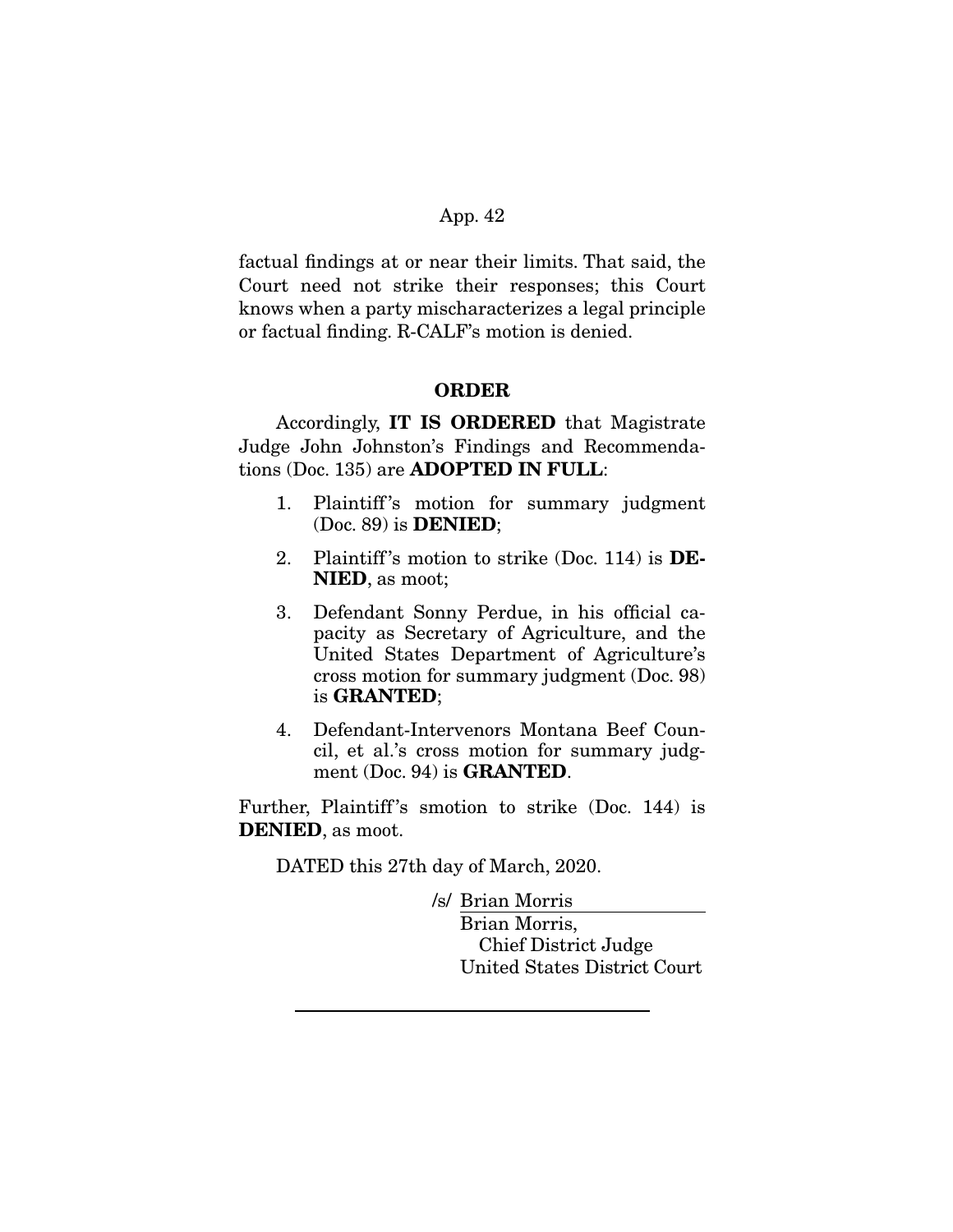# UNITED STATES DISTRICT COURT DISTRICT OF MONTANA GREAT FALLS DIVISION

| RANCHERS-CATTLEMEN<br><b>ACTION LEGAL FUND,</b><br>UNITED STOCKGROWERS<br>OF AMERICA,<br>Plaintiff,                                     | Case No.<br>$CV-16-41 - GF-BMM$<br>JUDGMENT IN<br>A CIVIL CASE<br>(Filed Mar. 27, 2020) |
|-----------------------------------------------------------------------------------------------------------------------------------------|-----------------------------------------------------------------------------------------|
| VS.                                                                                                                                     |                                                                                         |
| SONNY PERDUE, in his<br>official capacity as Secretary of<br>Agriculture, and the UNITED<br><b>STATES DEPARTMENT</b><br>OF AGRICULTURE, |                                                                                         |
| Defendants.                                                                                                                             |                                                                                         |
| VS.                                                                                                                                     |                                                                                         |
| MONTANA BEEF COUNCIL,<br>et al.,                                                                                                        |                                                                                         |
| Defendant-Intervenors.                                                                                                                  |                                                                                         |
|                                                                                                                                         |                                                                                         |

**Jury Verdict.** This action came before the Court for a trial by jury. The issues have been tried and the jury has rendered its verdict.

**X Decision by Court.** This action came before the Court for bench trial, hearing, or determination on the record. A decision has been rendered.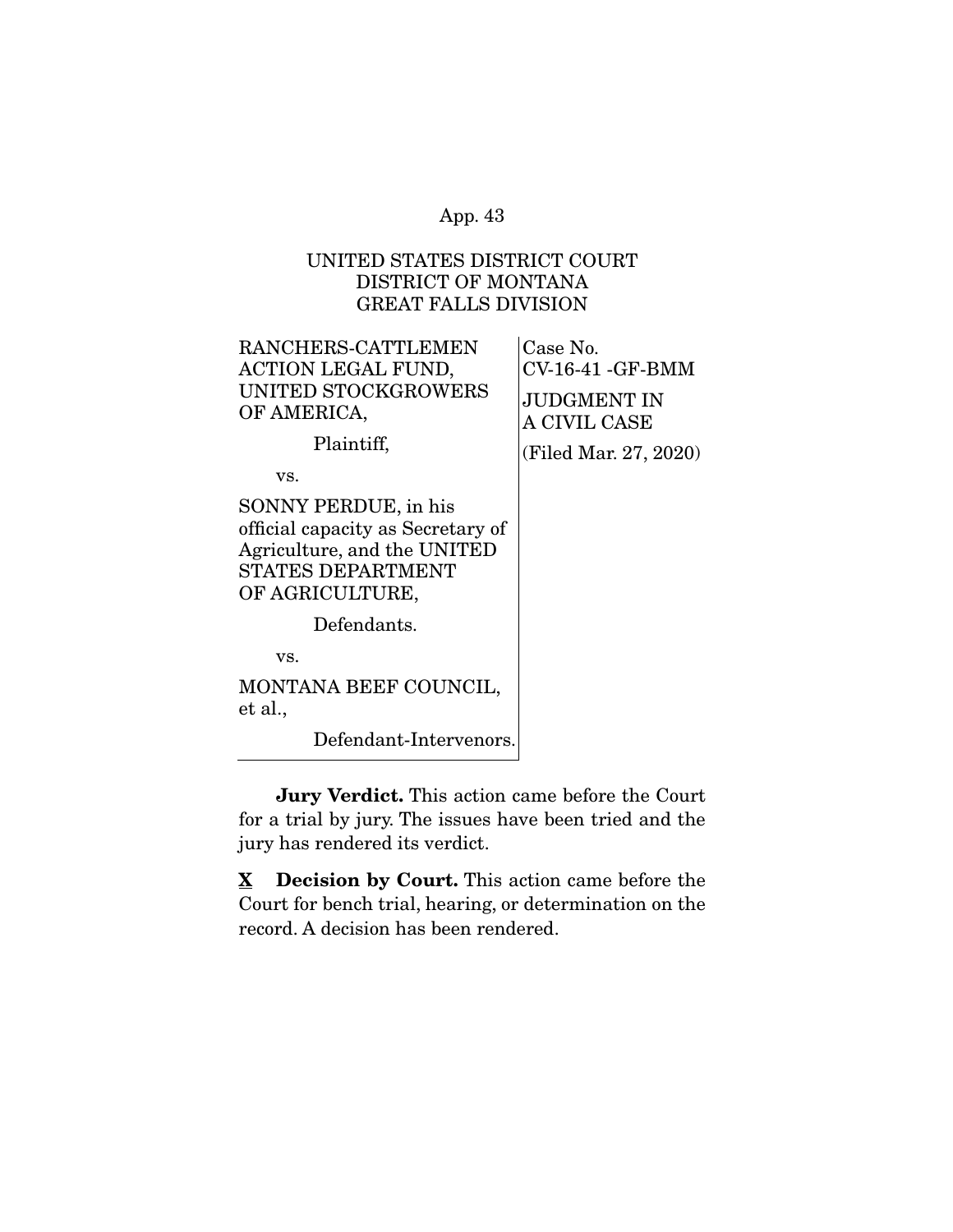#### IT IS ORDERED AND ADJUDGED:

 Magistrate Judge John Johnston's Findings and Recommendations (Doc. 135) are ADOPTED IN FULL:

1. Plaintiff's motion for summary judgment (Doc. 89) is **DENIED**;

 2. Plaintiff 's motion to strike (Doc. 114) is **DE-NIED**, as moot;

 3. Defendant Sonny Perdue, in his official capacity as Secretary of Agriculture, and the United States Department of Agriculture's cross motion for summary judgment (Doc. 98) is **GRANTED**;

 4. Defendant-Intervenors Montana Beef Council, et al.'s cross motion for summary judgment (Doc. 94) is **GRANTED**.

Further, Plaintiff's motion to strike (Doc. 144) is **DENIED**, as moot.

Dated this 27th day of March, 2020.

TYLER P. GILMAN, CLERK

 By: /s/ S. Redding S. Redding, Deputy Clerk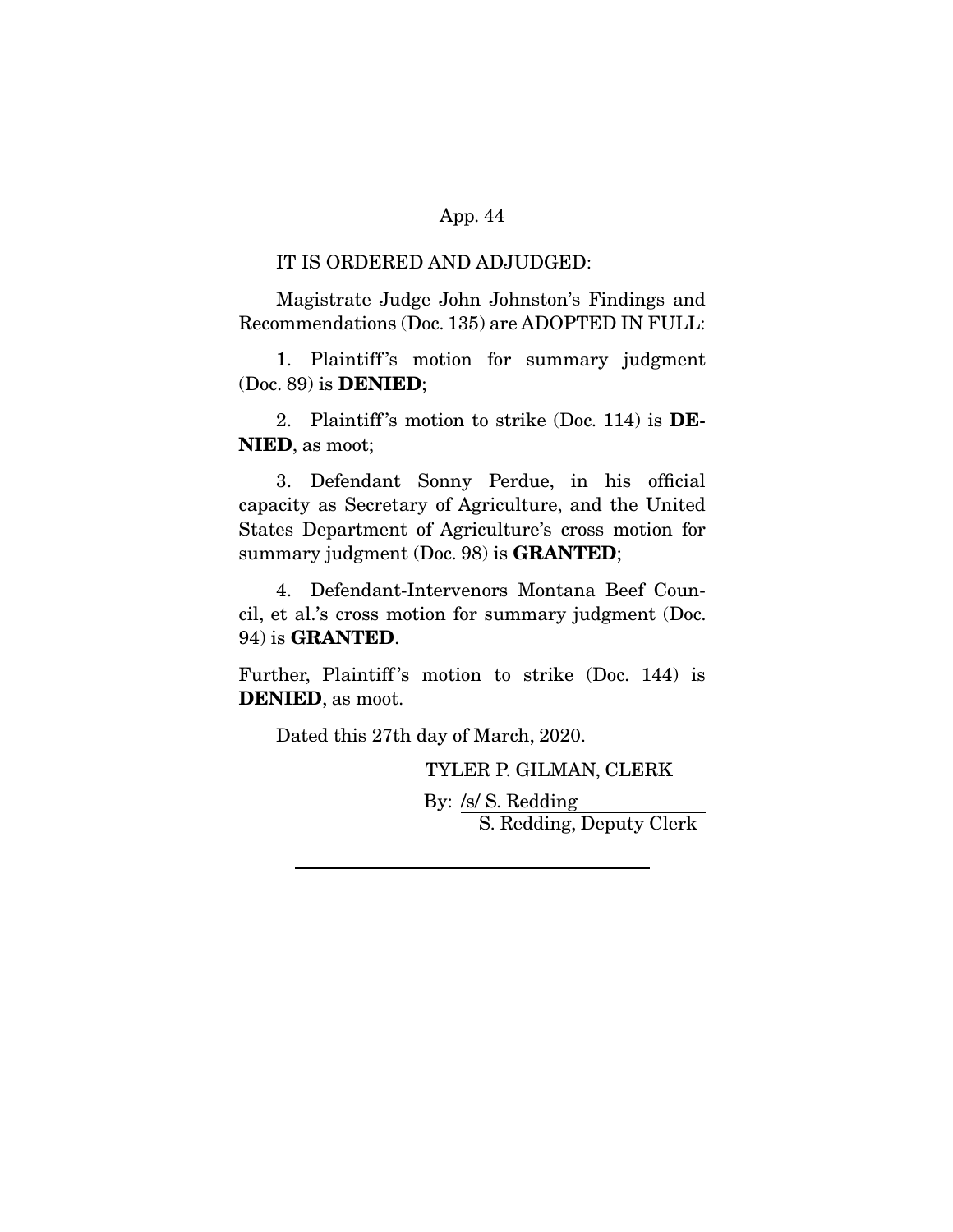# **IN THE UNITED STATES DISTRICT COURT FOR THE DISTRICT OF MONTANA GREAT FALLS DIVISION**

| RANCHERS-CATTLEMEN        |  |
|---------------------------|--|
| <b>ACTION LEGAL FUND,</b> |  |
| UNITED STOCKGROWERS       |  |
| OF AMERICA,               |  |
|                           |  |

Plaintiff,

vs.

SONNY PERDUE, in his official capacity as Secretary of Agriculture, and the UNITED STATES DEPARTMENT OF AGRICULTURE,

Defendants,

vs.

MONTANA BEEF COUNCIL, et al.

Defendant-Intervenors.

## **Background**

 The Beef Promotion and Research Act of 1985 ("Beef Act"), 7 U.S.C. § 2901 et seq., imposes a \$1 assessment on cattle producers for each head of cattle sold in the United States. It imposes the same assessment on each head of cattle imported into the United States. 7 U.S.C. §§ 2901(b), 2904(8)(C); 7 C.F.R.  $§ 1260.172(a)(1)$ . The assessment, also known as a

## **CV-16-41-GF-BMM**

**FINDINGS AND RECOMMENDATIONS** (Filed Jan. 29, 2020)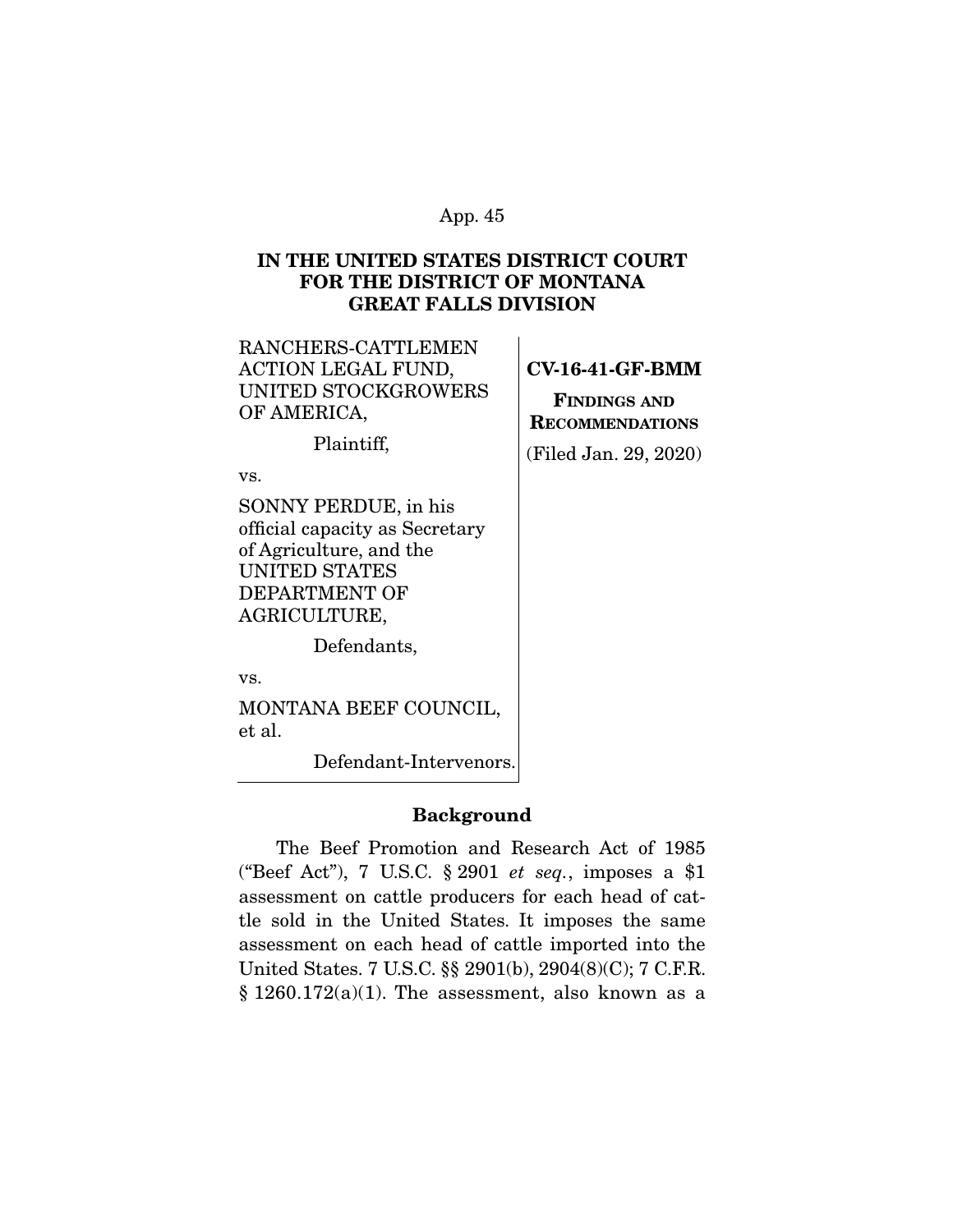checkoff, funds beef related promotional campaigns designed to "strengthen the beef industry's position in the marketplace and to maintain and expand domestic and foreign markets . . . for beef and beef products." 7 U.S.C. § 2901(b). The Cattlemen's Beef Promotion and Research Board ("Beef Board") runs the federal checkoff program. See 7 U.S.C. § 2904(1)-(2).

 Qualified state beef councils ("QSBCs"), which may be either private entities organized and operating within a state or entities authorized by state statute, may collect the checkoff assessments on behalf of the Beef Board. See 7 C.F.R. § 1260.172(a)(2). Before QSBCs may collect assessments, they must receive certification from the Beef Board. See id. § 1260.181(a). In certain limited circumstances, the Beef Board may decertify QSBCs. (See Doc. 40-1 (Payne Declaration) ¶ 29 (citing 7 C.F.R. § 1260.181).)

 When QSBCs collect the one dollar per-head checkoff from a cattle producer, it sends 50 cents from each dollar to the Beef Board. QSBCs retain the remaining 50 cents to fund its own promotional activities. 7 U.S.C. § 2904(8)(C); 7 C.F.R. § 1260.172(a)(3).

 The flow of the producers' one-dollar assessments—from producer to QSBCs to the Beef Board with QSBCs keeping their 50 cents—operates as the default process. Producers have the option, however, to opt-out of paying QSBCs any of their assessment. The "Redirection Rule" allows producers to "request a redirection of assessments from a Qualified State Beef Council to the Board" by "submitting a redirection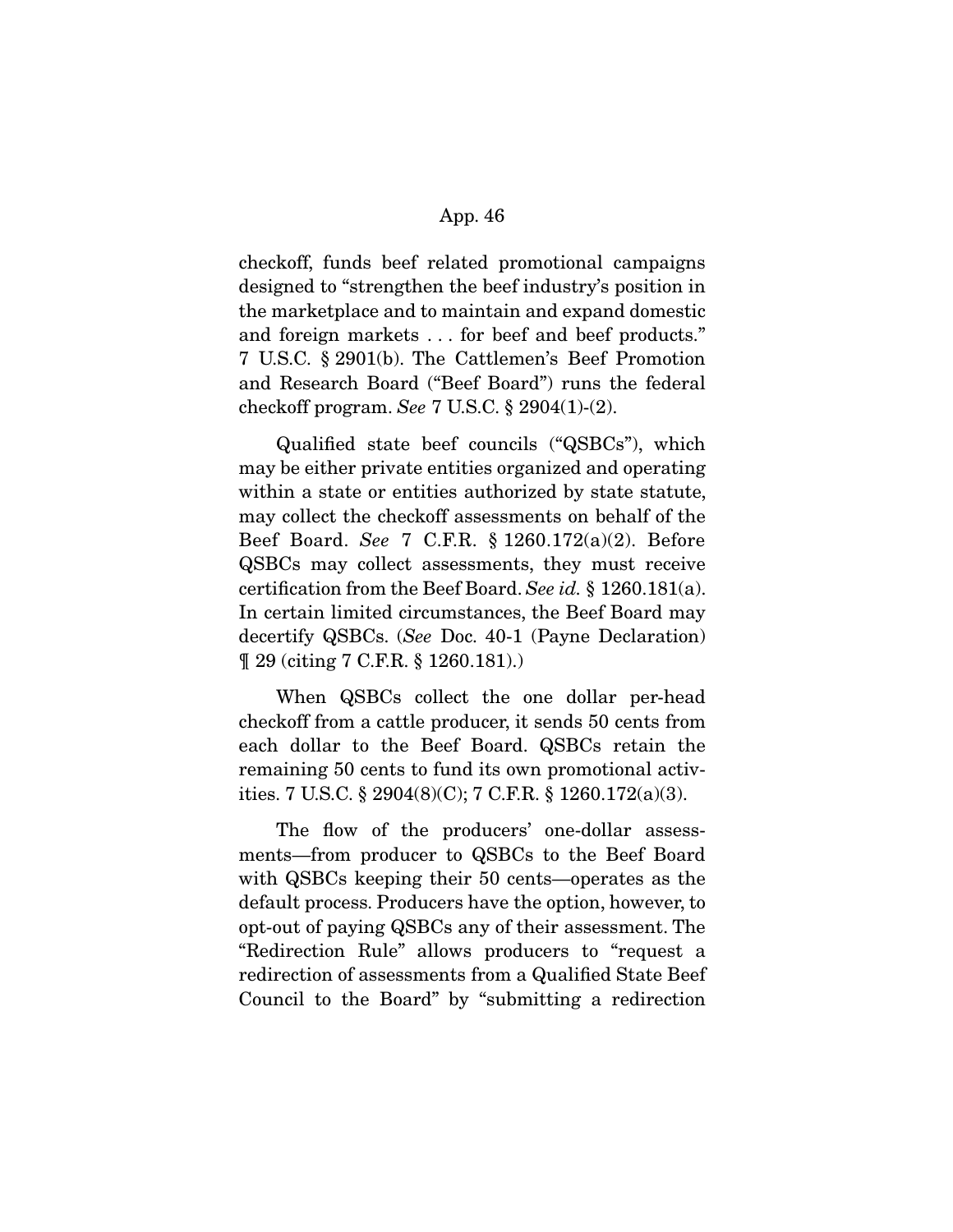request" and requires that QSBCs agree that any such requests "will be honored" as a condition of certification. 7 C.F.R. §§ 1260.172(a)(7), 1260.181(b)(8).

 USDA possesses limited statutory and regulatory authority over QSBCs use of checkoff funds. USDA allows QSBCs to engage in promotional activities that "strengthen the beef industry's position in the marketplace." 7 C.F.R. § 1260.181(b)(1); see 7 C.F.R. § 1260.169 (defining activities that QSBCs may conduct under  $\S 1260.181(b)(1)$  to include "projects for promotion" of the beef industry). QSBCs must certify, however, that they will not use any of the money that they receive under the Beef Checkoff Program to promote "unfair or deceptive" practices, or to "influenc[e] governmental policy." 7 C.F.R. § 1260.181(b)(7).

 In addition to USDA's limited statutory and regulatory authority, USDA now possesses significant authority stemming from Memoranda of Understanding ("MOU") that USDA has entered into with all 15 QSBCs in this lawsuit. Under the MOUs, QSBCs agree to submit to USDA "for pre-approval any and all promotion, advertising, research, and consumer information plans and projects." (Ex. 18, Doc. 91-1 at RCALF\_000045.) QSBCs must also provide USDA with advance notice of any QSBC board meetings and allow a USDA official to attend.  $(Id.)$  If any QSBC fails to comply with the MOUs, USDA may "direct the Beef Board to de-certify [the QSBC], and, in the event of such de-certification, [the QSBC] shall stop receiving" checkoff funds. (Id. at RCALF\_000046.)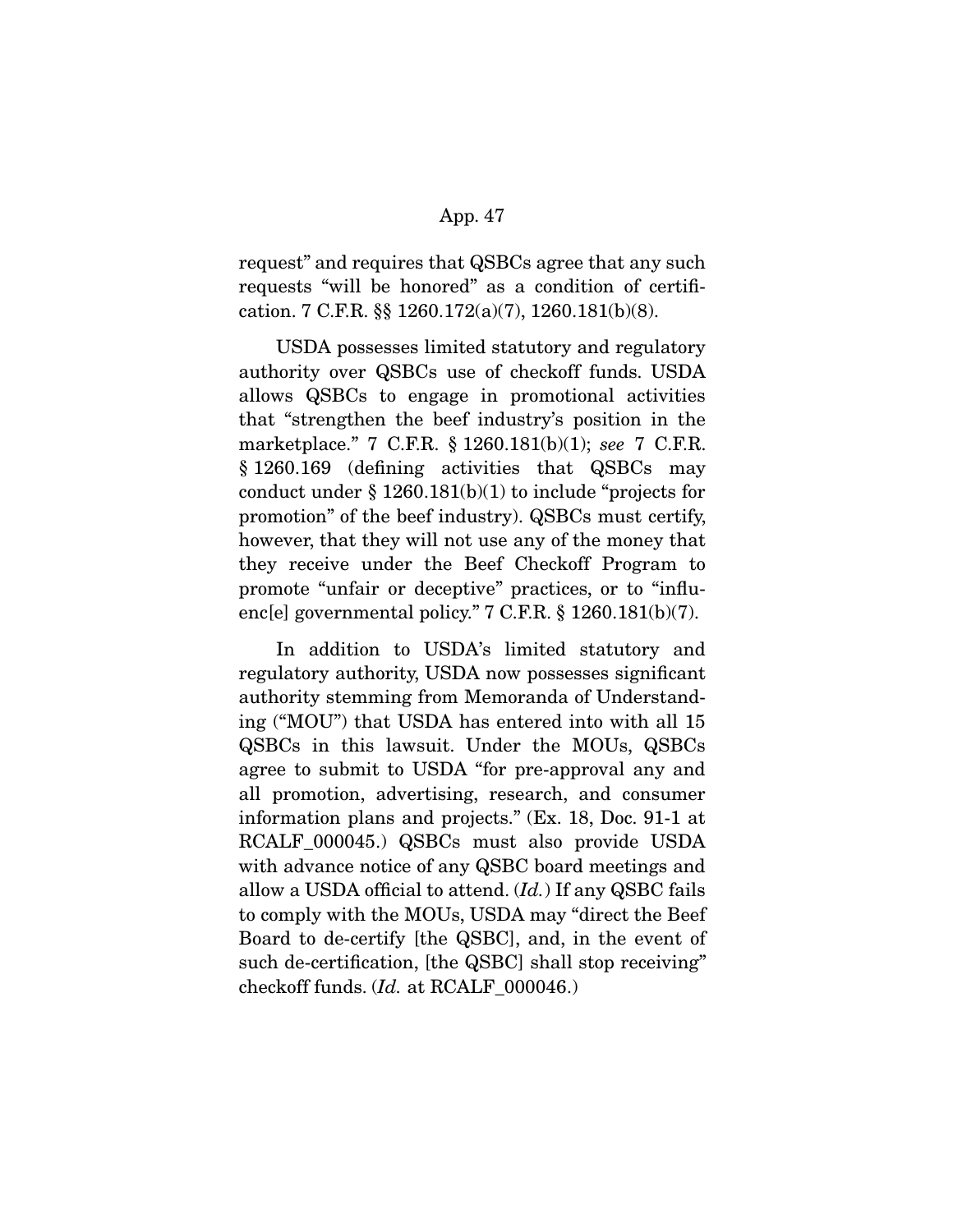## **Analysis**

 The primary issue relevant here is whether speech by QSBCs constitutes government speech. Defendants Sonny Perdue, in his official capacity as Secretary of Agriculture, and the U.S. Department of Agriculture (collectively the "Government") and Defendant-Intervenors raise a few other threshold questions related to Article III standing and the Redirection Rule, 84 Fed. Reg. 20,765, 20,766 (May 13, 2019). The Court will address those in short order, ruling in favor of Plaintiff Ranchers-Cattlemen Action Legal Fund, United Stockgrowers of America ("R-CALF"), before moving on to the question of government speech.

## Standard of Review

 "The court shall grant summary judgment if the movant shows that there is no genuine dispute as to any material fact and the movant is entitled to judgment as a matter of law." Fed. R. Civ. P. 56(a).

#### Standing

 Article III of the Constitution limits the judicial power of federal courts to the resolution of cases and controversies. See U.S. Const. art. III. A case or controversy exists under Article III only if the Plaintiff possesses standing. Gettman v. DEA, 290 F.3d 430, 433 (D.C. Cir. 2002). An individual has Article III standing if he or she satisfies three elements: (1) injury-in-fact; (2) causation; and (3) redressability. Steel Co. v. Citizens for a Better Env., 523 U.S. 83, 102-03 (1998).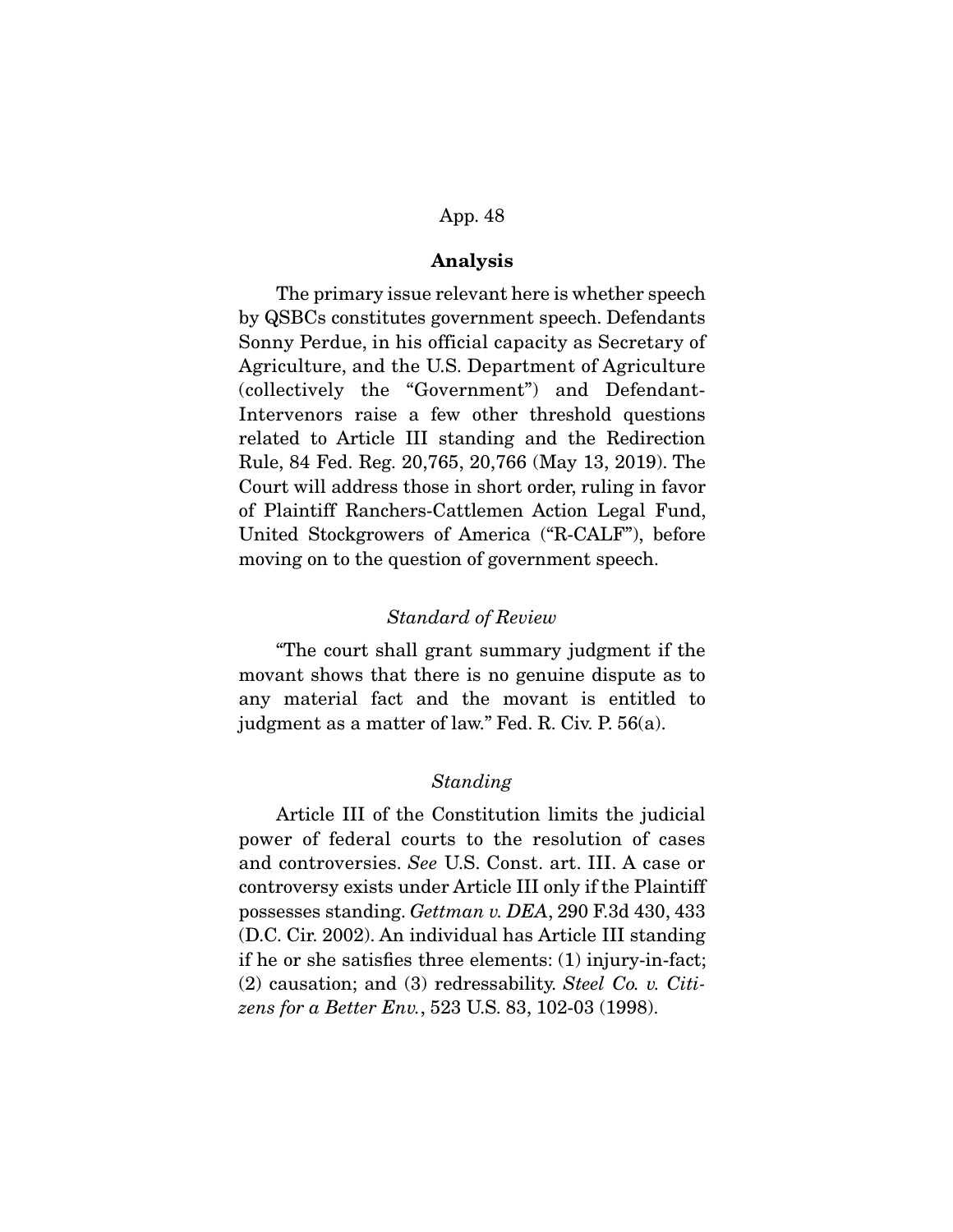Organizations may bring lawsuits but face different standing requirements than the typical three elements of standing. If an organization seeks to bring a lawsuit on behalf of its members, the organization must demonstrate that "(a) its members would otherwise have standing to sue"; (b) the suit is "germane" to the organization's purpose"; and "(c) neither the claim asserted nor the relief requested requires the participation of individual members," as is the case here, where "the association seeks a declaration [or] injunction." Hunt v. Wash. State Apple Advert. Comm'n, 432 U.S. 333, 343 (1977) (quoting Warth v. Seldin, 422 U.S. 490, 515 (1975)). Alternatively, an organization may bring a lawsuit on its own behalf "[when] it show[s] a drain on its resources from both a diversion of its resources and frustration of its mission'" in response to the alleged unlawful act. Valle del Sol Inc. v. Whiting, 732 F.3d 1006, 1018 (9th Cir. 2013) (additions in original) (quoting Fair Hous. Council of San Fernando Valley v. Roommate.com, LLC, 666 F.3d 1216, 1219 (9th Cir. 2012)).

 The Court finds that R-CALF have demonstrated associational standing to bring a lawsuit on behalf of its members against 12 of the 15 QSBCs. Those members pay the Beef Checkoff and object to being associated with speech over which they have no control. (See Doc. 90 at 14.) Also, this lawsuit is germane to at least one of R-CALF's purported purposes—"protecting domestic, independent cattle producers." (Doc. 111 at 7.) Finally, the Court finds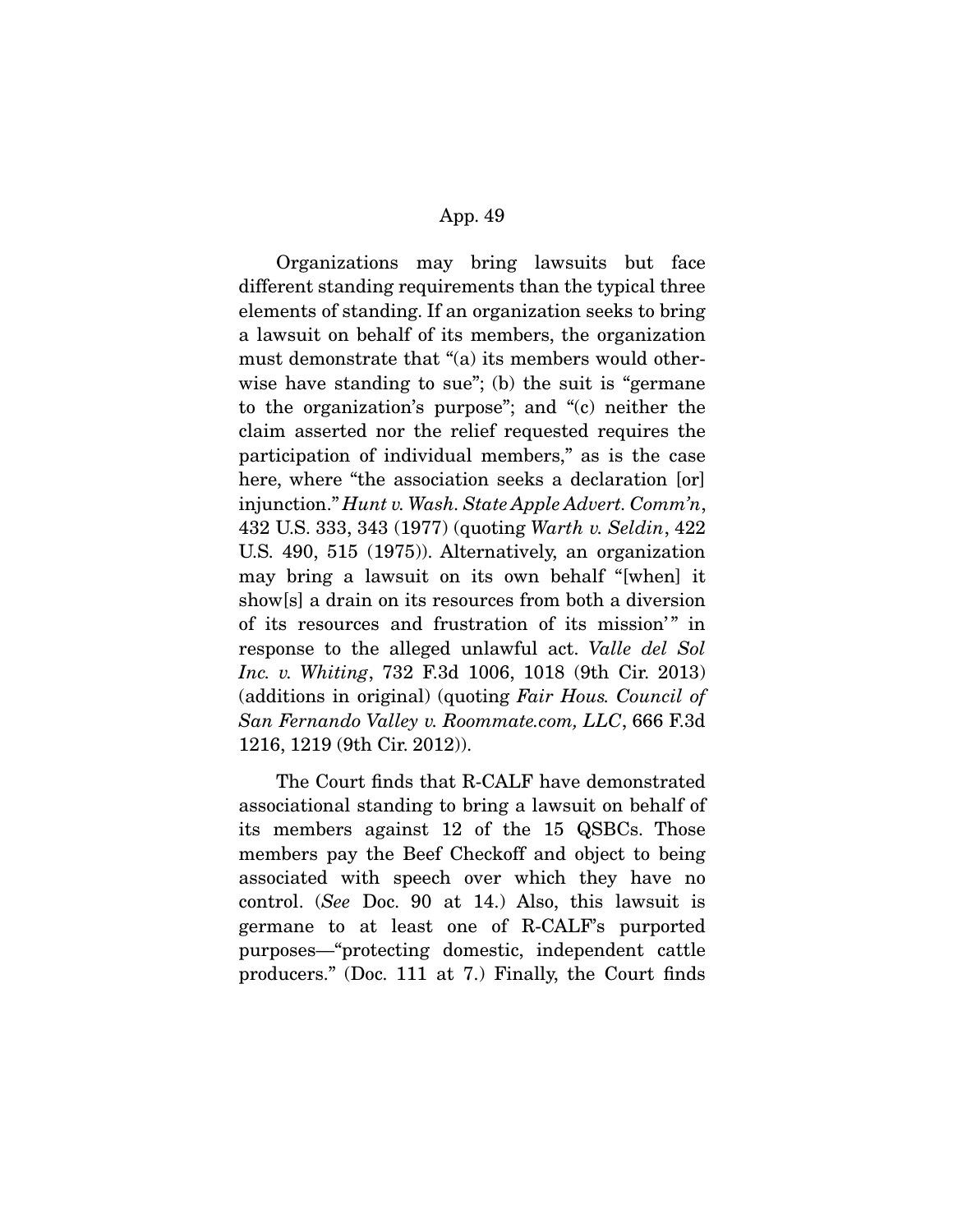that neither the claim asserted nor the relief requested requires the participation of individual members.

 The Court also finds that R-CALF has satisfied Article III's standing requirements to bring this lawsuit on behalf of itself. As R-CALF points out, neither the Government nor Defendant-Intervenors contest that R-CALF has diverted 60 percent of its resources to attempting to educate producers on the use of checkoff funds by QSBCs. (See Doc. 111 at 8; Ex. 56, Doc. 91-3 at 7.) These resources represent funds that could otherwise be spent "protecting domestic, independent cattle producers." That constitutes a diversion of resources sufficient to give R-CALF organizational standing. Further, R-CALF reasonably fears that QSBCs will use funds in a way that fails to protect domestic, independent cattle producers, which would frustrate R-CALF's organizational mission.

 The Government takes issue with whether R-CALF has diverted resources and frustrated their mission by bringing this lawsuit. The Government claims that R-CALF's "mission is to challenge USDA policies." (Doc. 125 at 14.) And the resources that R-CALF has diverted to things like this lawsuit only further that mission. According to the Government, an organization cannot "divert" resources from its mission when the organization then uses those resources in a way that serves their mission. (*Id.*) This argument fails because nothing about protecting domestic, independent cattle producers requires R-CALF to fight against QSBCs use of checkoff funds.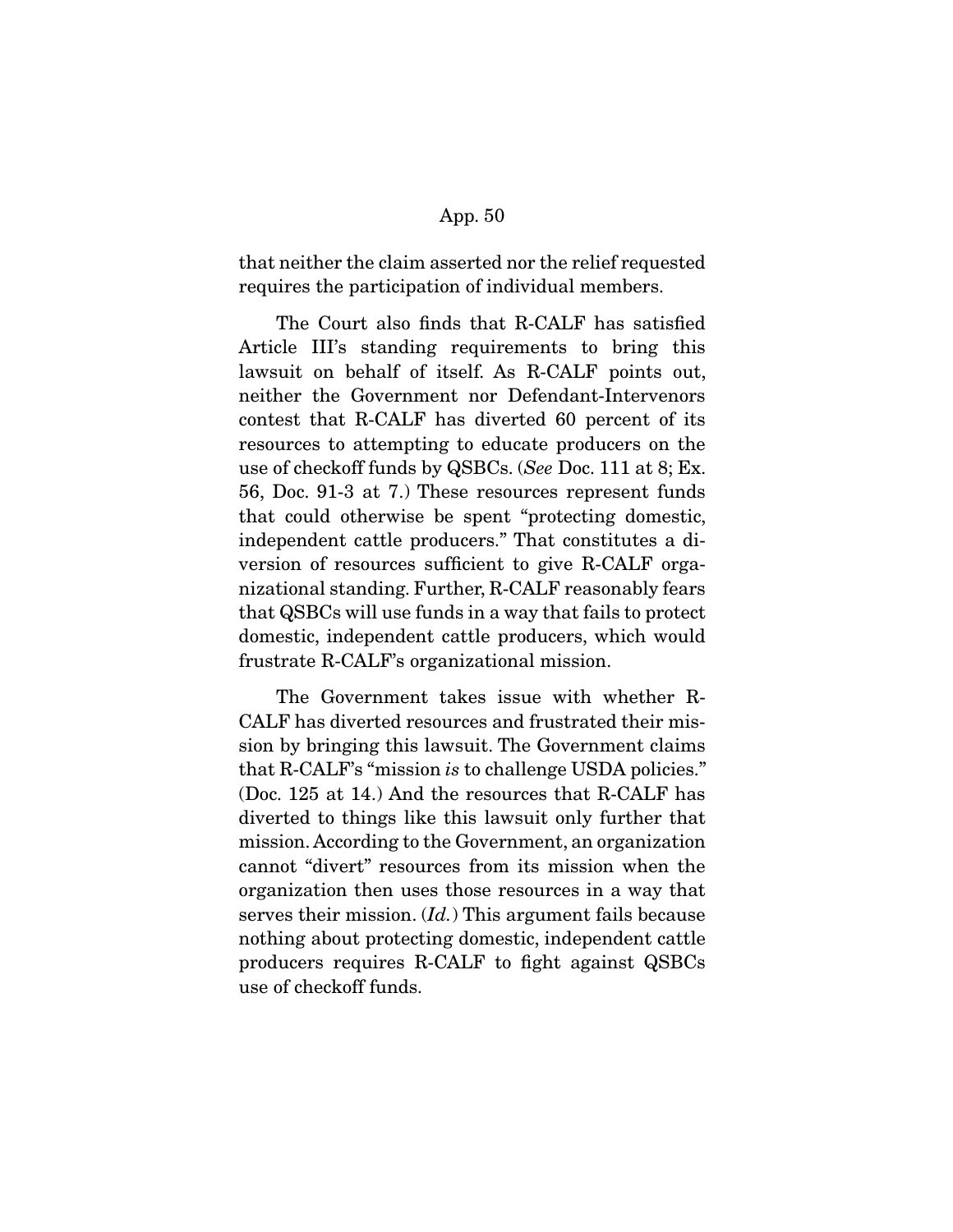Rather than take issue with R-CALF's organizational or associational standing, Defendant-Intervenors challenge whether this lawsuit would redress R-CALF's injuries. This Court rejected a nearly identical argument in its opinion in 2016. See R-CALF et al. v. Vilsack et al., 2016 WL9804600, at \*2 (D. Mont. Dec. 12, 2016), adopted in full, 2017 WL 2671072, at \*4 (D. Mont. June 6, 2017). The case law has not changed since then, and neither does this Court's analysis.

## Redirection

 Since this Court's last ruling, the Government has finalized its "Redirection Rule." See 84 Fed. Reg. 20,765, 20,766 (May 13, 2019). This rule formalized USDA's policy of permitting producers to forward their full assessment to the Beef Board. The Government argues in essence that this rule removes any compulsion and thus any First Amendment claim brought by R-CALF must fail.

 The Government made similar arguments before this Court when the Redirection Rule was still just USDA policy. USDA has finalized the Redirection Rule since that time. This Court rejected the Governments arguments related to the Redirection Rule when it was just policy and it has no reason to reconsider that rejection now that it is a final rule. This Court relied on Knox v. Service Employees International Union, 567 U.S. 298 (2012). Under Knox, opt-out provisions like the one that this Court ruled on previously that has now been finalized as the Redirection Rule violate the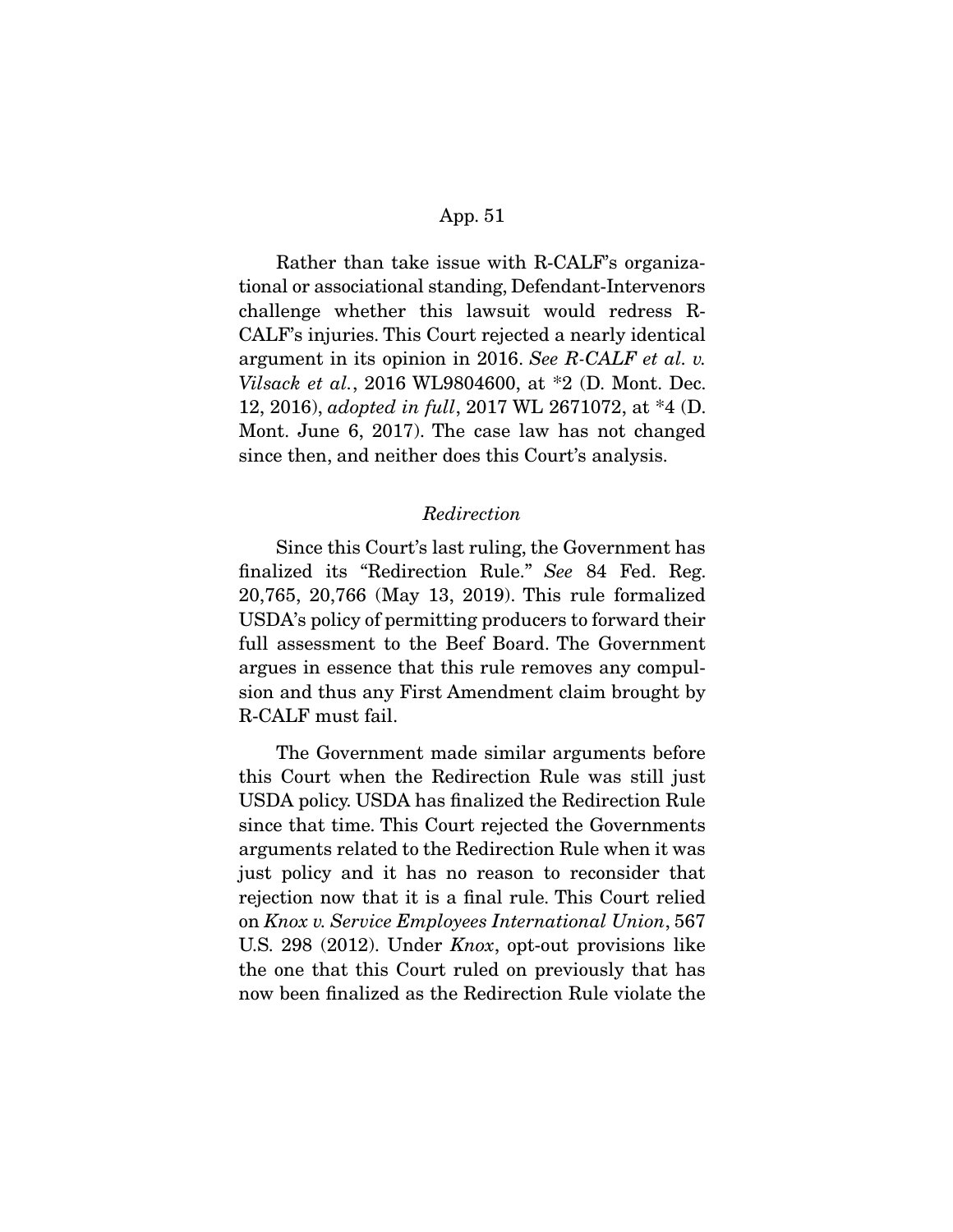First Amendment. Instead, *Knox* requires the Government to obtain affirmative consent before taking funds from individuals for private speech. See id. at 322. The Ninth Circuit upheld that ruling, see  $R$ -CALF v. Perdue, 718 Fed. App'x 541, 543 (9th Cir. 2018), and nothing has happened in the interim that requires this Court to change its analysis.

#### Private speech versus government speech

 The First Amendment protects private parties from subsidizing speech that the private party disagrees with. See Knox, 567 U.S. at 309. That protection does not extend to subsidizing government speech. See Johanns v. Livestock Mktg. Ass'n, 544 U.S. 550, 559-560 (2005). Government speech includes speech from nongovernmental entities in certain circumstances. See id. at 560 n.4. Nongovernmental entities make government speech only when the federal government "effectively control[s]" the message of the nongovernment entity. Id. at 560; see also Delano Farms Co. v. Cal. Table Grape Comm'n, 586 F.3d 1219, 1226 (9th Cir. 2009).

 To effectively control the speech, the message must be "from beginning to end the message established by the Federal Government." Johanns, 544 U.S. at 560. In Johanns, the Supreme Court provided a general outline of what establishing a message "from beginning to end" looks like. The Court noted that statutes and regulations "specified, in general terms, what the promotional campaign shall contain, and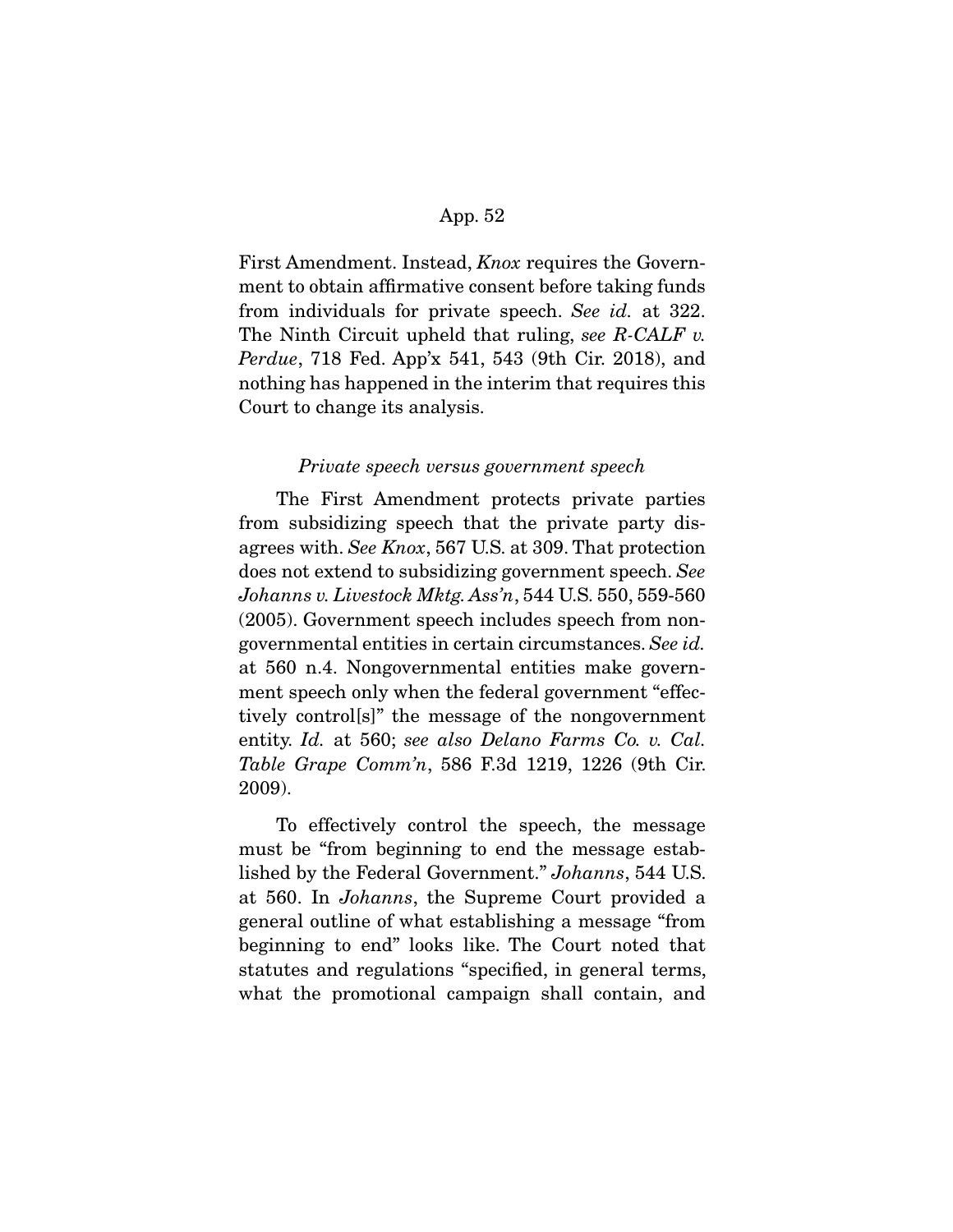what they shall not." 544 U.S. at 561. The Government may then delegate "development of the remaining details to an entity whose members are answerable to the Secretary (and in some cases appointed by him as well)." Id. And government officials "attend and participate in open meetings at which" that development occurs. Id. Further and crucially for this case, the Secretary there retained ultimate veto power over the nongovernment entities advertisements, "right down to the wording." Id. at 563. Additionally, the Court noted that Congress "retain[ed] oversight authority" and "the ability to reform the program at any time." Id. at 563-64. "No more is required" to demonstrate control of a message "from beginning to end." Id. at 564.

 The Ninth Circuit has not viewed Johanns as defining minimum requirements for showing control from beginning to end. For example, in Paramount Land Company LP v. California Pistachio Commission, 491 F. 3d 1003, 1011-12 (9th Cir. 2007), the Ninth Circuit held that a nongovernment entity created government speech even though the Secretary of Agriculture had less appointment and removal powers over that entities members as compared to the Secretary's appointment and removal powers in Johanns.

 When determining whether government speech exists, the Ninth Circuit emphasized effective, that is, potential control. See Paramount Land, 491 F.3d at 1011; Johanns, 544 U.S. at 560. A failure to "reject[ ] or edit<sup>[]</sup> proposals" or to take a particularly active role in meetings" is "not an indication that the government cannot exercise authority," and does not preclude a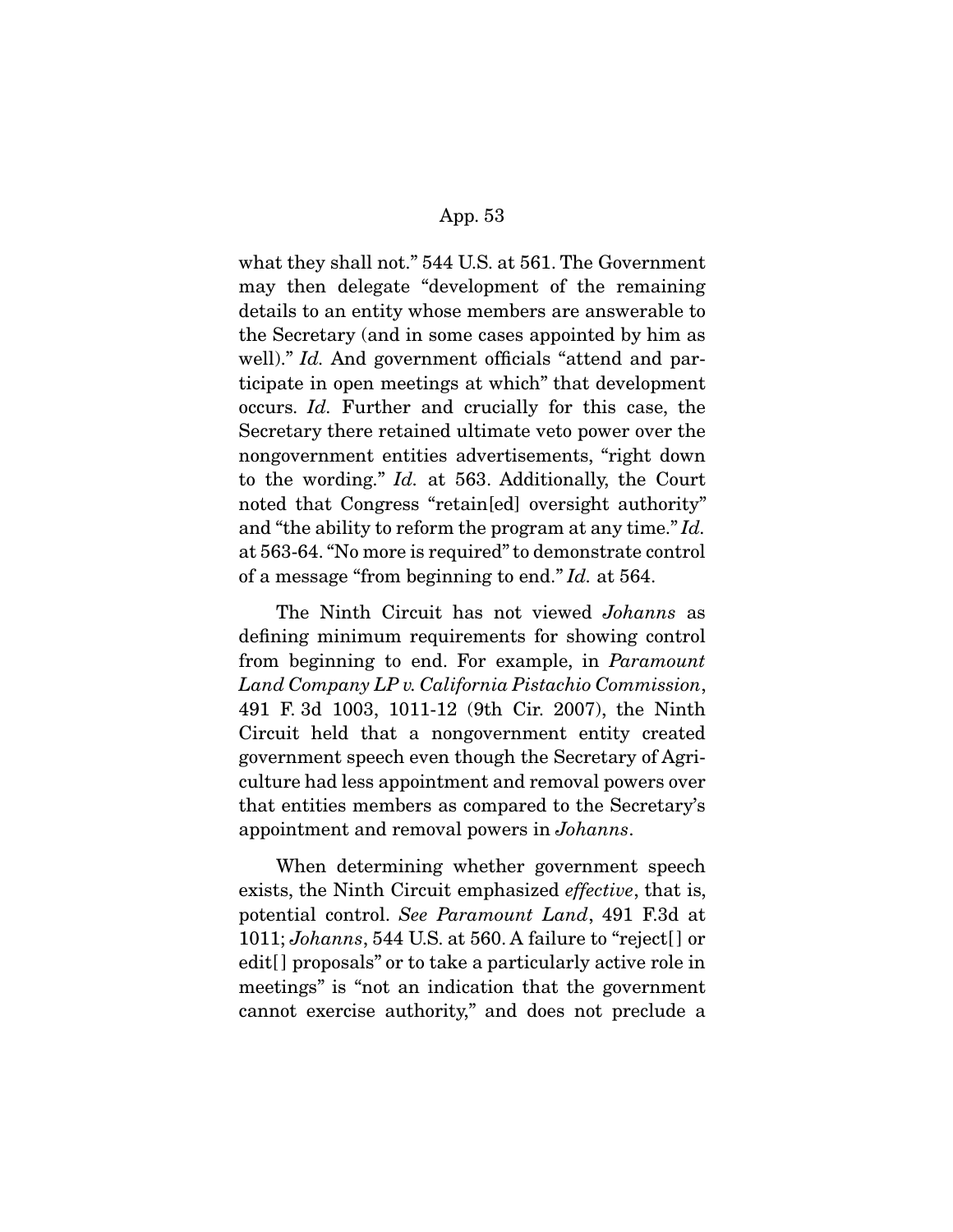Court from ruling that the government effectively controls that speech. Paramount Land, 491 F.3d at 1011; see also Delano Farms, 586 F.3d at 1230 (noting that the proper test for determining effective control focuses on potential control, "not the actual level of control evidenced in the record"). Instead, the question is whether the government "retains authority to control both the activities and the message." Paramount, 491 F.3d at 1011.

#### General Terms of Promotional Campaigns

 Here, statutes and regulations "specif[y], in general terms, what the promotional campaign shall contain, and what they shall not." Johanns, 544 U.S. at 561. QSBCs' promotions must "advance the image and desirability of beef and beef products" and may not make "reference to a brand or trade name of any beef product." 7 U.S.C. § 2902(13); 7 C.F.R. § 1260.169(d); see also Johanns, 544 U.S. at 561 (quoting these provisions).

## Answerability to USDA

 QSBC members remain answerable to USDA through the certification and decertification process. 7 C.F.R. § 1260.181. Through that process the Beef Board, in concurrence with USDA, approves all QSBCs. QSBCs may not obtain checkoff funds without certification. Id. The Beef Board can similarly revoke that certification and ability to receive checkoff funding.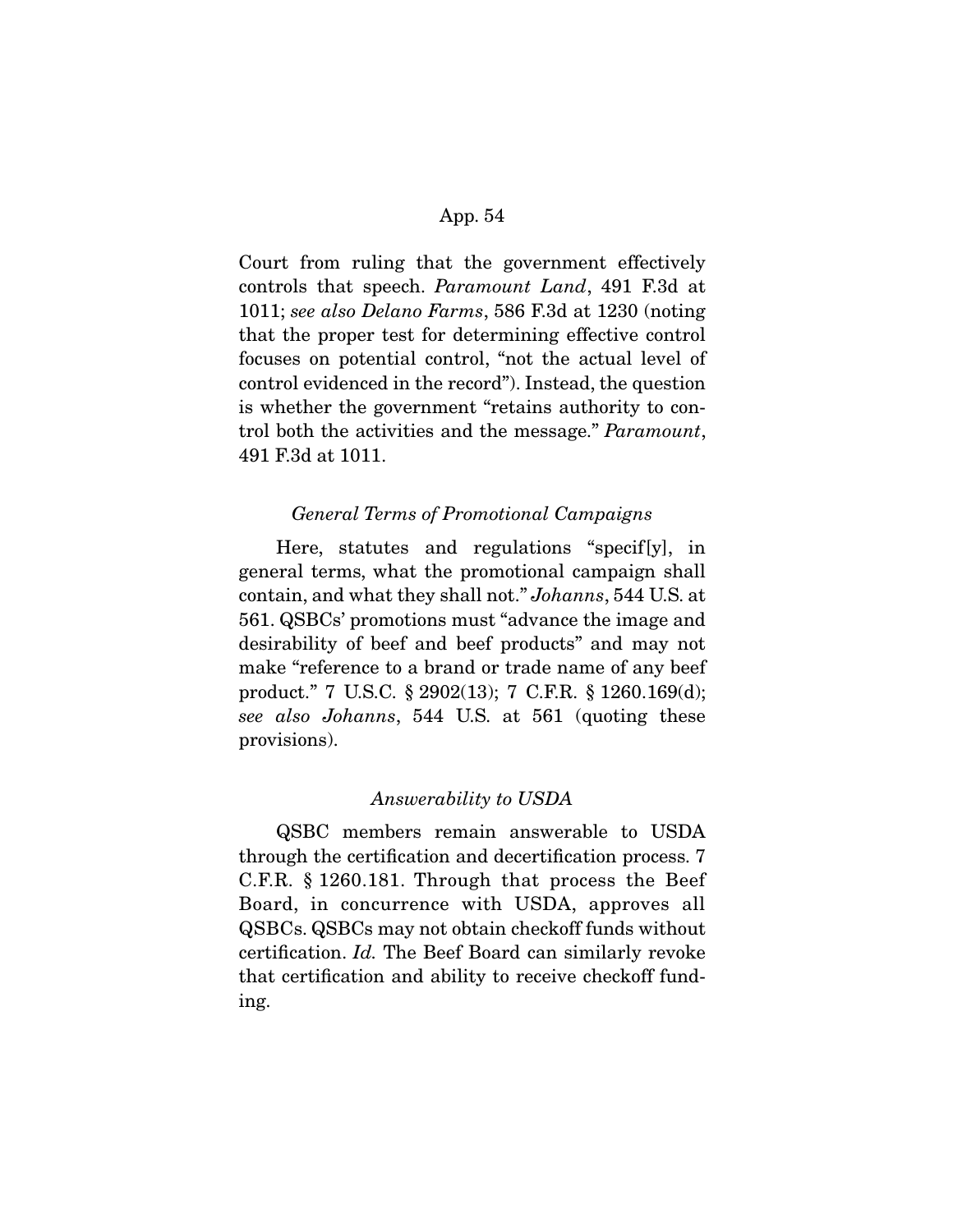R-CALF claims that QSBCs are not answerable to USDA, placing particular importance on the Government's inability to appoint or remove anyone from the QSBCs. R-CALF notes that "every entity the Ninth Circuit and Supreme Court [have] held can use compelled subsidies to generate 'government speech' " has had some of its members appointed or removable by the Government. (Doc. 90 at 17-18.) According to R-CALF, "[i]t makes sense the absence of such authority would be significant" here.

The *presence* of appointment and removal powers proves significant, but the absence of those powers proves quite little. The presence of appointment and removal powers proves significant because appointment and removal of entity members stands as a quite powerful way to ensure that those entities remain answerable to the government. The absence of these powers, however, proves insignificant, at least in this case. No Ninth Circuit or Supreme Court opinion has held that appoint and removal stand as the sole way that entities remain answerable to government agencies.

 Here, for example, QSBCs remain answerable to USDA through the certification and decertification power, in combination with USDA's pre-approval over all QSBC advertisements. Each board must meet certain certification requirements to receive funding. 7 C.F.R. § 1260.181. With USDA's concurrence, the Beef Board may use its authority to revoke certification for failure to follow USDA requirements. USDA and the Beef Board "retain<sup>[]</sup> [this] authority" and under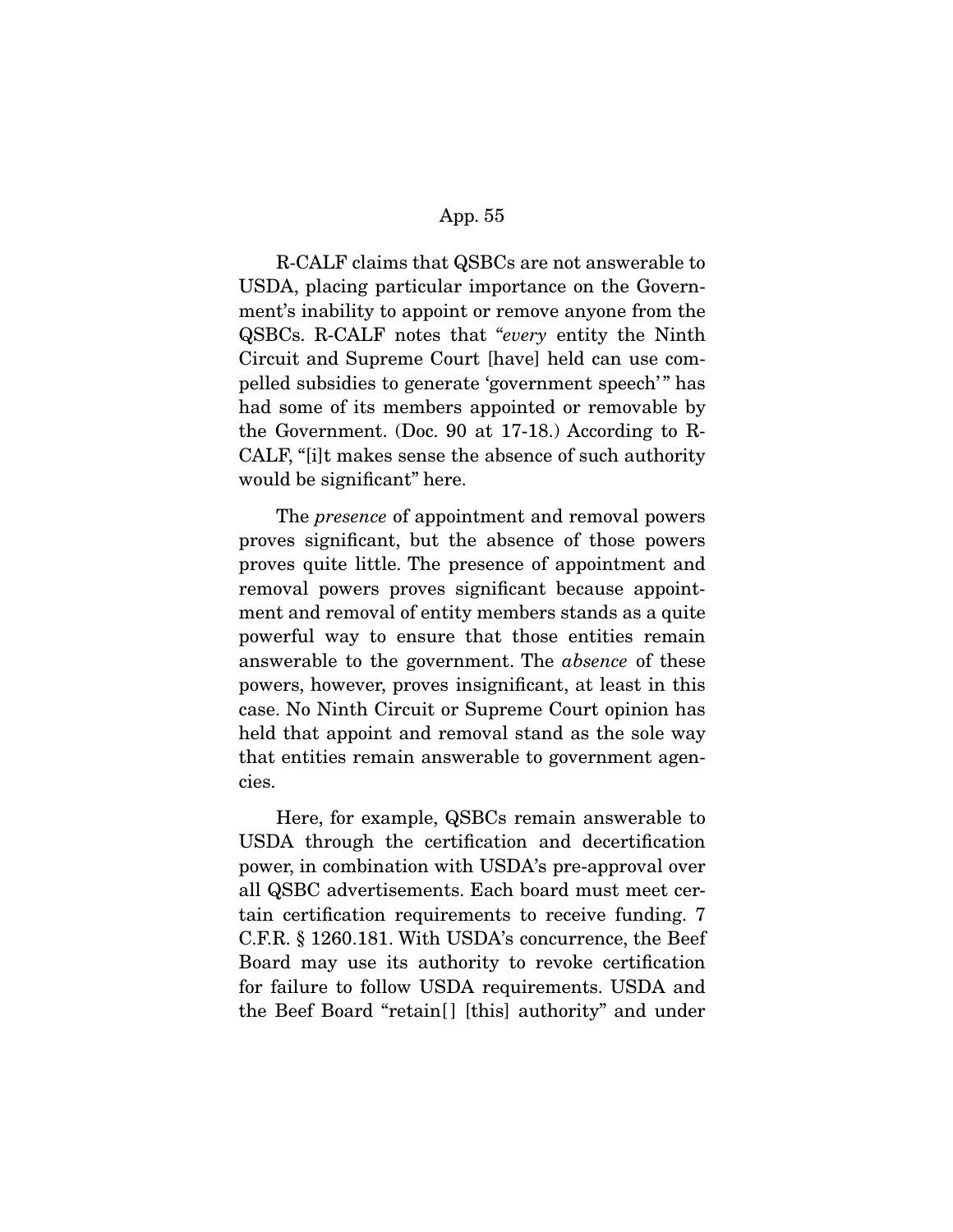Johanns that proves sufficient to demonstrate answerability. That USDA has used the decertification authority on at least one occasion only underscores the usefulness of this power.

 The certification process only proves useful for making QSBC members answerable to USDA when considered as one part of the whole scheme that USDA uses to control QSBCs' message "from beginning to end." Viewed in isolation, by contrast, the certification power would prove relatively useless for keeping the QSBCs answerable to USDA. In theory, QSBCs could receive certification, then develop their ads, disseminate them, and only then get decertified. But by that time, the damage will have been done to R-CALF and those whose speech was compelled. Without more, the certification and decertification power do quite little to make QSBCs answerable to USDA without allowing QSBCs to harm R-CALF.

 When considered as one part of the whole, however, this problem with the certification process disappears. As discussed above, under the MOUs that USDA entered into with QSBCs, USDA now retains complete final approval over all QSBC ads. This final approval gives USDA the option to exercise its authority to decertify a QSBC before the QSBC ever gets the chance to disseminate advertisements. The MOUs all but make this explicit. (See, e.g., Doc. 133-1 at 4 ("If at any time [Vermont's QSBC] fails to comply with the terms of this MOU, . . . [USDA] may direct the Beef Board to de-certify [Vermont's QSBC.") That proves enough to make QSBCs "answerable" to USDA.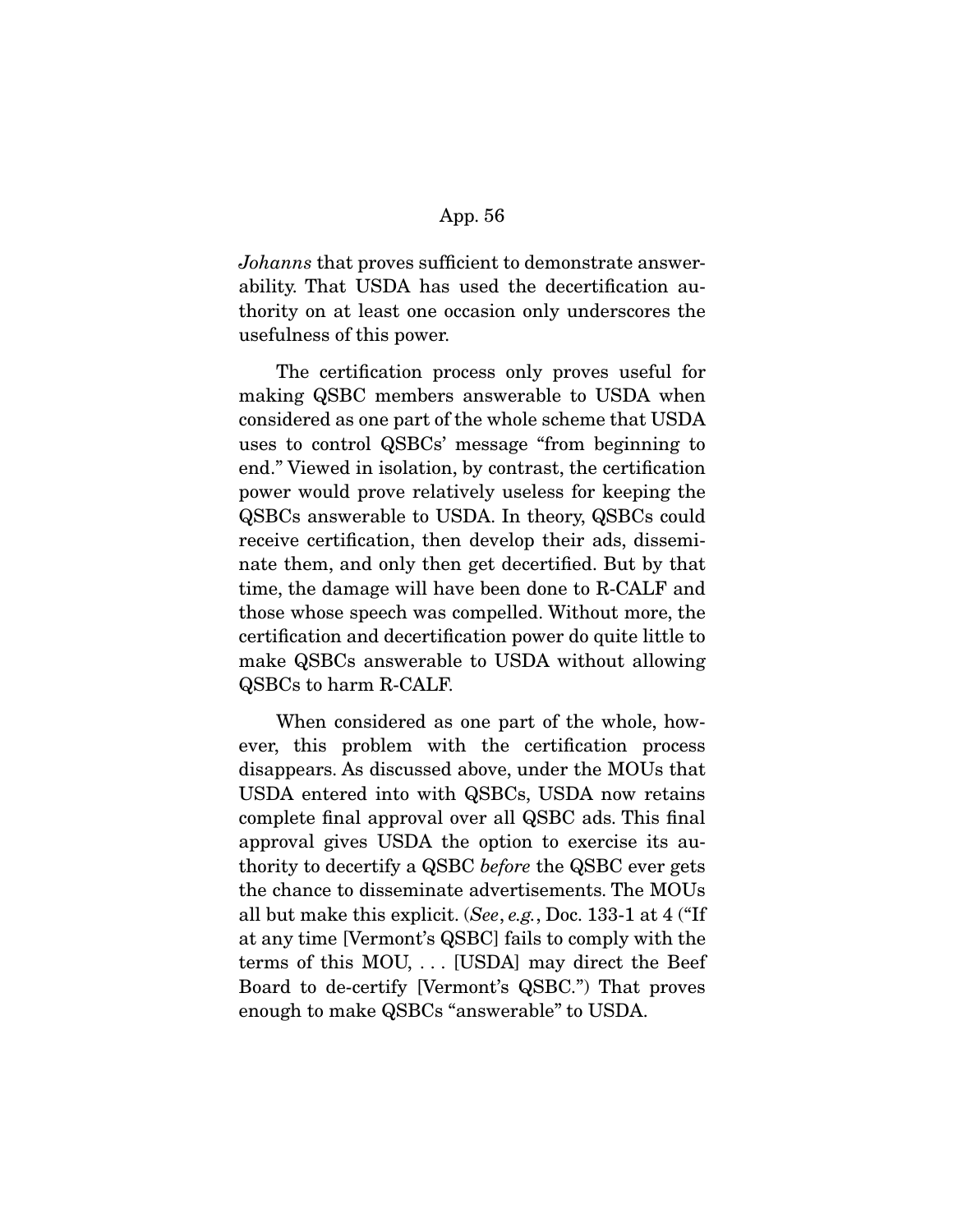This Court acknowledges that the certification process makes QSBC members less answerable to USDA than the Beef Board officials in Johanns. As noted earlier, however, the Ninth Circuit has not treated any one particular characteristic present with the Beef Board in Johanns as a floor that other entities must satisfy. See Paramount Land, 491 F.3d 1003 (upholding organization where Secretary of Agriculture had less appointment authority over board members than in Johanns).

## Participation in Open Meetings

 Under the MOUs, USDA retains the authority to participate in open meetings. (See, e.g., Doc. 133-1 (noting that Vermont Beef Industry Council must provide USDA with notice of their meetings as well as meeting minutes and additional information related to those meetings as USDA requests).

## Final Approval

 This Court previously held that USDA did not have effective control because there was no evidence that federal officials either participated in the creation of QSBCs' advertising campaigns or that USDA approved every word of those campaigns. See R-CALF v. Vilsack, 2016 WL 9804600, at \*5 (D. Mont. Dec. 12, 2016). Simply put, Johanns requires control "from beginning to end" and USDA had no control at the end of QSBCs' advertisement process.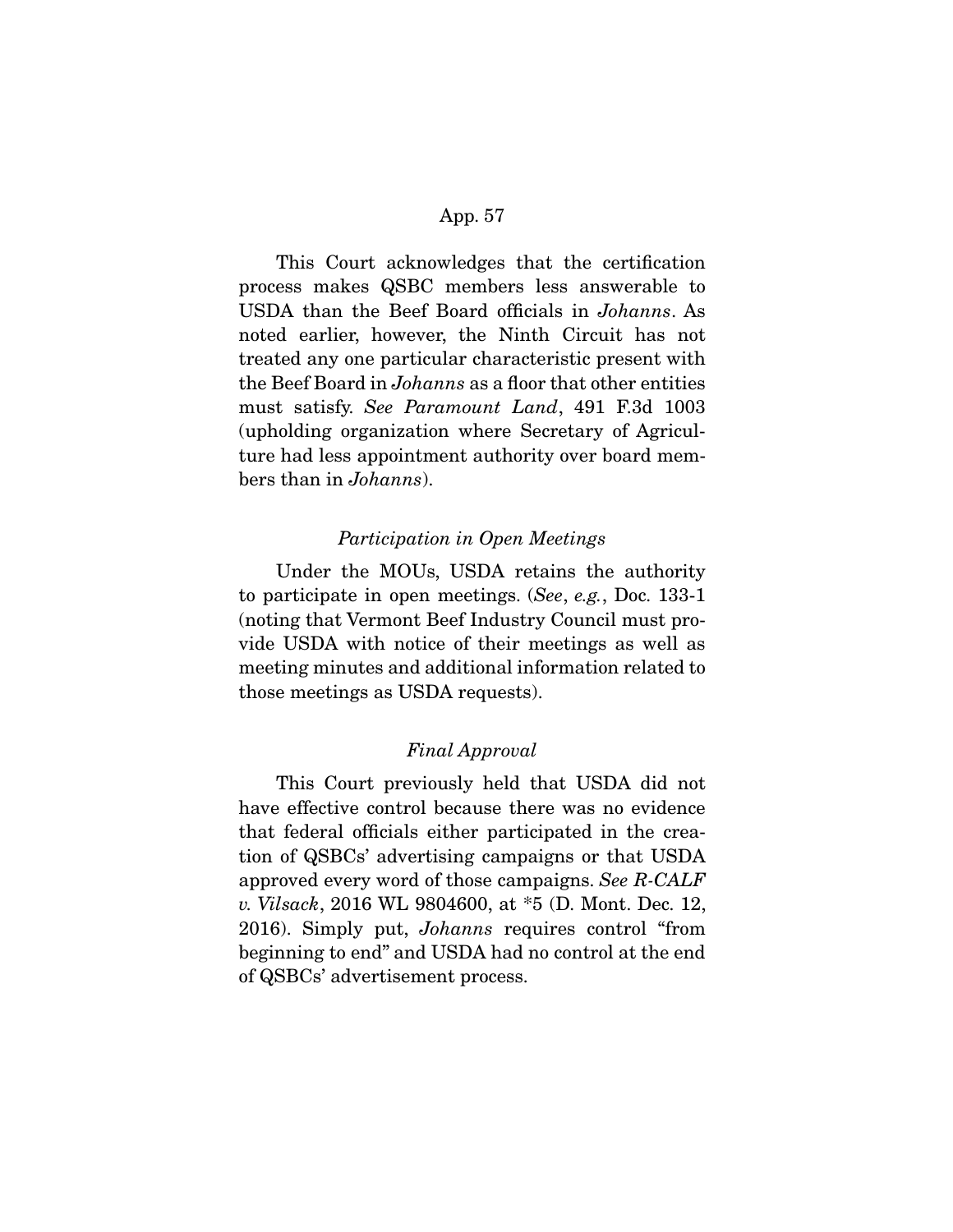Since then, USDA and all QSBCs named in this lawsuit have entered into MOUs that fix this problem. The Court continues to believe its first ruling was correct, even though the Government tangentially claims that it had effective control over the QSBCs' advertising campaigns without the MOUs. (See Doc. 99 at 7-8.) The Government's bare assertion carries no weight because it relies exclusively on the MOUs to argue that USDA now retains "final approval authority over every word used in every promotional campaign." (Doc. 99 at 11 (quoting Johanns, 544 U.S. at 561).) In other words, USDA relies exclusively on the MOUs to argue that the problem identified by this Court in its first ruling has now been rectified. All fifteen states named in this lawsuit have entered into MOUs with USDA. (See Doc. 99 at 9 (Hawaii, Indiana, Kansas, Montana, Nebraska, Nevada, New York, North Carolina, Pennsylvania, South Carolina, South Dakota, Texas, and Wisconsin), Doc. 133 at 2 (Vermont), and Doc. 134 at 2 (Maryland).) The Court will only reference the MOU with Vermont's QSBC, but the MOUs with the remaining QSBCs prove identical. (See Doc. 133 at 2.)

 Under the MOUs, Vermont's QSBC agrees to submit to USDA "for pre-approval any and all promotion, advertising, research, and consumer information plans and projects, which [USDA] shall review and approve or reject." (Doc. 133-1 at 3.) Also, Vermont's QSBC agrees "to submit for pre-approval . . . any and all potential contracts or agreements to be entered into by [Vermont's QSBC] for the implementation and conduct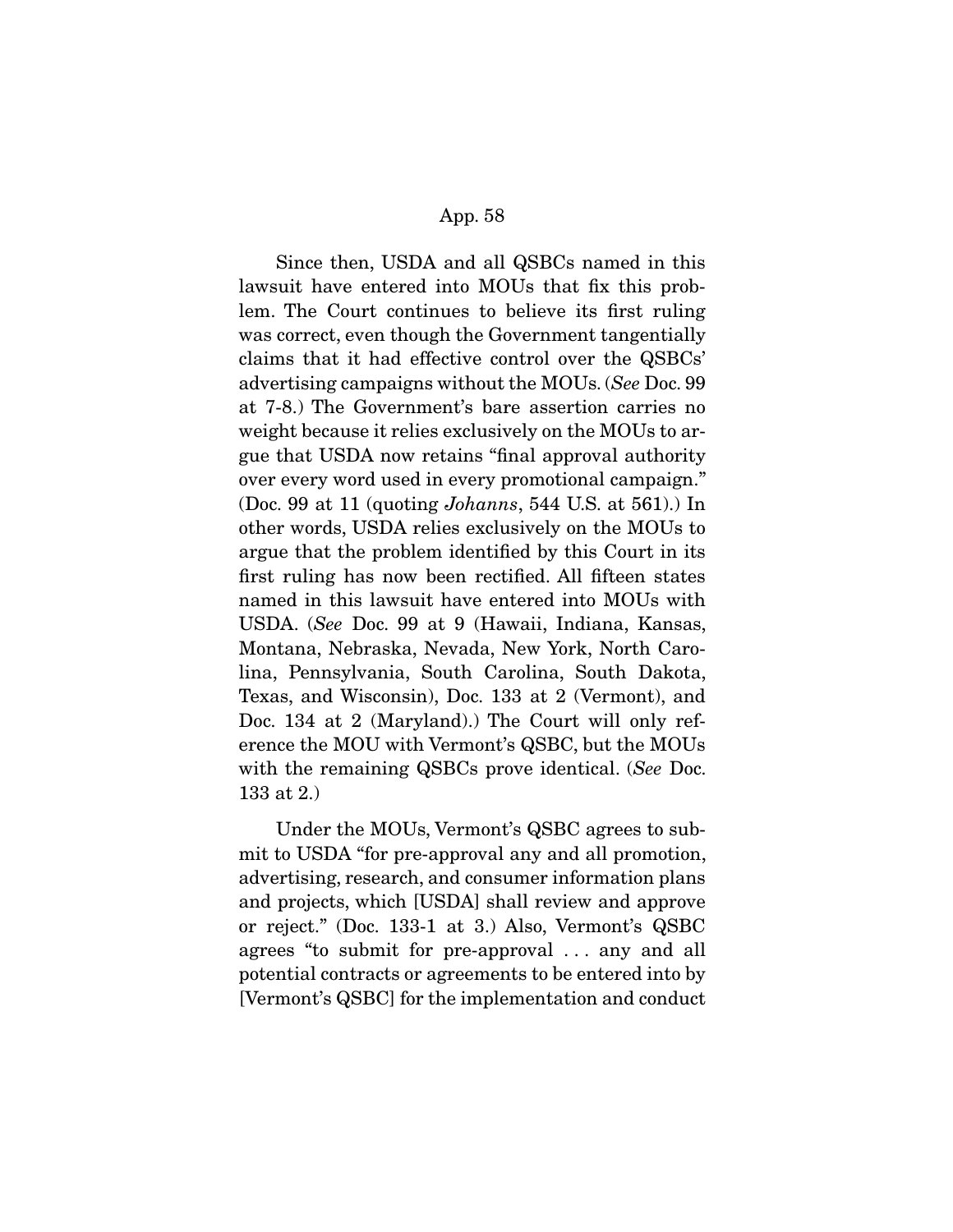of plans or projects funded by checkoff funds." (Id.) The MOU gives broad pre-approval authority, without much, if any, limitation. At bottom, QSBCs face the choice of getting USDA approval or not speaking at all. That constitutes final approval of authority "over every word used in every promotional campaign." Johanns, 544 U.S. at 561.

 R-CALF maintains that the Government does not ensure that QSBCs' speech reflects the Government's views. (Doc. 90 at 20-22.) R-CALF's argument boils down to this: the Government does not take enough involvement in the QSBCs' speech.

 This argument misconstrues the government speech standard outlined in Johanns. See Johanns, 544 U.S. at 563. As discussed above, the test is whether the government "retains authority" to control the speech, not whether the government actually exercises that authority. So if USDA simply acts as a rubberstamp for QSBC advertisements, that fact proves irrelevant as long as USDA retains the broad authority in the MOUs.

The distinction drawn in *Delano Farms* between actual authority exercised and retained authority makes sense when considering the hallmark of government speech: political accountability. The Courts have held that government speech does not implicate the First Amendments compelled speech protections because "[w]hen the government speaks, . . . it is, in the end, accountable to the electorate and the political process for its advocacy." Bd. of Regents of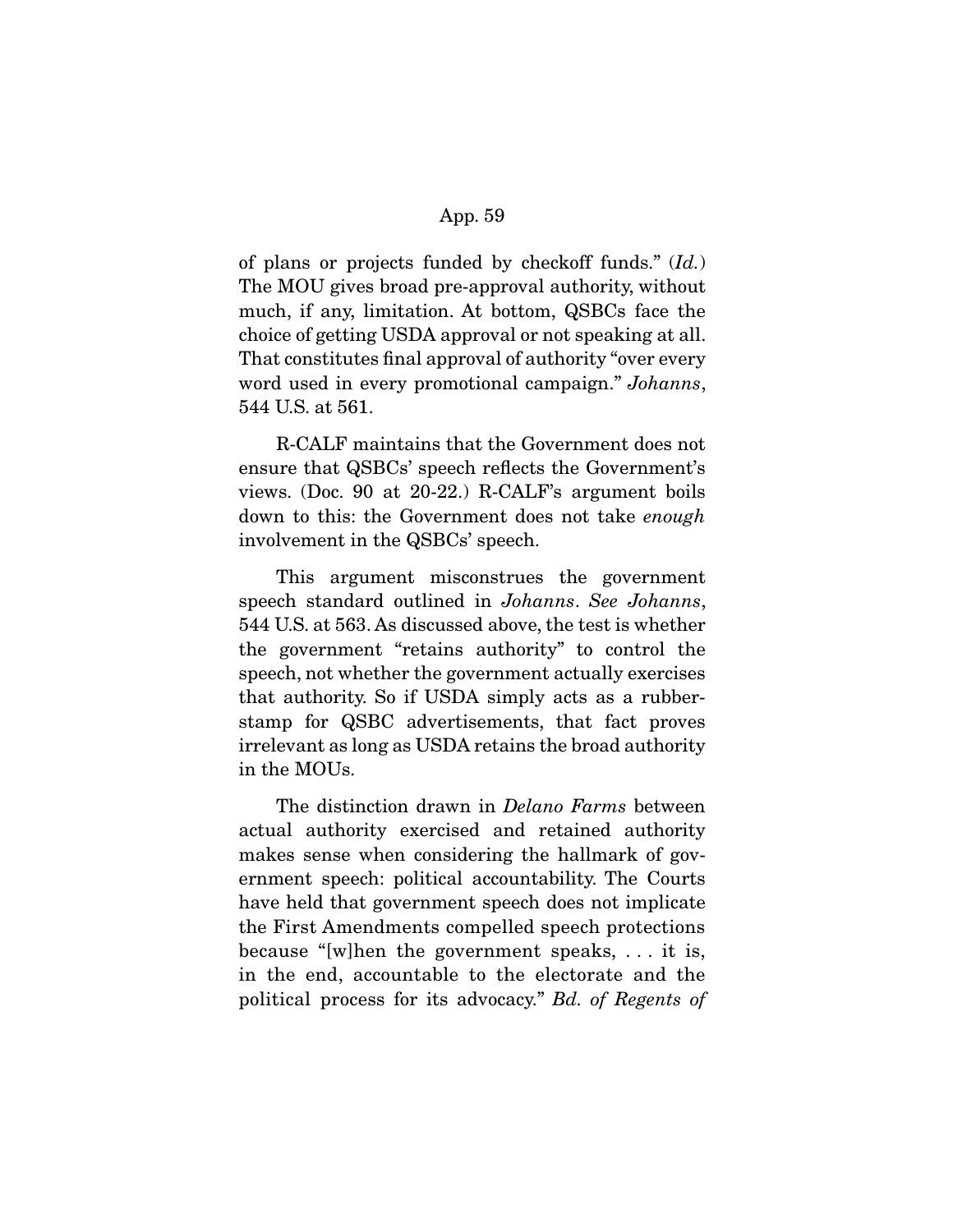Univ. of Wis. Sys. v. Southworth, 529 U.S. 217, 235 (2000). Similarly, a failure to exercise authority to control speech from the QSBC is a failure of USDA, an agency headed by the "Secretary of Agriculture, a politically accountable official." Johanns, 544 U.S. at 563. As long as R-CALF complains about a failure to exercise authority, it can rectify that complaint by holding USDA politically accountable. Only if USDA has no authority to exercise in the first place does R-CALF lose the ability to rectify its problems in the political arena.

 Finally, R-CALF contends that speech from the QSBCs is private speech because QSBCs present it as private speech. (Doc. 24-27.) The Court addressed and rejected this argument in Johanns: "We need not determine the validity of this argument—which relates to compelled speech rather than compelled subsidy with regard to respondents' facial challenge. Since neither the Beef Act nor the Beef Order requires attribution, neither can be the cause of any possible First Amendment harm." 544 U.S. at 564-65.

# Third-party Organizations

 R-CALF maintains that QSBCs engage in private speech because it funds organizations with checkoff money and neither USDA nor the QSBCs have authority to review what speech is made by those organizations. (Doc. 99 at 22-23.) The Government claims that it need only "exercise effective control over QSBCs when they distribute checkoff dollars, ensuring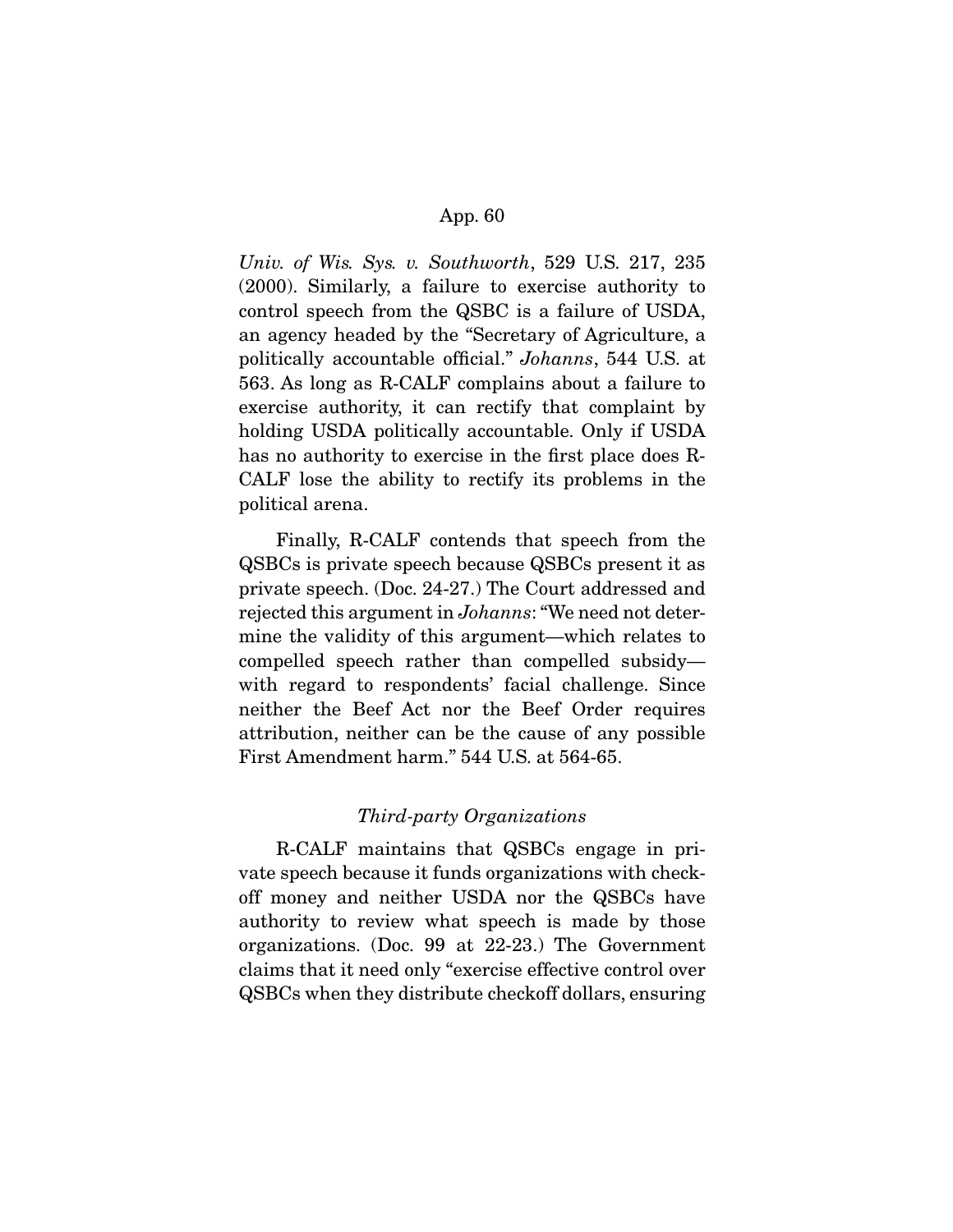that those expenditures are authorized by the Beef Act and the Beef Order." They further claim that "there is no separate requirement that USDA exercise effective control of every entity downstream from that disbursement." (Doc. 99 at 19.) The Government counters that no case law requires USDA to exercise control over downstream entities that receive money from QSBCs.  $(Id.)$ 

 The Government has the stronger argument. R-CALF offers no rationale to explain why QSBCs may not pay for membership in organizations like the Federation of State Beef Councils or the U.S. Meat Export Federation. To hold otherwise, raises the "risk[ ] [of ] micro-managing legislative and regulatory schemes, a task federal courts are ill-equipped to undertake." Paramount Land, 491 F.3d at 1012. This Court is ill-equipped to parse budget line items from QSBCs to determine whether that particular contribution constitutes a compelled subsidy. To the extent that R-CALF argues that these contributions represent a potential end run around the pre-approval process in the MOUs, those concerns are minimized by USDA's approval of QSBCs budgets.

# Injunction Even Under MOUs

 R-CALF argues that it should receive an injunction even if QSBCs engage in government speech. It argues that under the Ninth Circuit's mootness doctrine that it is "entitled to the protection of an enforceable order to ensure that past [constitutional]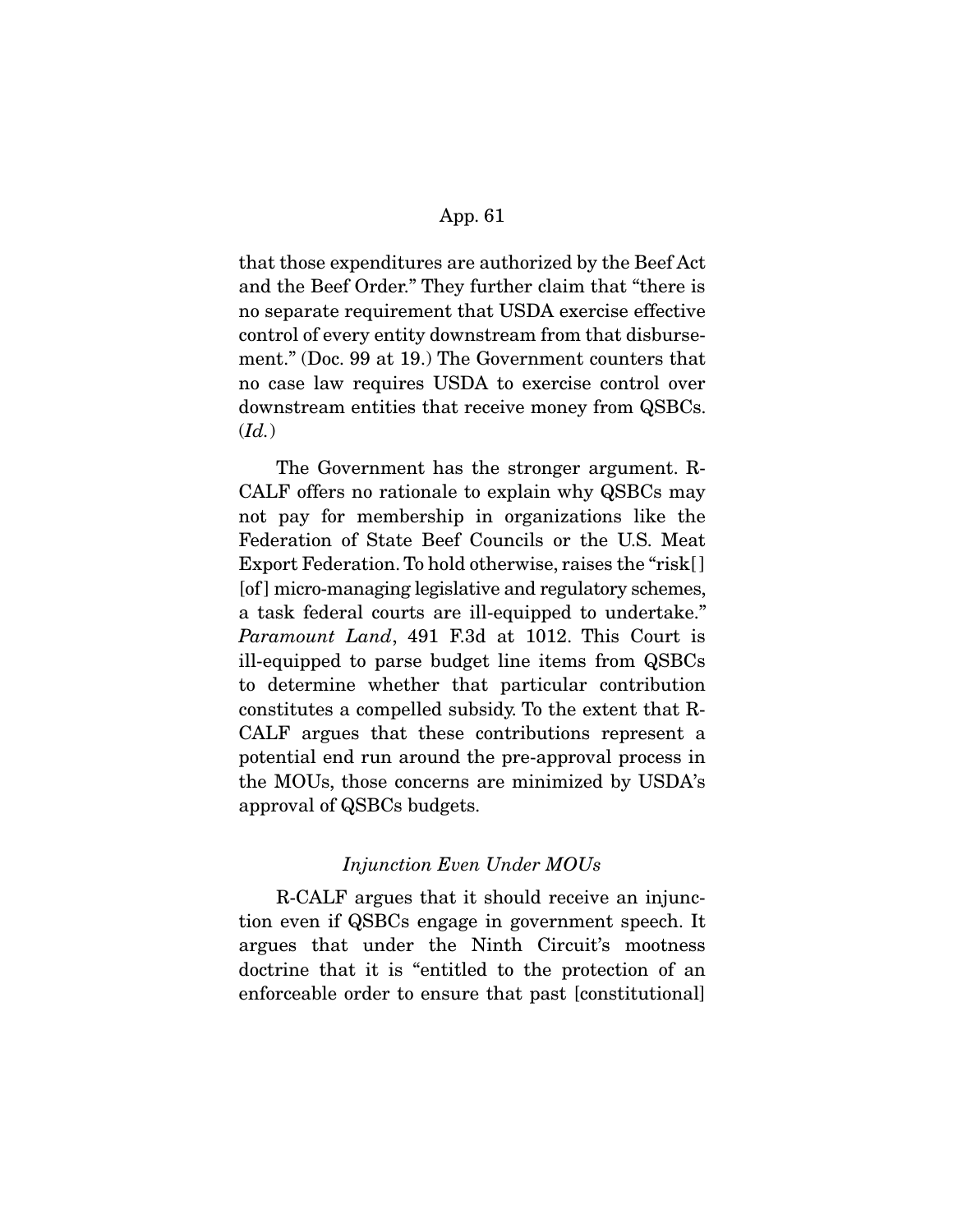violations will not be repeated." (Doc. 111 at 37-38 (quoting Barnes v. Healy, 980 F.2d 572, 580 (9th Cir. 1992)).) The Government maintains first that mootness doctrine doesn't apply because R-CALF would not have standing if this Court finds that QSBCs make government speech. The Government also argues that even under Ninth Circuit's mootness case law that the Government is entitled to greater deference than a private party regarding whether a party can moot a case by changing its actions that caused the alleged constitutional violation. (Doc. 125 at 16-17.)

 Assuming R-CALF has standing, R-CALF still has not demonstrated that an injunction would prove necessary at this point. A party may receive an injunction in a moot case "where there is 'no reasonable . . . expectation that the alleged violation will recur,' and where 'interim relief or events have completely and irrevocably eradicated the effects of the alleged violation.'" Am. Cargo Transp., Inc. v. United States, 625 F.3d 1176, 1179 (9th Cir. 2010) (quoting Cty. of Los Angeles v. Davis, 440 U.S. 625, 631 (1979)); see Barnes, 980 F.2d at 580 (citing the same standard as outlined in Davis). But mootness does not treat private parties and the government equally. Courts have routinely given government agencies greater leniency when considering whether the party may resume its illegal or unconstitutional activities. See Am. Cargo Transp., Inc., 625 F.3d at 1180 (collecting cases). The Court sees no reason here to assume the Government entered these MOUs as merely a way to avoid an adverse result in this Court.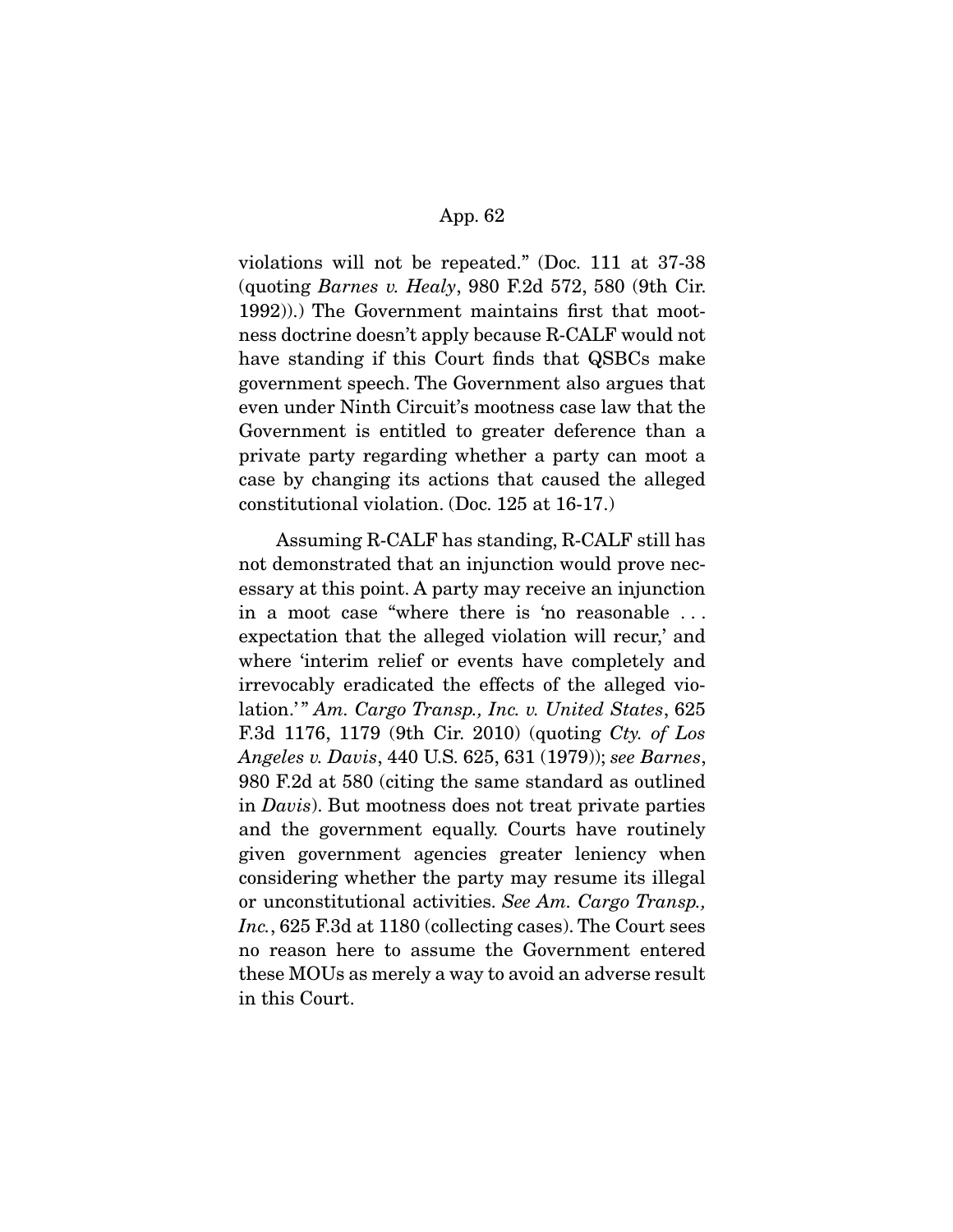## **Motion to Strike**

 R-CALF also moved to strike both Defendant-Intervenors' and the Government's individual Responses to Plaintiff 's Statement of Undisputed Facts ("RSUFs"). (Doc. 114 (seeking to strike portions of Doc. 97 and Doc. 101).) The Court has recommended resolving this case at the summary judgment stage. In doing so, the Court decided which facts were material and whether those material facts were in dispute. R-CALF's motion proves moot.

#### **RECOMMENDATIONS**

 Accordingly, this Court **RECOMMENDS** that the district court:

- 1. Plaintiff 's motion for summary judgment (Doc. 89) should be **DENIED**;
- 2. Plaintiff 's motion to strike (Doc. 114) should be **DENIED**, as moot;
- 3. Defendant Sonny Perdue, in his official capacity as Secretary of Agriculture, and the United States Department of Agriculture's cross motion for summary judgment (Doc. 98) should be **GRANTED**;
- 4. Defendant-Intervenors Montana Beef Council, et al.'s cross motion for summary judgment (Doc. 94) should be **GRANTED**.